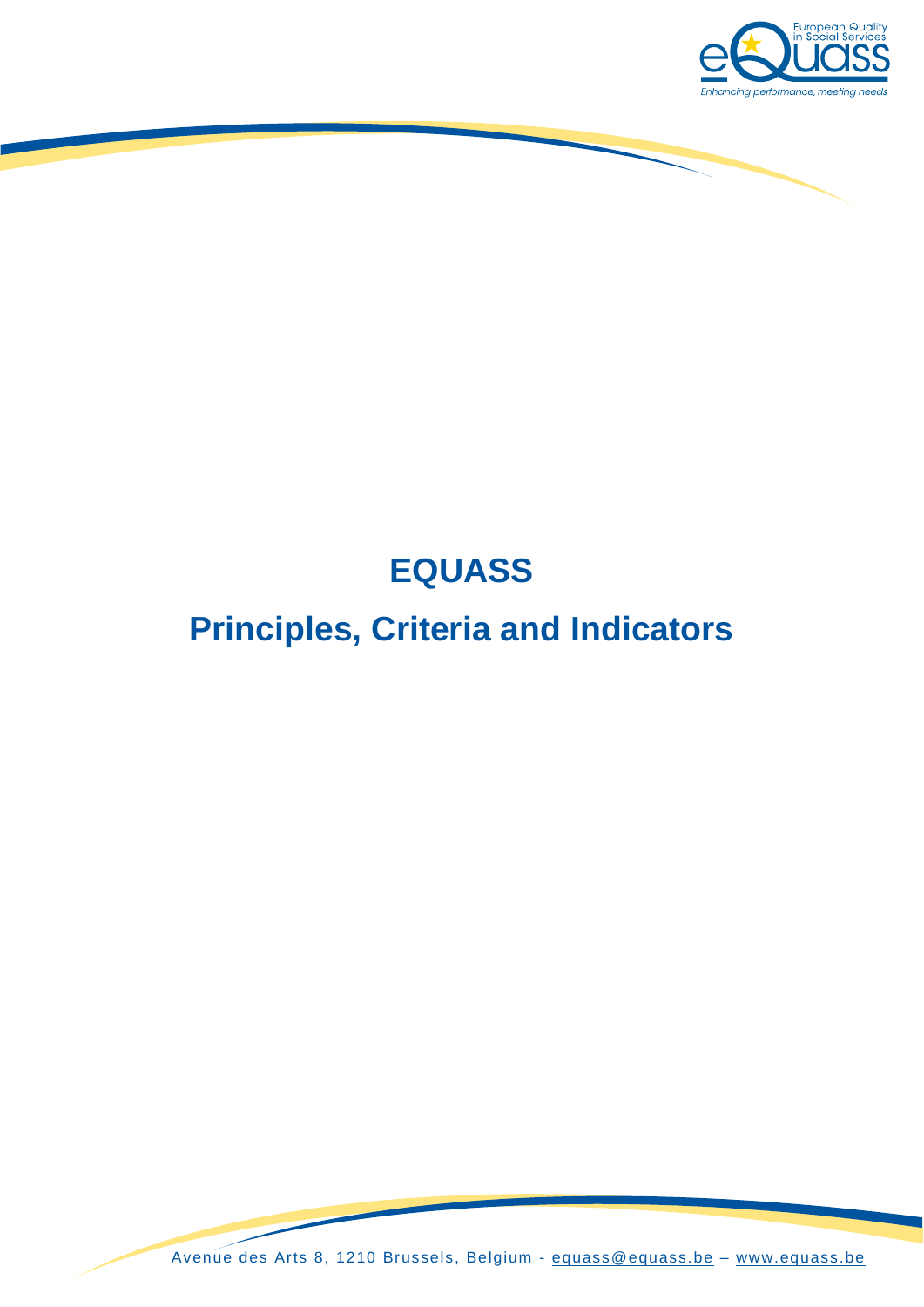## **Table of contents**

|                | <b>Introduction</b>            |    |
|----------------|--------------------------------|----|
|                | <b>Principles</b>              | 5  |
| 1.             | <b>Leadership</b>              | 5  |
|                | 2. Staff                       | 11 |
| 3 <sub>1</sub> | <b>Rights</b>                  | 16 |
| 4.             | <b>Ethics</b>                  | 20 |
| 5.             | <b>Partnership</b>             | 25 |
| 6.             | <b>Participation</b>           | 27 |
| $\mathbf{7}$   | <b>Person-Centred Approach</b> | 32 |
| 8.             | <b>Comprehensiveness</b>       | 37 |
| 9.             | <b>Result-Orientation</b>      | 42 |
| 10.            | <b>Continuous Improvement</b>  | 47 |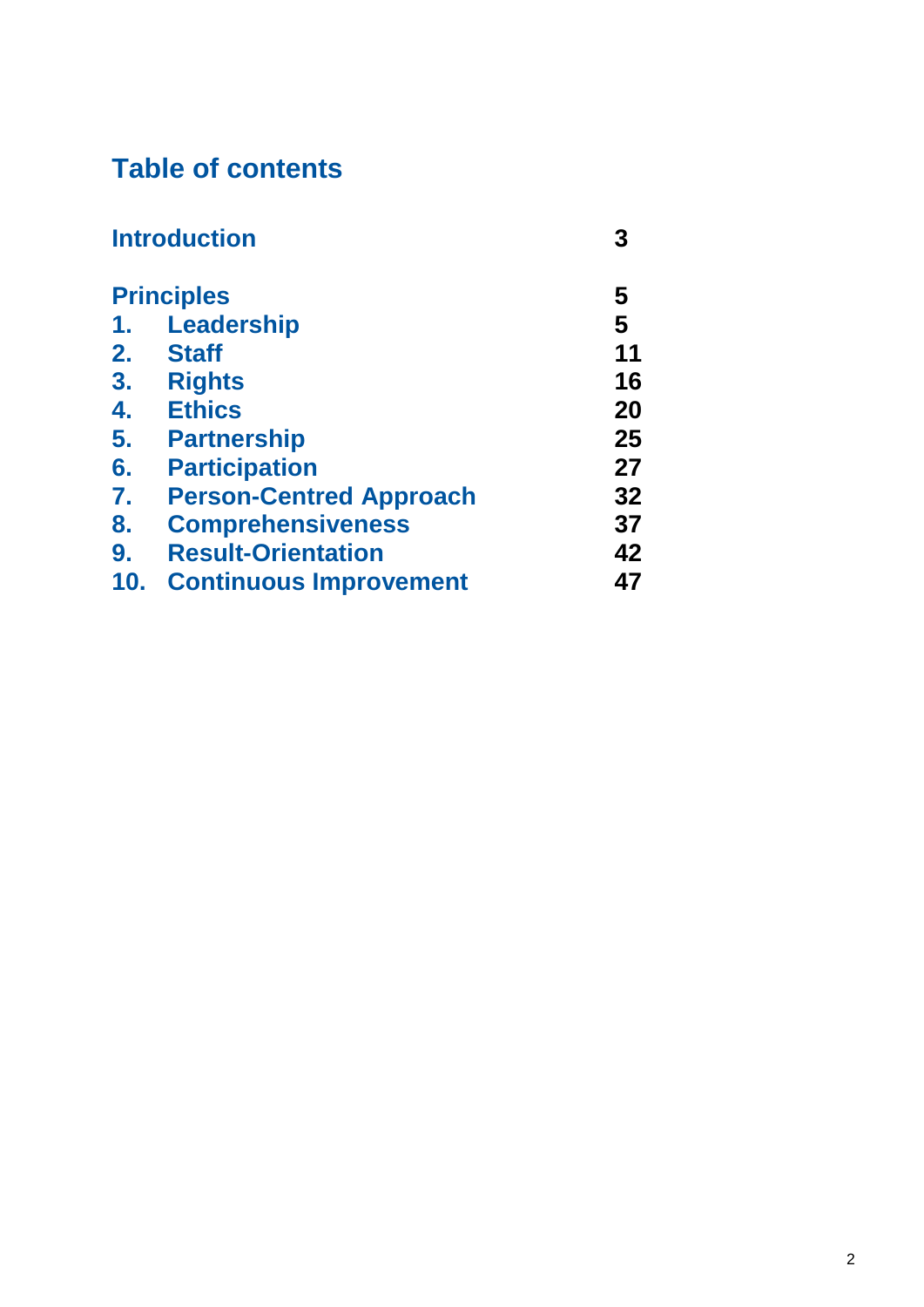

### **Introduction**

<u>.</u>

The European Quality in Social Services (EQUASS) is an initiative of the European Platform for Rehabilitation (EPR). EQUASS provides comprehensive services in the areas of development, promotion, recognition and certification of quality, all of which comply with the European requirements<sup>1</sup> for quality in the provision of Social Services. EQUASS aims to enhance the Social Service Sector by engaging Sector Providers in quality, continuous improvement, learning and development, in order to guarantee Person Served quality of services throughout Europe.

EQUASS offers recognition and certification programmes for quality in Social Services. It enables Social Service Providers, that provide services in the Social Sector, to engage in an external assessment process at a European level. This means they can prove the quality of their services to Person Served and other Stakeholders.

The EQUASS System comprises 10 Principles and 50 Criteria for Quality that are derived from Stakeholder consultation in the Social Sector and based on the European Quality Framework for Social Services (Social Protection Committee, 2010). Each Principle for quality is broken down into detailed quality Criteria. Specific performance Indicators will clarify the performance according to the quality Criterion. This document presents the Principles, Criteria and Indicators that must be taken into account while implementing the EQUASS Criteria and striving for valid and relevant results for EQUASS Assurance or EQUASS Excellence recognition by the European Quality for Social Services. It also briefly describes five perspectives on which performance on implementation and results will be assessed.

EQUASS Assurance and Excellence recognition will be given to those Social Service Providers who can show successful implementation of all EQUASS requirements. To help in this assessment, an Assessment Grid has been developed. This has two perspectives:

1) "Implementation of Approaches": to what extent have Social Service Providers implemented clear and sound Approaches, systems and methods for the Criteria and are they able to implement improvements.

2) "Results": to what extent have Social Service Providers identified relevant Results for the Criteria and are they able to successfully implement improvements based on comparing results with other Social Service Providers in the Social Sector.

<sup>1</sup> Position Paper on Quality (High Level Group on Disability, September 2007) and the Voluntary Quality Framework for Social Services (SPC, October 2010)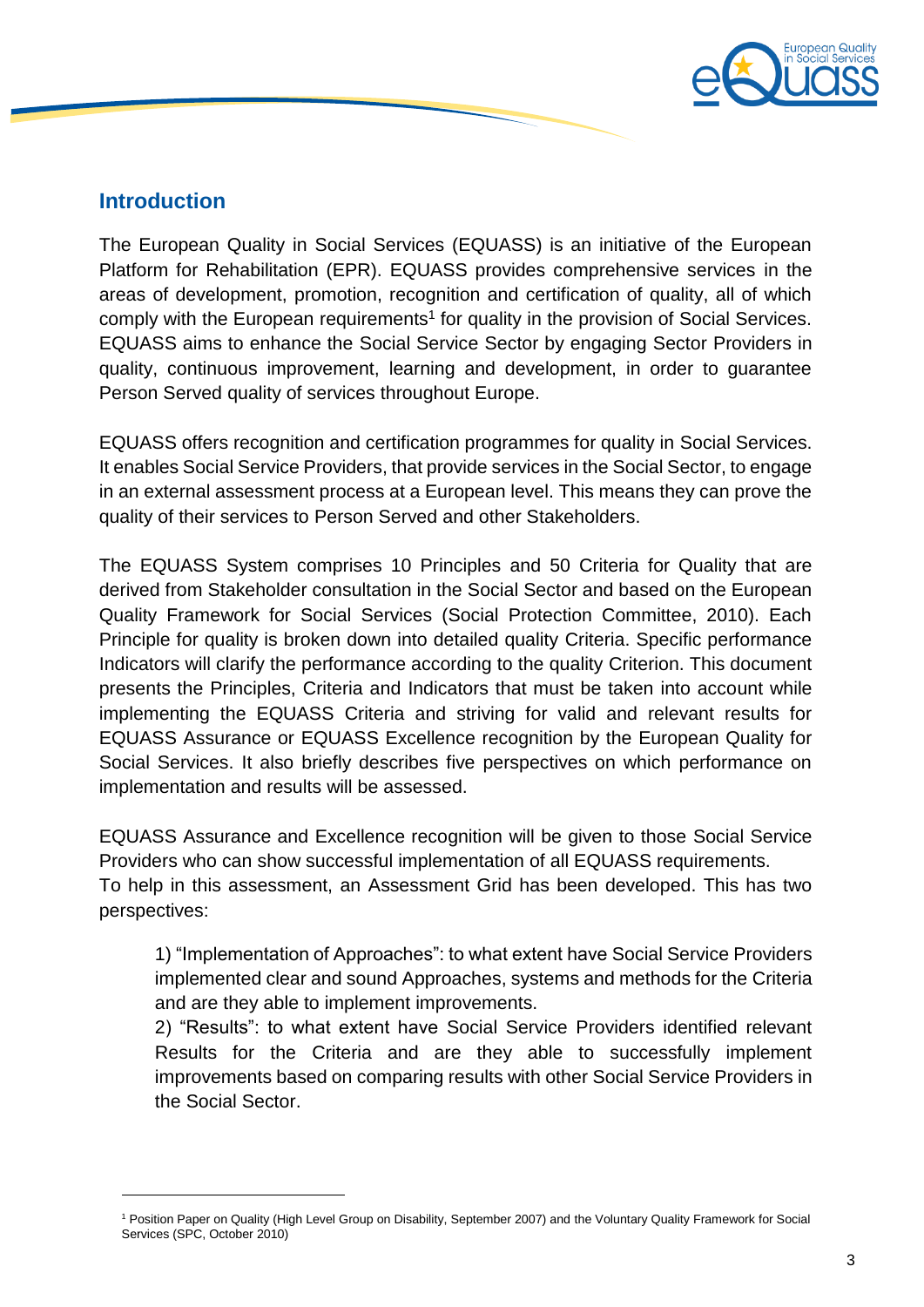

Each perspective has 5 levels of performance<sup>2</sup> that correspond to phases of organisational development and learning. They are linked to the various types of recognition: "Committed to EQUASS Assurance" (Stage 1), "EQUASS Assurance Certification" (Stage 2), "Committed to EQUASS Excellence" (Stage 3) and "EQUASS Excellence Certification" (Stage 4 and 5).

The EQUASS Certifications<sup>3</sup> ensure that there is a satisfactory performance on the EQUASS Principles/Criteria for Quality.( It) The Applicant meets the requirements set in the European Quality Framework for Social Services. It also ensures performance on the key elements of an operational Quality Management System<sup>4</sup>.

The EQUASS System is customised for the Social Sector and offers a comprehensive Approach based on 50 specific Quality Criteria, performance Indicators and clear external Assessment and Audit Procedures. (After sending the) On submission of the EQUASS Application Form and core documentation, a Site Visit Audit is carried out. This involves an External Audit based on how the Service Provider performs in its implementation of the EQUASS Criteria and its achievement of valid and relevant Results. During this Site Visit, an independent Auditor (or two in case of an Excellence Audit) verifies the Applicant's implementation of the EQUASS Criteria and the achieved results, by reviewing core documentation and conducting interviews with Management, Staff, Person Served and other relevant Stakeholders.

The Assessment outcomes of the Audit are detailed in a written EQUASS Audit Report. A Service Provider that meets the Criteria for EQUASS Certification will be certified for three years. EQUASS certified organisations are committed to report their progress on performance, improvements and development on an Annual Basis in an EQUASS Progress Report. The EQUASS Awarding Committee, an international consortium of various European Social Sector Stakeholders, oversees the EQUASS System and its Processes.

 $\overline{\phantom{a}}$ 

<sup>&</sup>lt;sup>2</sup> The levels of performance are closely related with each other: each levels also includes performance Criteria taken from the previous level.

<sup>&</sup>lt;sup>3</sup> EQUASS recognition / Certification is based on a comprehensive scoring system.

<sup>4</sup> The basic elements for quality management are: 1. Identifying Person Served needs and expectations; 2. Management of processes; 3. Management of responsibilities; 4. Management of resources; 5. Measurement and data analysis; 6. Person Served satisfaction; 7. Systematic Quality Improvement system (ISO 9000 system possibly)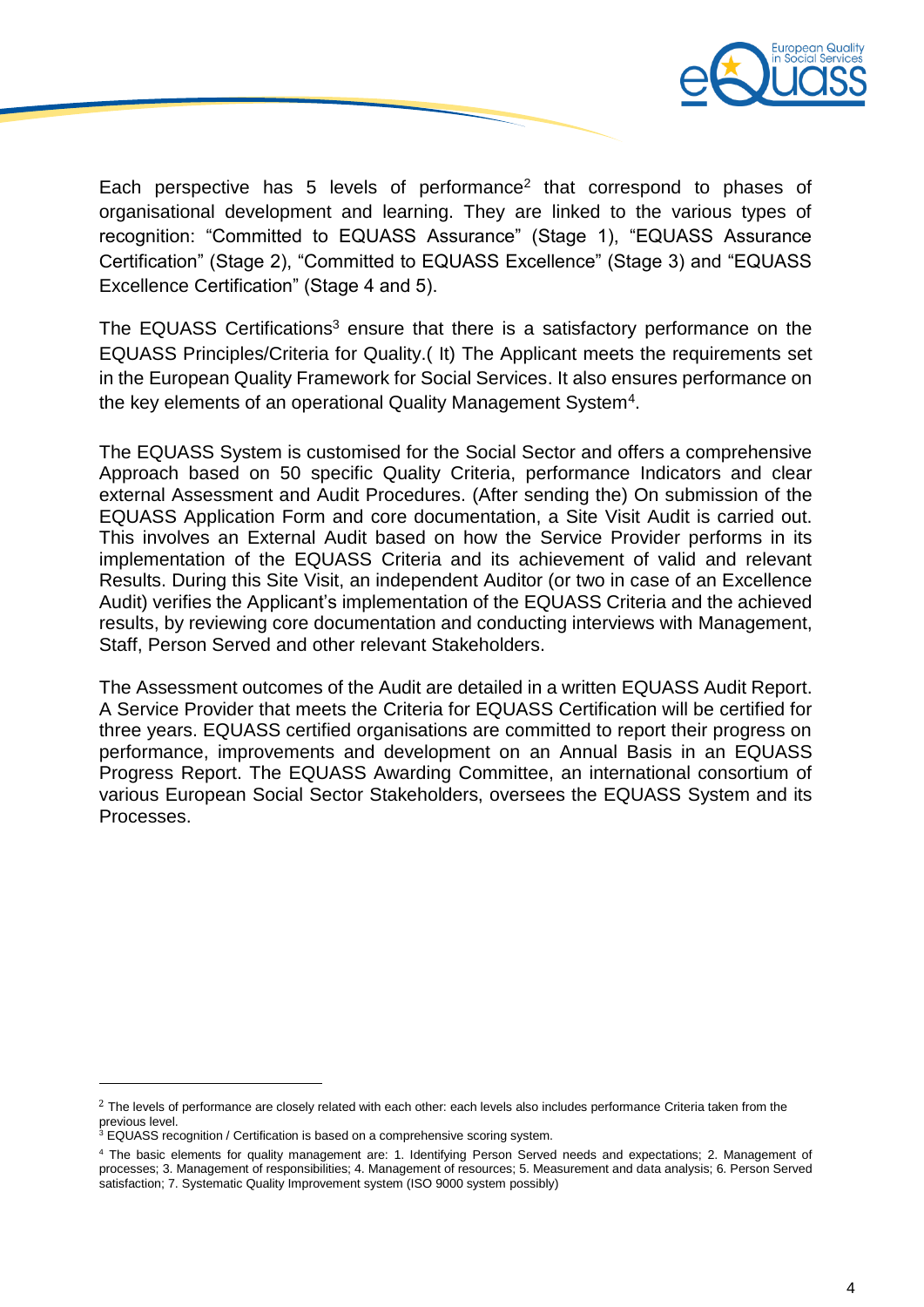# 1. Leadership

• Social Service Providers demonstrate governance, leadership and social responsibility. They promote social justice by inclusion into the society. They set ambitious organisation and service goals and encourage best practice. Social Service Providers are committed to continuous learning and innovation.

| Criteria 1  | The Social Service Provider defines and implements its Vision,<br>its Mission and corporate Values in the delivered services by<br>establishing ambitious organisation and service goals.                                                                                       |
|-------------|---------------------------------------------------------------------------------------------------------------------------------------------------------------------------------------------------------------------------------------------------------------------------------|
| Indicators: | 1. The Social Service Provider has implemented the organisation's<br>Mission, Vision and Values (Documentation of Mission,<br>Vision and Values is required).<br>2. Staff demonstrate their contribution to the implementation of<br>organisation's Mission, Vision and Values. |

| <b>Stage 1</b>                                                                                                                                               | <b>Stage 2</b>                                                                                                                                                                                       | <b>Stage 3</b>                                                                                                                                                                                                                                                                                                         | <b>Stage 4</b>                                                                                                                                                  | <b>Stage 5</b>                                                                                                                                                                           |
|--------------------------------------------------------------------------------------------------------------------------------------------------------------|------------------------------------------------------------------------------------------------------------------------------------------------------------------------------------------------------|------------------------------------------------------------------------------------------------------------------------------------------------------------------------------------------------------------------------------------------------------------------------------------------------------------------------|-----------------------------------------------------------------------------------------------------------------------------------------------------------------|------------------------------------------------------------------------------------------------------------------------------------------------------------------------------------------|
| There is a clear<br>written description of<br>Mission, Vision and<br>Values.<br>The description is<br>"on the wall", but<br>rarely used to guide<br>actions. | There is a clear<br>written description of<br>Mission, Vision and<br>Values.<br>Most people within<br>the organisation<br>demonstrate their<br>contribution to the<br>Mission, Vision and<br>Values. | There is a clear<br>written description of<br>Mission, Vision and<br>Values.<br>Most people within<br>the organisation<br>demonstrate their<br>contribution to the<br>Mission, Vision and<br>Values and the<br>provider understands<br>how successfully the<br>Mission, Vision and<br>Values have been<br>implemented. | The Social Service<br>Provider explores<br>learning activities<br>to identify<br>innovative<br>approaches to<br>implement its<br>Mission, Vision<br>and Values. | The Social Service<br>Provider has carried<br>out innovative<br>approaches to<br>implement the<br>Mission, Vision and<br>Values successfully<br>as the result of<br>learning activities. |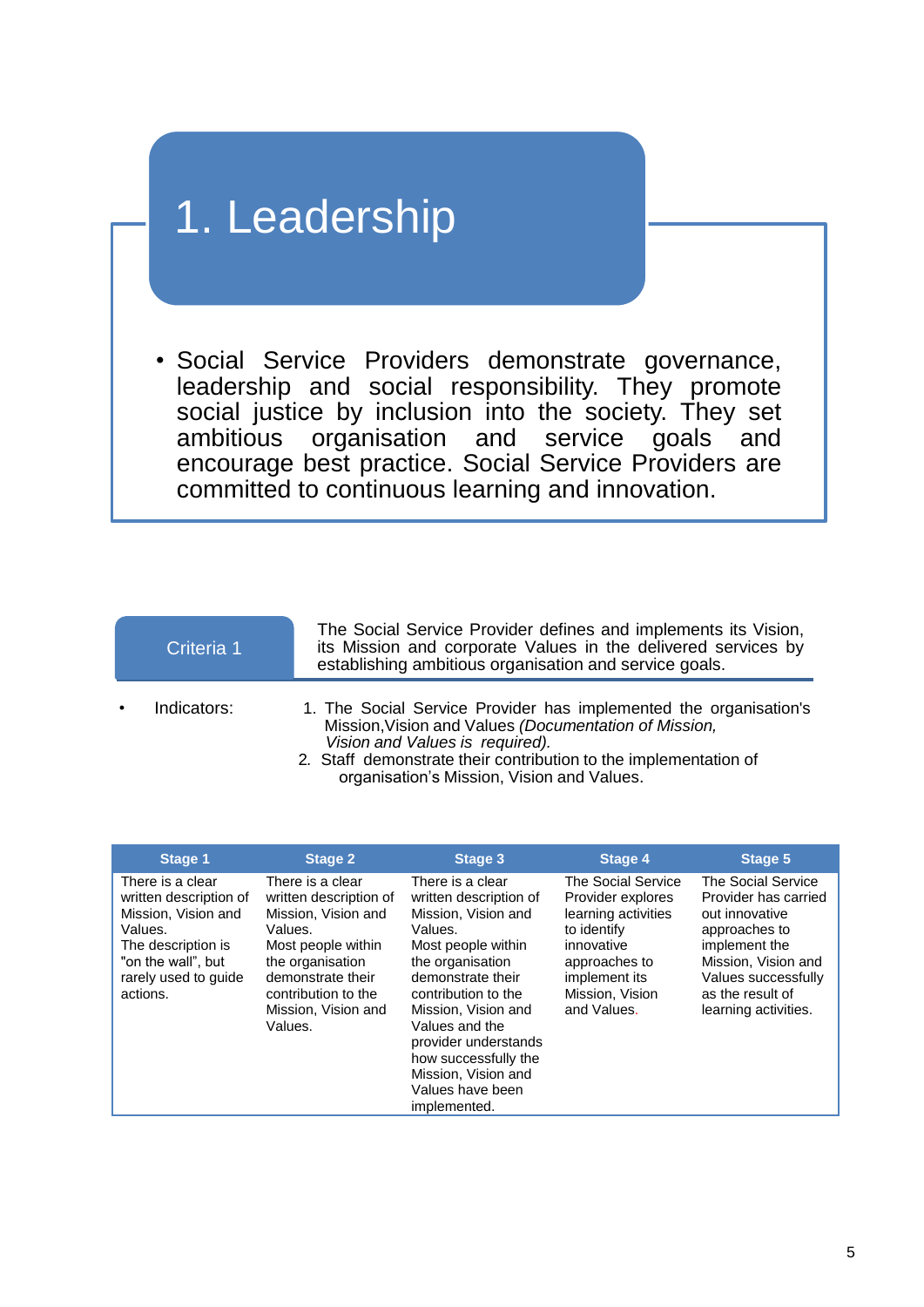

The Social Service Provider defines and implements a system for management that promotes a Quality Culture.

• Indicator: 3. The Service Provider has implemented ways of working that contribute to the common quality culture of the Social Service Provider.

| Stage 1                                                                                                                                                                                                            | <b>Stage 2</b>                                                                                                                                                                                                    | Stage 3                                                                                                                                                                                                                                                                                                                                                                                            | Stage 4                                                                                                                                                                              | Stage 5                                                                                                                                                                                                           |
|--------------------------------------------------------------------------------------------------------------------------------------------------------------------------------------------------------------------|-------------------------------------------------------------------------------------------------------------------------------------------------------------------------------------------------------------------|----------------------------------------------------------------------------------------------------------------------------------------------------------------------------------------------------------------------------------------------------------------------------------------------------------------------------------------------------------------------------------------------------|--------------------------------------------------------------------------------------------------------------------------------------------------------------------------------------|-------------------------------------------------------------------------------------------------------------------------------------------------------------------------------------------------------------------|
| The Social Service<br>Provider has a<br>common way of<br>meeting quality<br>requirements that<br>are aligned with<br>organisational<br>mission and values<br>and adopted by<br>most people in the<br>organisation. | The Social Service<br>Provider has a<br>common way of<br>meeting quality<br>requirements that<br>are aligned with<br>organisational<br>mission and values<br>and adopted by all<br>people in the<br>organisation. | The Social Service<br>Provider has a<br>common way of<br>meeting quality<br>requirements, which<br>are aligned with<br>organisational<br>mission and values<br>and adopted by all<br>people of the<br>organisation. The<br>provider understands<br>how successfully the<br>ways of working have<br>been implemented.<br>These ways of<br>working reflect the<br>organisation's quality<br>culture. | The Social Service<br>Provider initiates<br>learning activities<br>to explore<br>innovative ways of<br>working to<br>contribute to a<br>common<br>organisational<br>quality culture. | The Social Service<br>Provider has<br>successfully<br>implemented<br>innovative ways of<br>working to<br>contribute to a<br>common<br>organisational<br>quality culture as a<br>result of learning<br>activities. |

Additional EQUASS Excellence requirement:

A. The Social Service Provider has results of evaluating the performance of managing the organisation. *(Documentation of the Results of evaluating the performance of managing the organisation is required)*

| <b>Stage 1</b>                                                                                                                                                                                          | <b>Stage 2</b>                                                                                                                                             | <b>Stage 3</b>                                                                                                                                                                                                  | <b>Stage 4</b>                                                                                                                                                                                                                                                                          | <b>Stage 5</b>                                                                                                                                                                                                                                                                 |
|---------------------------------------------------------------------------------------------------------------------------------------------------------------------------------------------------------|------------------------------------------------------------------------------------------------------------------------------------------------------------|-----------------------------------------------------------------------------------------------------------------------------------------------------------------------------------------------------------------|-----------------------------------------------------------------------------------------------------------------------------------------------------------------------------------------------------------------------------------------------------------------------------------------|--------------------------------------------------------------------------------------------------------------------------------------------------------------------------------------------------------------------------------------------------------------------------------|
| The Social Service<br>Provider has some<br>results on evaluating<br>the performance of<br>managing the<br>organisation that<br>gives an indication<br>of meeting the<br>requirement of the<br>Criteria. | The Social Service<br>Provider has results,<br>based on relevant<br>Indicators that<br>clearly show the<br>performance of<br>managing the<br>organisation. | The Social Service<br>Provider has reliable<br>and tangible data and<br>information that gives<br>a clear understanding<br>of the achieved<br>results of the<br>performance of<br>managing the<br>organisation. | The Social Service<br>Provider has<br>identified trends<br>and compares the<br>results of the<br>performance of<br>managing the<br>organisation with<br>other Social<br><b>Service Providers</b><br>and/or other<br>organisations at<br>national and/or an<br>international<br>context. | The Social Service<br>Provider has<br>implemented<br>improvements in the<br>performance of<br>managing the<br>organisation as a<br>result of comparing<br>other Social Service<br>Providers and/or<br>other organisations<br>in a national and/or<br>international<br>context. |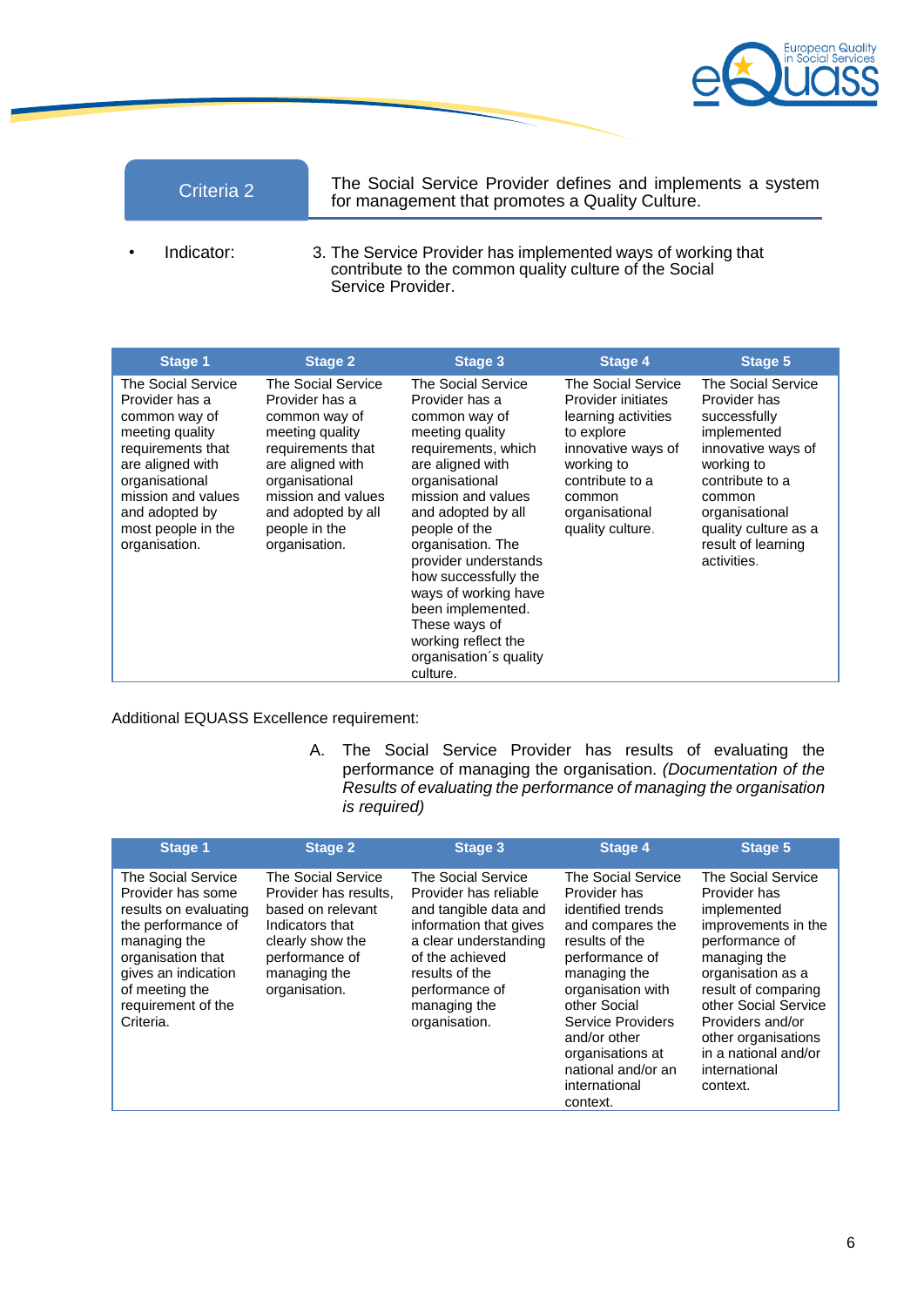

|           | Criteria 3  | The Social Service Provider demonstrates its commitment to<br>long-term quality goals, continuous learning, innovation and new<br>technology.                                                                                                                                                                 |
|-----------|-------------|---------------------------------------------------------------------------------------------------------------------------------------------------------------------------------------------------------------------------------------------------------------------------------------------------------------|
| $\bullet$ | Indicators: | 4. The Social Service Provider has implemented its organisation's<br>Quality Policy (Documentation of organisation's Quality Policy is<br>required)<br>5. Social Service Provider has defined long-term quality goals and<br>demonstrates measures for continuous learning, innovation and<br>new technology. |

| Stage 1                                                                                                                                           | <b>Stage 2</b>                                                                                                                                                                                                                                                                                              | Stage 3                                                                                                                                                                                                                                                                                                                                                                                                                           | Stage 4                                                                                                                                                                                                                                                      | Stage 5                                                                                                                                                                                                                                                      |
|---------------------------------------------------------------------------------------------------------------------------------------------------|-------------------------------------------------------------------------------------------------------------------------------------------------------------------------------------------------------------------------------------------------------------------------------------------------------------|-----------------------------------------------------------------------------------------------------------------------------------------------------------------------------------------------------------------------------------------------------------------------------------------------------------------------------------------------------------------------------------------------------------------------------------|--------------------------------------------------------------------------------------------------------------------------------------------------------------------------------------------------------------------------------------------------------------|--------------------------------------------------------------------------------------------------------------------------------------------------------------------------------------------------------------------------------------------------------------|
| The Quality Policy is<br>translated into a set<br>of concrete goals.<br>Some people within<br>the organisation are<br>familiar with the<br>goals. | The Quality Policy is<br>translated into a<br>comprehensive set<br>of concrete long-<br>term goals. The<br>goals are clear and<br>concrete and have a<br>time frame for<br>measuring. Most<br>people of the<br>organisation know<br>the goals. The<br>Quality Policy is<br>often used to set<br>priorities. | The Quality Policy is<br>translated into a<br>comprehensive set of<br>concrete long-term<br>goals. The goals are<br>clear and concrete<br>and have a time<br>frame for measuring.<br>All people in the<br>organisation know the<br>goals. The Quality<br>Policy is often used to<br>set priorities and to<br>initiate concrete<br>actions. The Provider<br>understands how<br>successfully the<br>policy has been<br>implemented. | The Social Service<br>Provider initiates<br>learning activities<br>to explore<br>innovative ways of<br>improving the<br>understanding of<br>the organisation's<br><b>Quality Policy</b><br>approach and<br>measures for<br>innovation and<br>new technology. | The Social Service<br>Provider has<br>successfully<br>implemented the<br>innovative approach<br>to the organisation's<br><b>Quality Policy</b><br>approach and<br>measures for<br>innovation and new<br>technology as a<br>result of learning<br>activities. |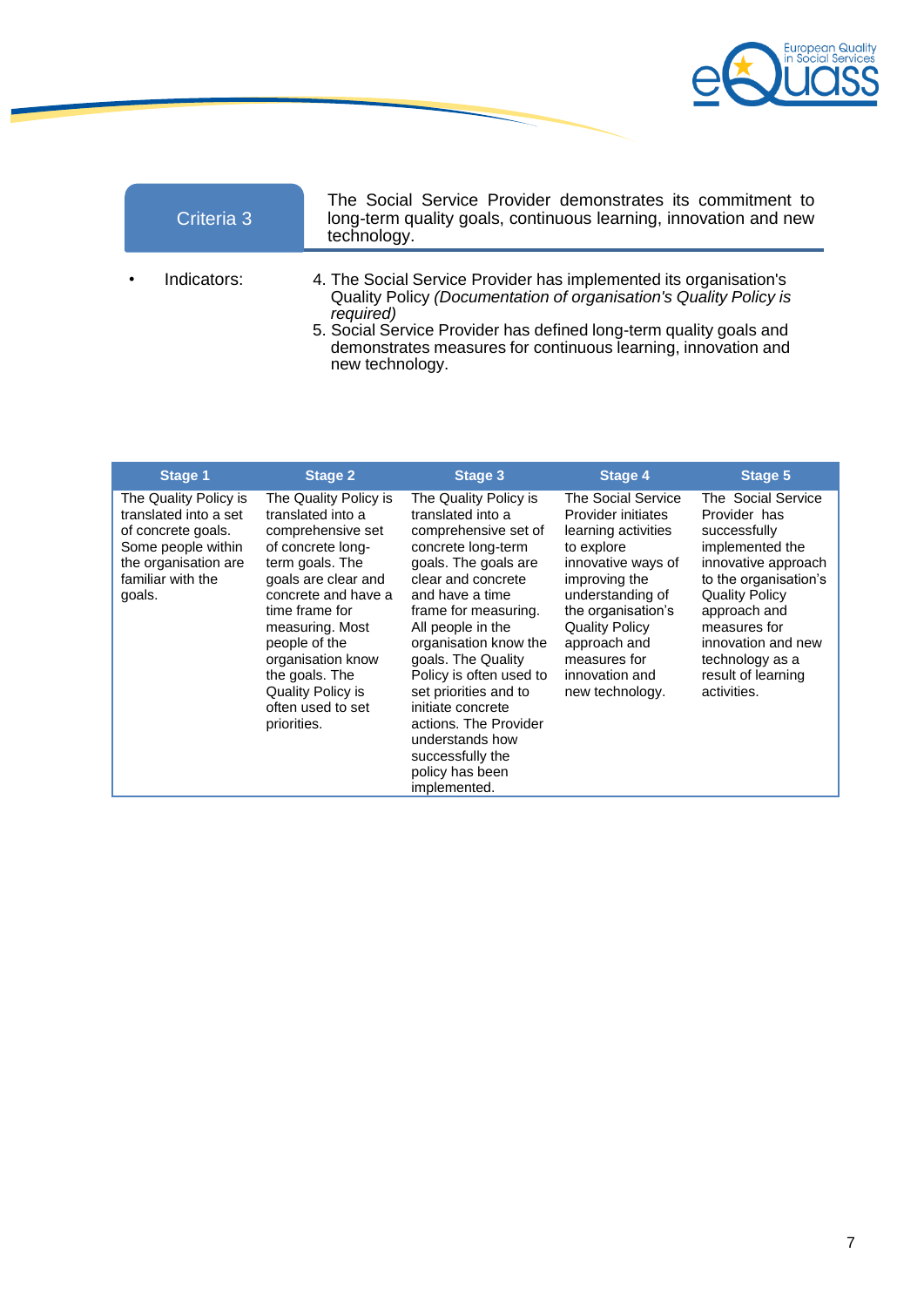

|           | Criteria 4  | The Social Service Provider defines and implements an annual<br>planning and review process reflecting the organisations<br>objectives and service activities delivered. |  |  |  |  |  |
|-----------|-------------|--------------------------------------------------------------------------------------------------------------------------------------------------------------------------|--|--|--|--|--|
| $\bullet$ | Indicators: | 6. The Social Service Provider has implemented annual planning.                                                                                                          |  |  |  |  |  |

- *(Documentation of Annual Plan is required)*
- 7. The Social Service Provider carries out a review on objectives and services results described in the Annual Plan.

| Stage 1                                                                                                                                                                                                                                                                                                                          | <b>Stage 2</b>                                                                                                                                                                                                                                                                                                                                                                                                                                          | Stage 3                                                                                                                                                                                                                                                                                                                                                                                                                                                                                                                   | Stage 4                                                                                                                          | Stage 5                                                                                                                                                          |
|----------------------------------------------------------------------------------------------------------------------------------------------------------------------------------------------------------------------------------------------------------------------------------------------------------------------------------|---------------------------------------------------------------------------------------------------------------------------------------------------------------------------------------------------------------------------------------------------------------------------------------------------------------------------------------------------------------------------------------------------------------------------------------------------------|---------------------------------------------------------------------------------------------------------------------------------------------------------------------------------------------------------------------------------------------------------------------------------------------------------------------------------------------------------------------------------------------------------------------------------------------------------------------------------------------------------------------------|----------------------------------------------------------------------------------------------------------------------------------|------------------------------------------------------------------------------------------------------------------------------------------------------------------|
| The Social Service<br>Provider has a<br>defined annual plan<br>including objectives<br>and service<br>activities. Reviews<br>of objectives and<br>service results are<br>carried out on an<br>ad-hoc basis. The<br>annual plan is linked<br>to strategic planning<br>activities and used<br>to guide operations /<br>activities. | The Social Service<br>Provider has a<br>defined annual plan<br>including objectives<br>and service<br>activities. Reviews<br>of objectives and<br>service results are<br>carried out on a<br>regular basis. The<br>annual plan is linked<br>to strategic planning<br>activities and used<br>to guide operations /<br>activities. The<br>annual plan applies<br>to the scope of the<br>application.<br>Employees<br>contribute to its<br>implementation. | The Social Service<br>Provider has a defined<br>annual plan including<br>objectives and service<br>activities. Reviews of<br>objectives and service<br>results are carried out on<br>a regular basis. The<br>annual plan is linked to<br>strategic planning<br>activities and used to<br>quide operations /<br>activities. The annual plan<br>applies to the scope of the<br>application. Staff<br>contribute to its<br>implementation. The<br>provider understands how<br>successfully the plan has<br>been implemented. | The Social<br>Service Provider<br>initiates learning<br>activities to<br>explore innovative<br>approaches to<br>annual planning. | The Social<br>Service Provider<br>has successfully<br>implemented an<br>innovative<br>approach to<br>annual planning<br>as a result of<br>learning<br>activities |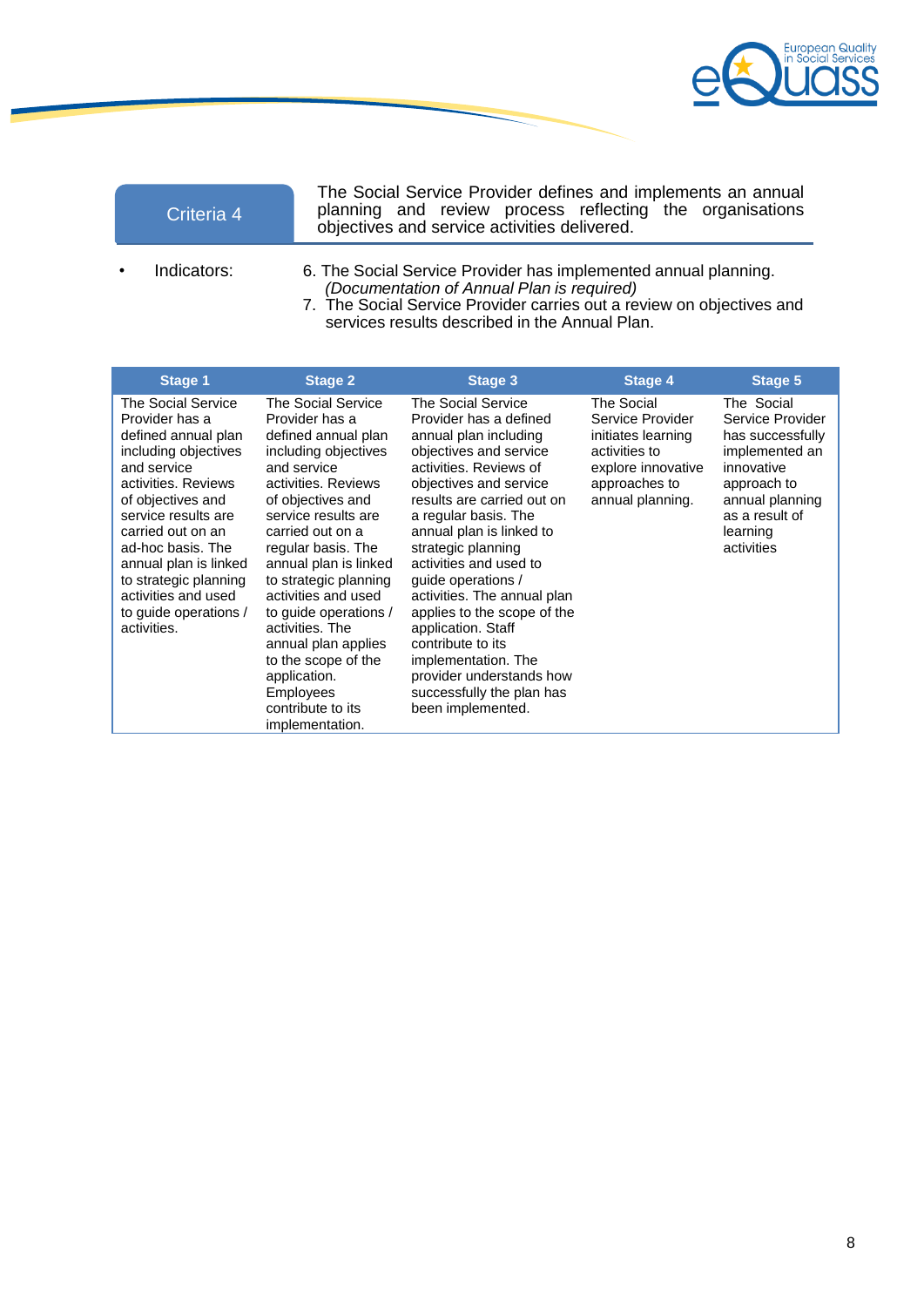

The Social Service Provider demonstrates its commitment to social justice and active inclusion of persons served into the society.

• Indicator: 8. The Social Service Provider shows concrete commitment to social justice and active inclusion of Person Served.

| Stage 1                                                                                                                                                                                                                                                     | <b>Stage 2</b>                                                                                                                                                                                                                                                                                                                                                      | Stage 3                                                                                                                                                                                                                                                                                                                                                                                                                                              | <b>Stage 4</b>                                                                                                                                   | Stage 5                                                                                                                                                           |
|-------------------------------------------------------------------------------------------------------------------------------------------------------------------------------------------------------------------------------------------------------------|---------------------------------------------------------------------------------------------------------------------------------------------------------------------------------------------------------------------------------------------------------------------------------------------------------------------------------------------------------------------|------------------------------------------------------------------------------------------------------------------------------------------------------------------------------------------------------------------------------------------------------------------------------------------------------------------------------------------------------------------------------------------------------------------------------------------------------|--------------------------------------------------------------------------------------------------------------------------------------------------|-------------------------------------------------------------------------------------------------------------------------------------------------------------------|
| The Social Service<br>Provider shows<br>inspiring and<br>energetic leadership<br>with concrete<br>commitment to<br>social justice and<br>inclusion of Person<br>Served into society.<br>The Social Service<br>Provider<br>encourages others<br>in doing so. | The Social Service<br>Provider shows<br>inspiring and energetic<br>leadership with<br>concrete commitment<br>to social justice and<br>inclusion of Person<br>Served into society.<br>The Social Service<br>Provider encourages<br>others in doing so.<br>This commitment to<br>social justice and<br>inclusion is relevant for<br>all areas of the<br>organisation. | The Social Service Provider<br>shows inspiring and<br>energetic leadership with<br>concrete commitment to<br>social justice and inclusion of<br>Person Served into society.<br>The Social Service Provider<br>encourages others in doing<br>so. The commitment to<br>social justice and inclusion is<br>relevant for all areas of the<br>organisation. The Service<br>Provider understands how<br>successfully the approach<br>has been implemented. | The Social<br>Service<br>Provider<br>initiates<br>learning<br>activities to<br>explore<br>innovative<br>ways of<br>including<br>Person<br>Served | The Social<br>Service Provider<br>has successfully<br>implemented<br>innovative ways<br>of including<br>Person Served<br>as a result of<br>learning<br>activities |

### Additional EQUASS Excellence requirement:

B. The Social Service Provider has results on the inclusion of person served into the society. *(Documentation of Results on the inclusion of Person Served into the society is required)*

| <b>Stage 1</b>                                                                                                                             | <b>Stage 2</b>                                                                                                                                                 | Stage 3                                                                                                                                                                                                           | <b>Stage 4</b>                                                                                                                                                                                                                                                           | <b>Stage 5</b>                                                                                                                                                                                                        |
|--------------------------------------------------------------------------------------------------------------------------------------------|----------------------------------------------------------------------------------------------------------------------------------------------------------------|-------------------------------------------------------------------------------------------------------------------------------------------------------------------------------------------------------------------|--------------------------------------------------------------------------------------------------------------------------------------------------------------------------------------------------------------------------------------------------------------------------|-----------------------------------------------------------------------------------------------------------------------------------------------------------------------------------------------------------------------|
| The Social Service<br>Provider has some<br>results that give an<br>indication on the<br>inclusion of Person<br>Served into the<br>society. | The Social Service<br>Provider has results,<br>based on relevant<br>indicators that<br>clearly show that<br>Person Served are<br>included into the<br>society. | <b>The Social Service</b><br>Provider has reliable<br>and tangible data and<br>information that give<br>a clear understanding<br>on the achieved<br>results of on including<br>Person Served into<br>the society. | The Social Service<br>Provider has<br>identified trends<br>and compares the<br>results on including<br>Person Served into<br>the society with<br>other Social<br>Service Providers<br>and/or other<br>organisations in a<br>national and/or<br>international<br>context. | The Social Service<br>Provider has<br>implemented<br>improvements as a<br>result of comparing<br>other Social Service<br>Providers and/or<br>other organisations<br>in a national and/or<br>international<br>context. |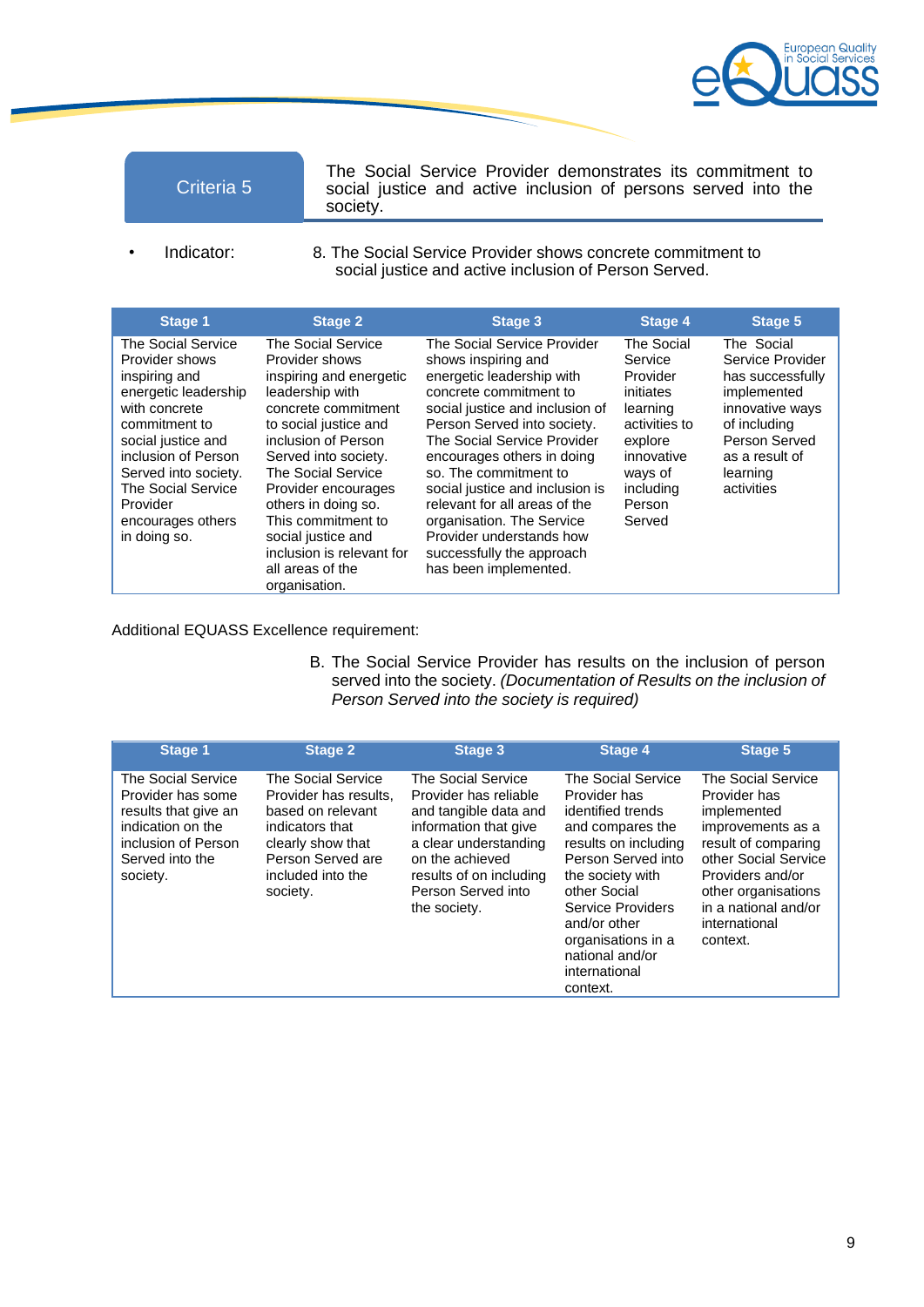

The Social Service Provider demonstrates Corporate Social Responsibility through its commitment to sustainable activities contributing to society.

• Indicator: 9. The Social Service Provider operates concrete commitment and concrete practices of Corporate Social Responsibility.

| <b>Stage 1</b>                                                                                                                                                                                                                      | <b>Stage 2</b>                                                                                                                                                                                                                                                                                           | Stage 3                                                                                                                                                                                                                                                                                                                                                                                                 | <b>Stage 4</b>                                                                                                                                               | <b>Stage 5</b>                                                                                                                                                                                |
|-------------------------------------------------------------------------------------------------------------------------------------------------------------------------------------------------------------------------------------|----------------------------------------------------------------------------------------------------------------------------------------------------------------------------------------------------------------------------------------------------------------------------------------------------------|---------------------------------------------------------------------------------------------------------------------------------------------------------------------------------------------------------------------------------------------------------------------------------------------------------------------------------------------------------------------------------------------------------|--------------------------------------------------------------------------------------------------------------------------------------------------------------|-----------------------------------------------------------------------------------------------------------------------------------------------------------------------------------------------|
| The Social Service<br>Provider shows<br>inspiring and<br>energetic leadership<br>with concrete<br>commitment to<br>Corporate Social<br>Responsibility<br>(CSR) through<br>sustainable activities<br>which contribute to<br>society. | The Social Service<br>Provider shows<br>inspiring and<br>energetic leadership<br>with concrete<br>commitment to<br>Corporate Social<br>Responsibility<br>$(CSR)$ by<br>sustainable activities<br>which contribute to<br>society. This<br>commitment is<br>relevant for all areas<br>of the organisation. | The Social Service<br>Provider shows<br>inspiring and<br>energetic leadership<br>with concrete<br>commitment to<br>Corporate Social<br>Responsibility (CSR)<br>by sustainable<br>activities which<br>contribute to society.<br>This commitment is<br>relevant for all areas<br>of the organisation.<br>The Service Provider<br>understands how<br>successfully the<br>approach has been<br>implemented. | The Social Service<br>Provider initiates<br>learning activities<br>to explore<br>innovative ways of<br>contributing to<br>Corporate Social<br>Responsibility | The Social Service<br>Provider has<br>successfully<br>implemented<br>innovative activities<br>contributing to<br>Corporate Social<br>Responsibility as a<br>result of learning<br>activities. |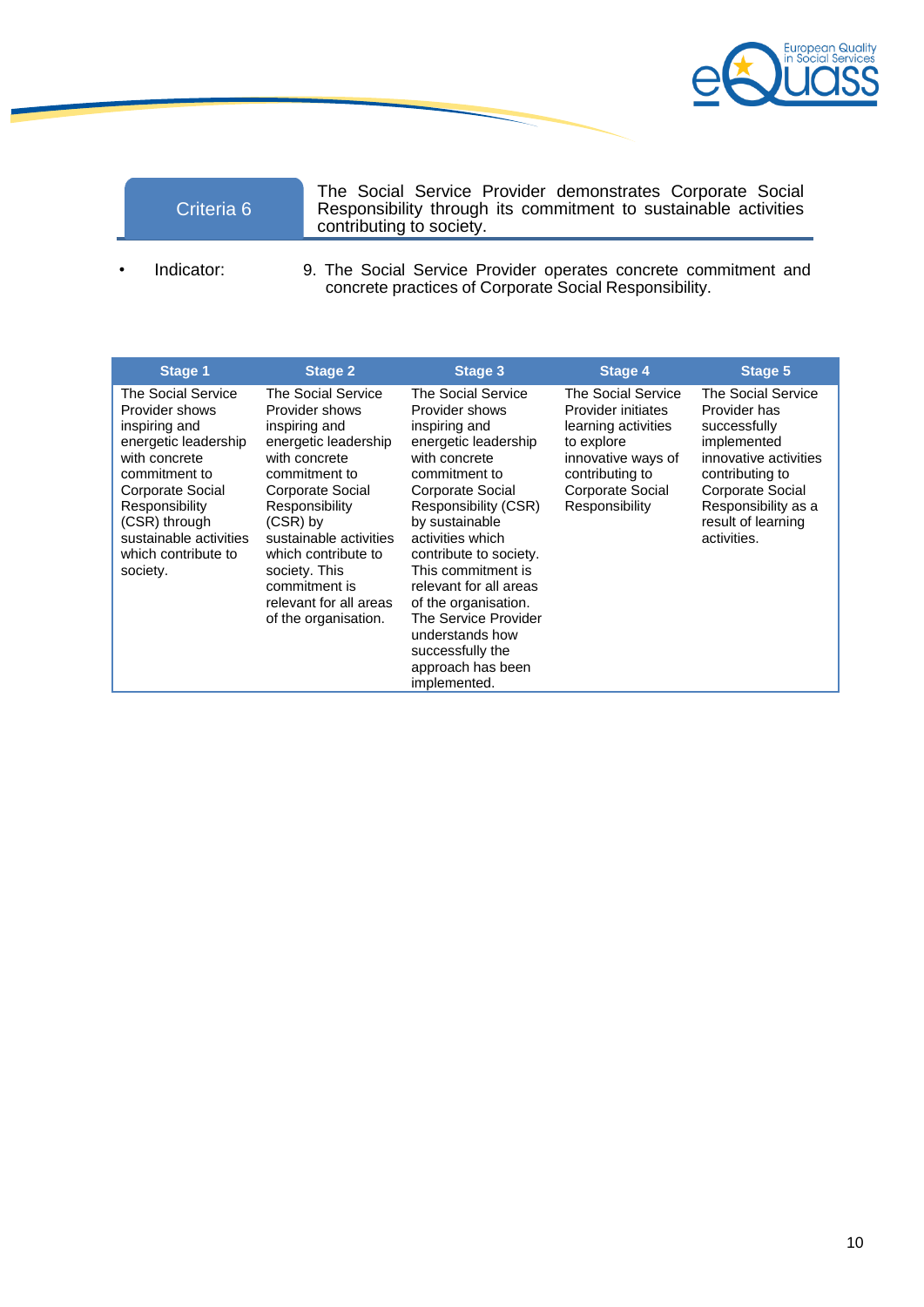

# 2. Staff

• Social Service Providers lead and manage their Staff to achieve the organisations objectives and to deliver person centred services. They are committed to employ qualified Staff, based on required knowledge, skills and competences. They promote diversity of staff in the workforce. Social Service Providers enhance a culture of Staff engagement and Staff wellbeing, development and continuous learning of all staff, for the benefits of person served. They show compliance with health, safety and appropriate working conditions of its Person Served and Staff (including volunteers).

| Criteria 7  | The Social Service Provider defines and implements a Staff<br>recruitment and retention policy that promotes the selection of<br>qualified Staff based on required knowledge, skills and<br>competences.                                                                                      |
|-------------|-----------------------------------------------------------------------------------------------------------------------------------------------------------------------------------------------------------------------------------------------------------------------------------------------|
| Indicators: | 10. The social service provider has implemented a Staff recruitment<br>and retention policy and procedures (Documentation of policy and<br>procedures on Staff recruitment and retention is required).<br>11. Staff of the organisation are aware of the recruitment and<br>retention policy. |

| Stage 1                                                                                                                                                                               | <b>Stage 2</b>                                                                                                                                                             | <b>Stage 3</b>                                                                                                                                                                                                                                                                                                                                  | Stage 4                                                                                                                                           | <b>Stage 5</b>                                                                                                                                                          |
|---------------------------------------------------------------------------------------------------------------------------------------------------------------------------------------|----------------------------------------------------------------------------------------------------------------------------------------------------------------------------|-------------------------------------------------------------------------------------------------------------------------------------------------------------------------------------------------------------------------------------------------------------------------------------------------------------------------------------------------|---------------------------------------------------------------------------------------------------------------------------------------------------|-------------------------------------------------------------------------------------------------------------------------------------------------------------------------|
| There is a clear<br>policy and<br>procedure on Staff<br>recruitment and<br>retention. This is "on<br>the wall," but rarely<br>used to direct<br>recruitment and<br>retention actions. | There is a clear<br>policy and<br>procedure on Staff<br>recruitment and<br>retention. The policy<br>is relevant and<br>known by most<br>people within the<br>organisation. | There is a clear policy<br>and procedure on<br>Staff recruitment and<br>retention. The policy<br>is relevant and known<br>by most people within<br>the organisation. The<br>Service Provider<br>understands how<br>successfully the<br>policy and procedures<br>on Staff recruitment<br>and retention has<br>been implemented<br>and respected. | The Social Service<br><b>Provider initiates</b><br>learning activities<br>to explore<br>innovative ways of<br>Staff recruitment<br>and retention. | The Social Service<br>Provider has<br>successfully<br>implemented<br>innovative ways of<br>Staff recruitment<br>and retention as a<br>result of learning<br>activities. |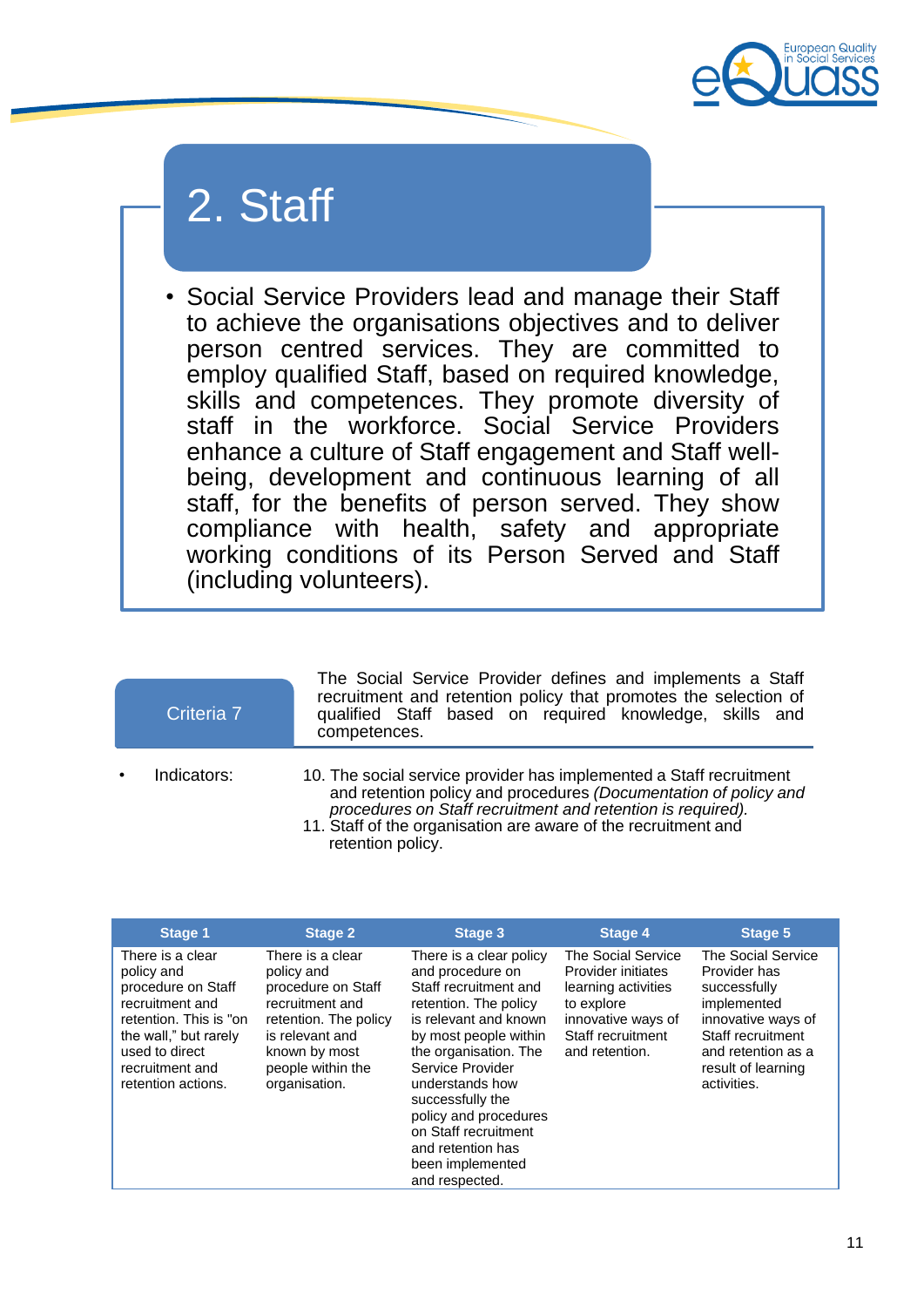

| Criteria 8  | The Social Service Provider operates its service in compliance<br>with mandatory national legislation for health and safety,<br>providing appropriate working conditions, adequate and agreed<br>Staff levels and Staff ratios, and measures for rewarding Staff<br>and volunteers.                       |
|-------------|-----------------------------------------------------------------------------------------------------------------------------------------------------------------------------------------------------------------------------------------------------------------------------------------------------------|
| Indicators: | 12. The Social Service Provider shows compliance with national<br>legislation requirements for health and safety, appropriate working<br>conditions, adequate and agreed staff levels and ratios.<br>13. The Social Service Provider has implemented measures for<br>recognition of Staff and volunteers. |

| <b>Stage 1</b>                                                                                                                                                                                                                                                                                                                       | <b>Stage 2</b>                                                                                                                                                                                                                                                                                                                                                                                                                                                                                                                                                                      | <b>Stage 3</b>                                                                                                                                                                                                                                                                                                                                                                                                                                                                                                                                                                                                                                                                                 | <b>Stage 4</b>                                                                                                                                                                            | <b>Stage 5</b>                                                                                                                                                                                                  |
|--------------------------------------------------------------------------------------------------------------------------------------------------------------------------------------------------------------------------------------------------------------------------------------------------------------------------------------|-------------------------------------------------------------------------------------------------------------------------------------------------------------------------------------------------------------------------------------------------------------------------------------------------------------------------------------------------------------------------------------------------------------------------------------------------------------------------------------------------------------------------------------------------------------------------------------|------------------------------------------------------------------------------------------------------------------------------------------------------------------------------------------------------------------------------------------------------------------------------------------------------------------------------------------------------------------------------------------------------------------------------------------------------------------------------------------------------------------------------------------------------------------------------------------------------------------------------------------------------------------------------------------------|-------------------------------------------------------------------------------------------------------------------------------------------------------------------------------------------|-----------------------------------------------------------------------------------------------------------------------------------------------------------------------------------------------------------------|
| There is clear<br>relevant evidence<br>that demonstrates<br>compliance with<br>national legislation<br>for Health and<br>Safety and<br>appropriate working<br>conditions. There is<br>a clear approach on<br>practicing adequate<br>and agreed Staff<br>levels and ratios and<br>a system of<br>recognising Staff<br>and volunteers. | There is clear<br>relevant evidence<br>that demonstrates<br>compliance with<br>national legislation<br>for Health and<br>Safety and<br>appropriate working<br>conditions. There is<br>a clear approach on<br>practicing adequate<br>and agreed Staff<br>levels and ratios and<br>a system of<br>recognising Staff<br>and volunteers.<br>Compliance with the<br>national legislation<br>is relevant for all<br>areas of the<br>organisation and<br>most Staff know the<br>legislative<br>requirements.<br>Measures for<br>recognition of Staff<br>and volunteers are<br>implemented. | There is clear<br>relevant evidence that<br>demonstrates<br>compliance with<br>national legislation for<br><b>Health and Safety</b><br>and appropriate<br>working conditions.<br>There is a clear<br>approach on<br>practicing adequate<br>and agreed Staff<br>levels and ratios.<br>There is a system of<br>recognising Staff and<br>volunteers.<br>Compliance with the<br>national legislation is<br>relevant for all areas<br>of the organisation<br>and most Staff know<br>the legislative<br>requirements. The<br>Service Provider<br>understands how<br>successfully the<br>legislative<br>requirements and the<br>measures for<br>recognition have<br>been implemented<br>and complied. | <b>The Social Service</b><br><b>Provider initiates</b><br>learning activities<br>to explore<br>innovative ways of<br>complying with<br>mandatory<br>legislation for<br>health and safety. | <b>The Social Service</b><br>Provider has<br>successfully<br>implemented<br>innovative ways of<br>complying with<br>mandatory<br>legislation for health<br>and safety as a<br>result of learning<br>activities. |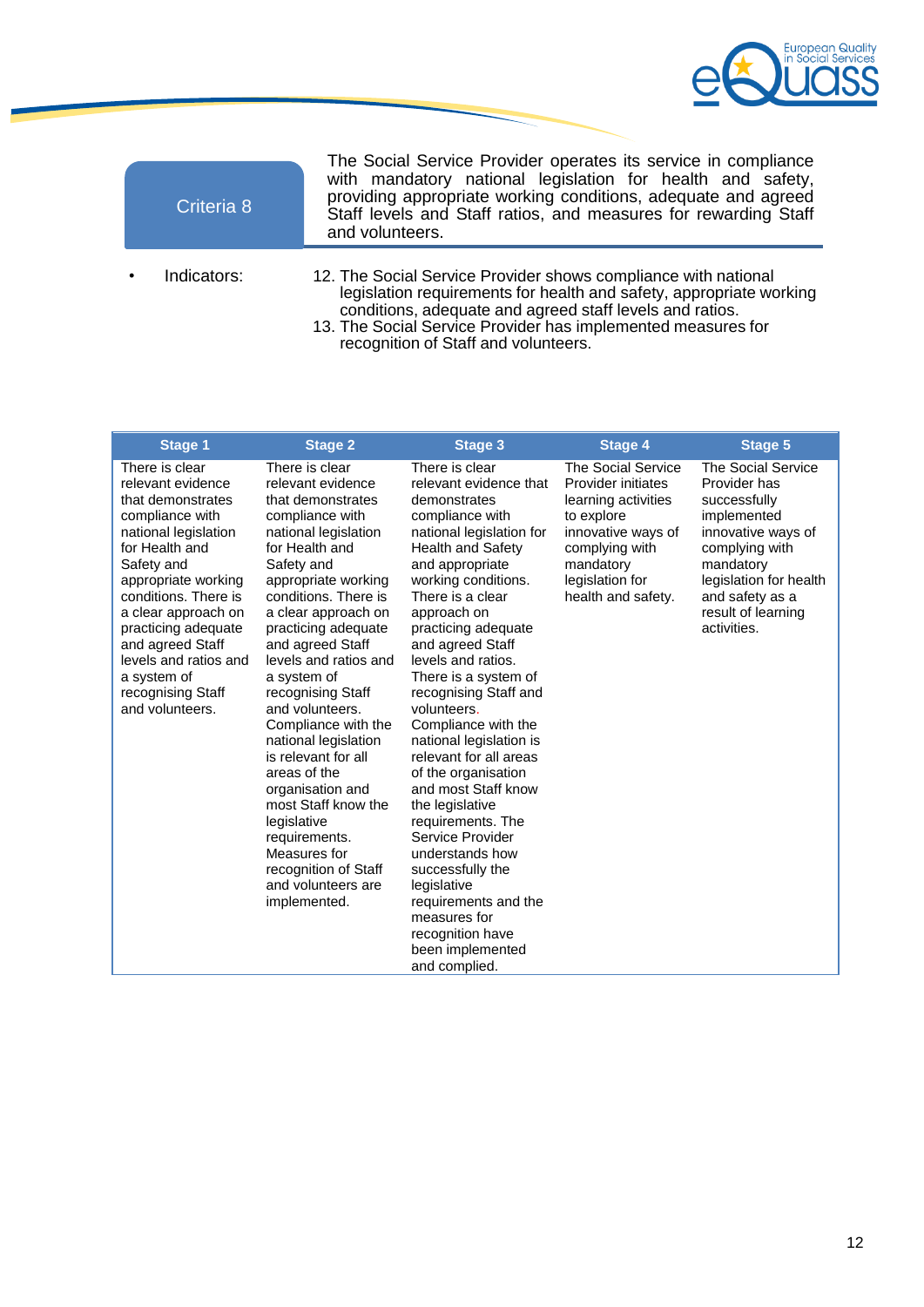

|           | Criteria 9  | The Social Service Provider implements measures for Staff<br>development based on a plan for personal growth, continuous<br>learning and development.                                                                                                                                                                                                                                                                                                                                                      |
|-----------|-------------|------------------------------------------------------------------------------------------------------------------------------------------------------------------------------------------------------------------------------------------------------------------------------------------------------------------------------------------------------------------------------------------------------------------------------------------------------------------------------------------------------------|
| $\bullet$ | Indicators: | 14. The Social Service Provider has implemented a Development<br>Plan for Staff based on needs. (Documentation of the Staff<br>Development Plan is required).<br>15. The Social Service Provider reviews their Development Plan with<br>the Staff on regular basis.<br>16. The Social Service Provider has results of effectiveness of<br>Staff personal growth, continuous learning and development.<br>(Documentation of results on personal growth, continuous learning<br>and development is required) |

| <b>Stage 1</b>                                                                                                                                                           | <b>Stage 2</b>                                                                                                                                                                                              | <b>Stage 3</b>                                                                                                                                                                                                                                                                                                                 | <b>Stage 4</b>                                                                                                                                                                                                                                     | <b>Stage 5</b>                                                                                                                                                                                                                                                                   |
|--------------------------------------------------------------------------------------------------------------------------------------------------------------------------|-------------------------------------------------------------------------------------------------------------------------------------------------------------------------------------------------------------|--------------------------------------------------------------------------------------------------------------------------------------------------------------------------------------------------------------------------------------------------------------------------------------------------------------------------------|----------------------------------------------------------------------------------------------------------------------------------------------------------------------------------------------------------------------------------------------------|----------------------------------------------------------------------------------------------------------------------------------------------------------------------------------------------------------------------------------------------------------------------------------|
| There is a clear<br>approach for Staff<br>development. The<br>Development Plan is<br>based on Staff<br>needs. A review of<br>the Plan is carried<br>out on ad-hoc basis. | There is a clear<br>approach for Staff<br>development. The<br>Development Plan is<br>based on Staff<br>needs. Most Staff<br>are aware of the<br>content of the plan.<br>All plans are subject<br>to review. | There is a clear<br>approach for Staff<br>development. The<br>Development Plan is<br>based on Staff needs.<br>Most Staff are aware<br>of the content of the<br>Plan. All Plans are<br>subject to review. The<br>Social Service<br>Provider understands<br>how successfully the<br>Development Plan<br>has been<br>implemented. | <b>The Social Service</b><br>Provider initiates<br>learning activities<br>to explore<br>innovative ways of<br>promoting Staff<br>development,<br>personal growth<br>and continuous<br>learning.                                                    | <b>The Social Service</b><br>Provider has<br>successfully<br>implemented<br>innovative ways of<br>promoting Staff<br>development<br>personal growth and<br>continuous learning<br>as a result of<br>learning activities.                                                         |
| <b>Stage 1</b>                                                                                                                                                           | <b>Stage 2</b>                                                                                                                                                                                              | <b>Stage 3</b>                                                                                                                                                                                                                                                                                                                 | <b>Stage 4</b>                                                                                                                                                                                                                                     | <b>Stage 5</b>                                                                                                                                                                                                                                                                   |
| There are some<br>indications of results<br>of Staff development<br>but information is<br>collected randomly.                                                            | The results of Staff<br>development are<br>measured with<br>relevant indicators.                                                                                                                            | The results of Staff<br>development are<br>measured with<br>relevant indicators.<br><b>The Social Service</b><br>Provider understands<br>the achieved results.                                                                                                                                                                 | The Social Service<br>Provider has<br>identified trends<br>and compares the<br>results of the Staff<br>development with<br>other Social<br>Service Providers<br>and/or other<br>organisations in a<br>national and/or<br>international<br>context. | <b>The Social Service</b><br>Provider has<br>successfully<br>implemented<br>improvements to the<br>Staff development<br>as a result of<br>comparing with<br>other Social Service<br>Providers and/or<br>other organisations<br>in a national and/or<br>international<br>context. |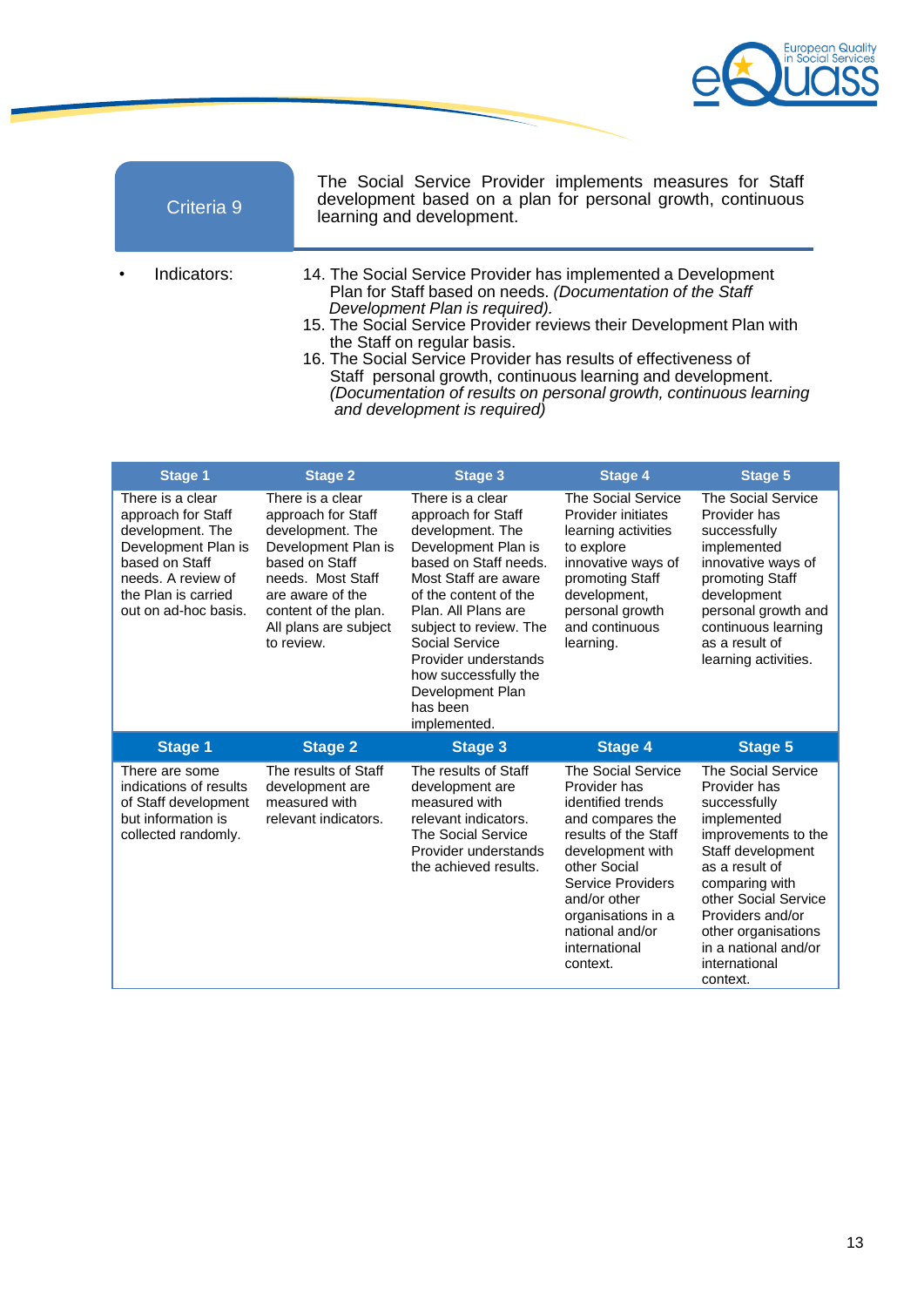

| Criteria 10 | The Social Service Provider defines and implements<br>requirements for competence in the identified roles and<br>functions of Staff and evaluates them on an annual basis.                                                                                                                                                                                                                         |
|-------------|----------------------------------------------------------------------------------------------------------------------------------------------------------------------------------------------------------------------------------------------------------------------------------------------------------------------------------------------------------------------------------------------------|
| Indicators: | 17. The Social Service Provider has implemented the competency<br>requirement, roles and responsibilities for each function in the<br>organisation (Documentation of competency requirement, roles<br>and responsibilities for each function is required).<br>18. The Social Service Provider has evaluated competence<br>requirements, roles and responsibilities of Staff on an annual<br>basis. |

| Stage 1                                                                                                                                 | <b>Stage 2</b>                                                                                                                                                                                                                              | Stage 3                                                                                                                                                                                                                                                                                                                                                                                                    | Stage 4                                                                                                                                                             | Stage 5                                                                                                                                                                                       |
|-----------------------------------------------------------------------------------------------------------------------------------------|---------------------------------------------------------------------------------------------------------------------------------------------------------------------------------------------------------------------------------------------|------------------------------------------------------------------------------------------------------------------------------------------------------------------------------------------------------------------------------------------------------------------------------------------------------------------------------------------------------------------------------------------------------------|---------------------------------------------------------------------------------------------------------------------------------------------------------------------|-----------------------------------------------------------------------------------------------------------------------------------------------------------------------------------------------|
| Descriptions for<br>some key roles exist<br>and are well<br>defined. The<br>descriptions of roles<br>and responsibilities<br>are clear. | Descriptions for all<br>roles and functions<br>exist. The key<br>positions are well<br>defined and all Staff<br>have job<br>descriptions. The<br>descriptions of roles<br>and responsibilities<br>are clear and Staff<br>are aware of them. | Descriptions for all<br>roles and functions<br>exist. The key<br>positions are well<br>defined and all Staff<br>have job descriptions.<br>The descriptions of<br>roles and<br>responsibilities are<br>clear and Staff are<br>aware of them. The<br>Social Service<br>Provider understands<br>how successfully the<br>roles and<br>responsibilities have<br>been implemented<br>and understood by<br>Staff. | The Social Service<br>Provider initiates<br>learning activities<br>to explore<br>innovative ways of<br>identifying and<br>reviewing the<br>competences of<br>Staff. | The Social Service<br>Provider has<br>successfully<br>implemented<br>innovative ways of<br>identifying and<br>reviewing the<br>competences of<br>Staff as a result of<br>learning activities. |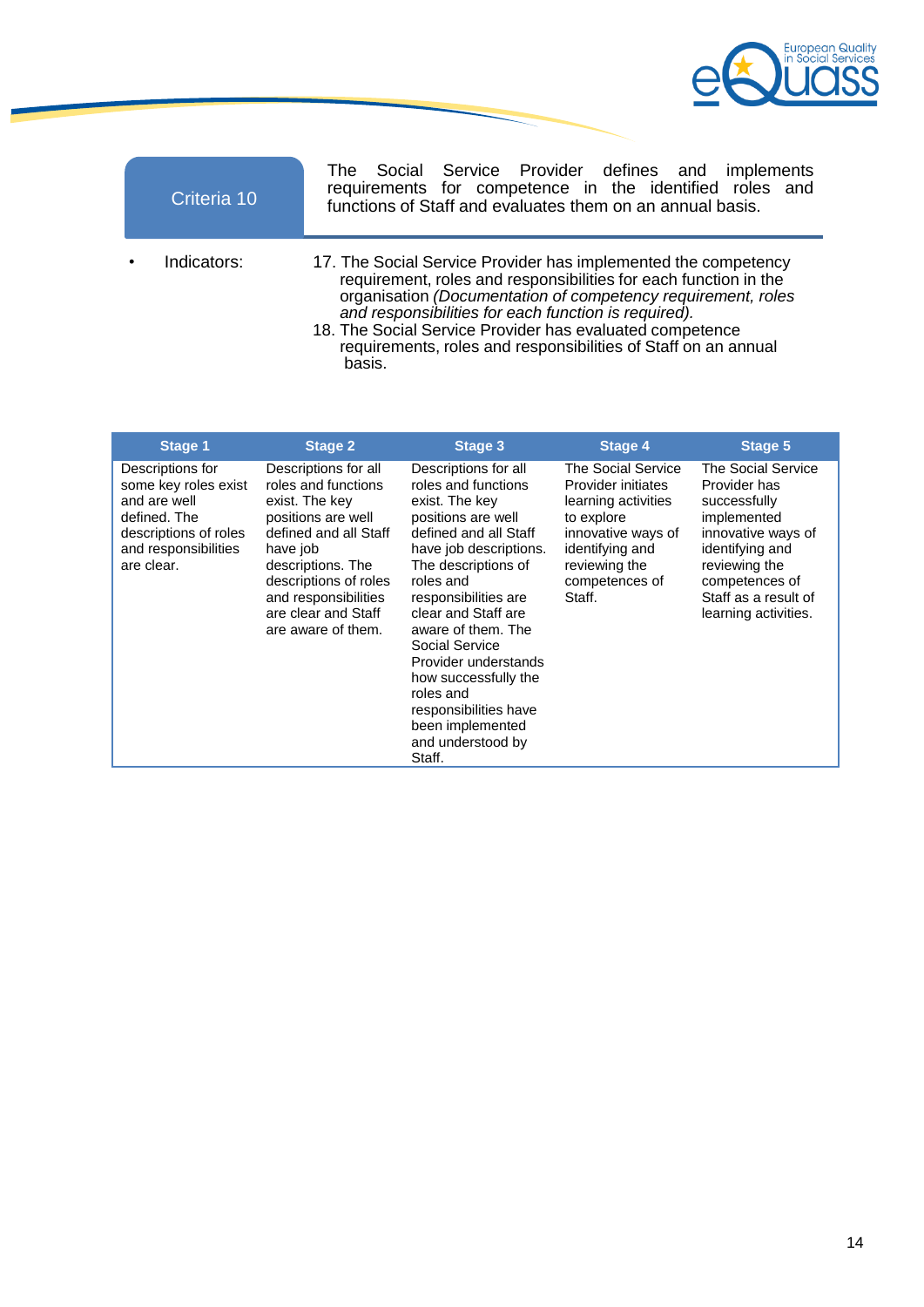

| Criteria 11 | The Social Service Provider recognises Staff as a resource for<br>feedback and engages Staff in planning, in the development of<br>services and in quality improvement. |  |
|-------------|-------------------------------------------------------------------------------------------------------------------------------------------------------------------------|--|
| Indicator:  | 19. The Social Service Provider has demonstrated measures for the                                                                                                       |  |

involvement of Staff in planning, service development and quality improvement.

| Stage 1                                                                                                                                                                                                                                             | <b>Stage 2</b>                                                                                                                                                                                                                                                                                    | <b>Stage 3</b>                                                                                                                                                                                                                                                                                                                                                                                                      | <b>Stage 4</b>                                                                                                                                                                                              | <b>Stage 5</b>                                                                                                                                                                                                         |
|-----------------------------------------------------------------------------------------------------------------------------------------------------------------------------------------------------------------------------------------------------|---------------------------------------------------------------------------------------------------------------------------------------------------------------------------------------------------------------------------------------------------------------------------------------------------|---------------------------------------------------------------------------------------------------------------------------------------------------------------------------------------------------------------------------------------------------------------------------------------------------------------------------------------------------------------------------------------------------------------------|-------------------------------------------------------------------------------------------------------------------------------------------------------------------------------------------------------------|------------------------------------------------------------------------------------------------------------------------------------------------------------------------------------------------------------------------|
| There is clear<br>evidence of Staff<br>involvement in<br>planning, service<br>development and<br>quality<br>improvement.<br>Opportunities to be<br>involved in planning,<br>service development<br>and quality<br>improvement, are<br>communicated. | There is clear<br>evidence of Staff<br>involvement in<br>planning, service<br>development and<br>quality<br>improvement.<br>Opportunities to be<br>involved in planning,<br>service development<br>and quality<br>improvement, are<br>communicated.<br>Most Staff know of<br>these opportunities. | There is clear evidence<br>that demonstrate Staff<br>involvement in planning,<br>service development and<br>quality improvement.<br>Opportunities to be<br>involved in planning,<br>service development and<br>quality improvement, are<br>communicated. Most Staff<br>know of these<br>opportunities. The Service<br>Provider understands how<br>successfully the<br>involvement of Staff has<br>been implemented. | The Social<br>Service<br>Provider<br>initiates<br>learning<br>activities to<br>explore<br>innovative<br>ways of<br>involving Staff<br>in planning,<br>service<br>development<br>and quality<br>improvement. | The Social Service<br>Provider has<br>successfully<br>implemented<br>innovative ways of<br>involving Staff in<br>planning, service<br>development and<br>quality improvement<br>as a result of<br>learning activities. |

### Additional EQUASS Excellence requirement:

C. The Social Service Provider has results on the engagement of Staff. *(Documentation of Results on engagement of Staff is required)*

| <b>Stage 1</b>                                                                                                  | <b>Stage 2</b>                                                                                                                 | Stage 3                                                                                                                                                                    | Stage 4                                                                                                                                                                                                                                     | Stage 5                                                                                                                                                                                                                                            |
|-----------------------------------------------------------------------------------------------------------------|--------------------------------------------------------------------------------------------------------------------------------|----------------------------------------------------------------------------------------------------------------------------------------------------------------------------|---------------------------------------------------------------------------------------------------------------------------------------------------------------------------------------------------------------------------------------------|----------------------------------------------------------------------------------------------------------------------------------------------------------------------------------------------------------------------------------------------------|
| The Social Service<br>Provider has some<br>results that give an<br>indication on the<br>engagement of<br>Staff. | The Social Service<br>Provider has results.<br>based on relevant<br>indicators that<br>clearly show the<br>engagement of Staff | The Social Service<br>Provider has reliable<br>and tangible data and<br>information that give<br>a clear understanding<br>of the achieved<br>results in engaging<br>Staff. | The Social Service<br>Provider has<br>identified trends<br>and compares the<br>results by<br>engaging Staff with<br>other Social<br>Service Providers<br>and/or other<br>organisations in a<br>national and/or<br>international<br>context. | The Social Service<br>Provider has<br>implemented<br>improvements by<br>engaging Staff as a<br>result of comparing<br>with other Social<br>Service Providers<br>and/or other<br>organisations in a<br>national and/or<br>international<br>context. |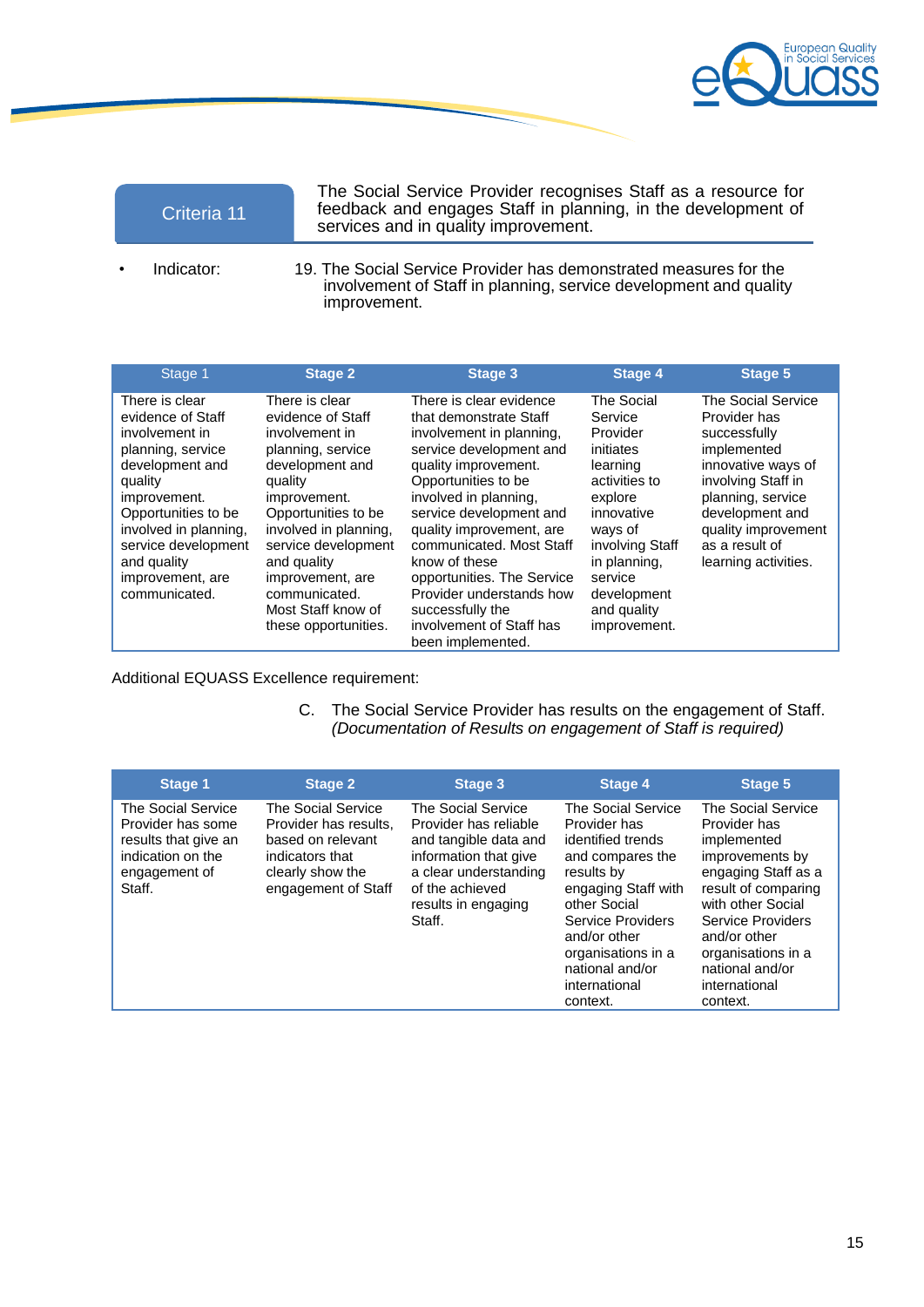

The Social Service Provider operates specific measures that<br>enhance the motivation of Staff.

• Indicator: 20. The Social Service Provider has demonstrated measures for satisfying and motivating Staff.

| Stage 1                                                                                          | <b>Stage 2</b>                                                                                                                         | Stage 3                                                                                                                                                                                                                                        | <b>Stage 4</b>                                                                                                                           | <b>Stage 5</b>                                                                                                                                                            |
|--------------------------------------------------------------------------------------------------|----------------------------------------------------------------------------------------------------------------------------------------|------------------------------------------------------------------------------------------------------------------------------------------------------------------------------------------------------------------------------------------------|------------------------------------------------------------------------------------------------------------------------------------------|---------------------------------------------------------------------------------------------------------------------------------------------------------------------------|
| There is clear<br>relevant evidence<br>of specific<br>measures to satisfy<br>and motivate Staff. | There is clear<br>evidence of specific<br>measures to satisfy<br>and motivate Staff.<br>The measures are<br>applied with all<br>Staff. | There is clear<br>evidence of specific<br>measures to satisfy<br>and motivate Staff.<br>The measures are<br>applied with all Staff.<br>The Social Service<br>Provider<br>understands how<br>successfully these<br>measures are<br>implemented. | The Social<br>Service Provider<br>initiates learning<br>activities to<br>explore innovative<br>ways to satisfy<br>and motivate<br>Staff. | <b>The Social Service</b><br>Provider has<br>successfully<br>implemented<br>innovative ways to<br>satisfy and<br>motivate Staff as a<br>result of learning<br>activities. |

### Additional EQUASS Excellence requirement*:*

D. The Social Service Provider has results on the motivation of Staff. *(Documentation of results on engagement of Staff is required)*

| <b>Stage 1</b>                                                                                               | <b>Stage 2</b>                                                                                                                        | <b>Stage 3</b>                                                                                                                                                                      | <b>Stage 4</b>                                                                                                                                                                                                                                          | <b>Stage 5</b>                                                                                                                                                                                                                                          |
|--------------------------------------------------------------------------------------------------------------|---------------------------------------------------------------------------------------------------------------------------------------|-------------------------------------------------------------------------------------------------------------------------------------------------------------------------------------|---------------------------------------------------------------------------------------------------------------------------------------------------------------------------------------------------------------------------------------------------------|---------------------------------------------------------------------------------------------------------------------------------------------------------------------------------------------------------------------------------------------------------|
| The Social Service<br>Provider has some<br>results that give an<br>indication of the<br>motivation of Staff. | The Social<br>Service Provider<br>has results, based<br>on relevant<br>indicators that<br>clearly show the<br>motivation of<br>Staff. | The Social Service<br>Provider has reliable<br>and tangible data and<br>information that give<br>a clear understanding<br>of the achieved<br>results on the<br>motivation of Staff. | The Social<br>Service Provider<br>has identified<br>trends and has<br>compared the<br>results on<br>motivating Staff<br>with other Social<br>Service Providers<br>and/or other<br>organisations in a<br>national and/or an<br>international<br>context. | The Social<br>Service Provider<br>has implemented<br>improvements on<br>motivating Staff as<br>a result of<br>comparing with<br>other Social<br>Service Providers<br>and/or other<br>organisations in a<br>national and/or<br>international<br>context. |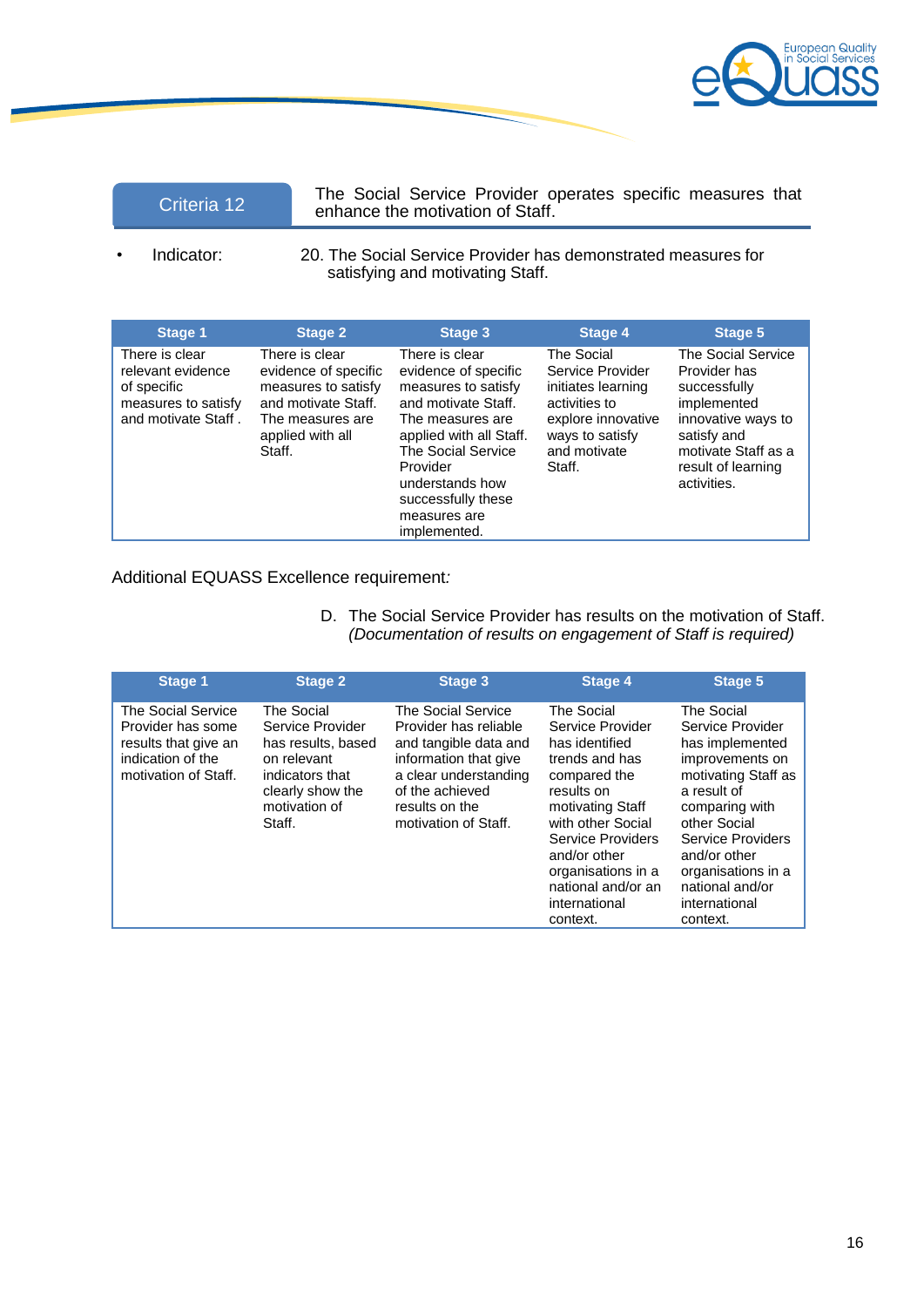

# 3. Rights

• Social Service Providers are committed to protect, promote and respect the rights of the Person Served in terms of equal opportunities, equal treatment and freedom of choice, self-determination and equal freedom of choice, self-determination participation. This commitment is visible in the organisational values and in all elements of service development, service delivery of the social service provider. Social Service Providers ensure that Person Served understand and approve all their proposed individual interventions.

|           | Criteria 13 | The Social Service Provider guarantees the rights of Person<br>Served and these rights are outlined in a Charter of Rights that<br>is based on international human rights conventions.                                                                                                                                                     |
|-----------|-------------|--------------------------------------------------------------------------------------------------------------------------------------------------------------------------------------------------------------------------------------------------------------------------------------------------------------------------------------------|
| $\bullet$ | Indicators: | 21. The Social Service Provider has implemented a Charter of Rights<br>for Person Served based on international human rights<br>conventions.<br>(Documentation of Charter of Rights for Person Served is<br>required).<br>22. Staff are aware about the rights of Person Served and<br>demonstrate respecting the rights of Person Served. |

| <b>Stage 1</b>                                                                                                                                                                              | <b>Stage 2</b>                                                                                                                                                                                               | Stage 3                                                                                                                                                                                                                                                                                                                                                   | <b>Stage 4</b>                                                                                                                                         | Stage 5                                                                                                                                                                          |
|---------------------------------------------------------------------------------------------------------------------------------------------------------------------------------------------|--------------------------------------------------------------------------------------------------------------------------------------------------------------------------------------------------------------|-----------------------------------------------------------------------------------------------------------------------------------------------------------------------------------------------------------------------------------------------------------------------------------------------------------------------------------------------------------|--------------------------------------------------------------------------------------------------------------------------------------------------------|----------------------------------------------------------------------------------------------------------------------------------------------------------------------------------|
| There is a clear<br>expression of rights<br>of Person Served<br>that reflects human<br>rights. The<br>expression about<br>rights is 'on the<br>wall', but rarely used<br>to direct actions. | There is a clear<br>expression of rights<br>of Person Served<br>that reflects human<br>rights. The charter<br>of rights are known<br>and understood by<br>Person Served and<br>Staff of the<br>organisation. | There is a clear<br>expression of rights of<br>Person Served that<br>reflects human rights.<br>The charter of rights<br>is known and<br>understood by Person<br>Served and Staff of<br>the organisation. The<br>Service Provider<br>understands how<br>successfully the rights<br>of Person Served<br>have been<br>implemented and<br>respected by Staff. | The Social Service<br>Provider initiates<br>learning activities<br>to explore<br>innovative ways of<br>guaranteeing the<br>rights of Person<br>Served. | The Social Service<br>Provider has<br>successfully<br>implemented<br>innovative ways of<br>guaranteeing the<br>rights of Person<br>Served as a result of<br>learning activities. |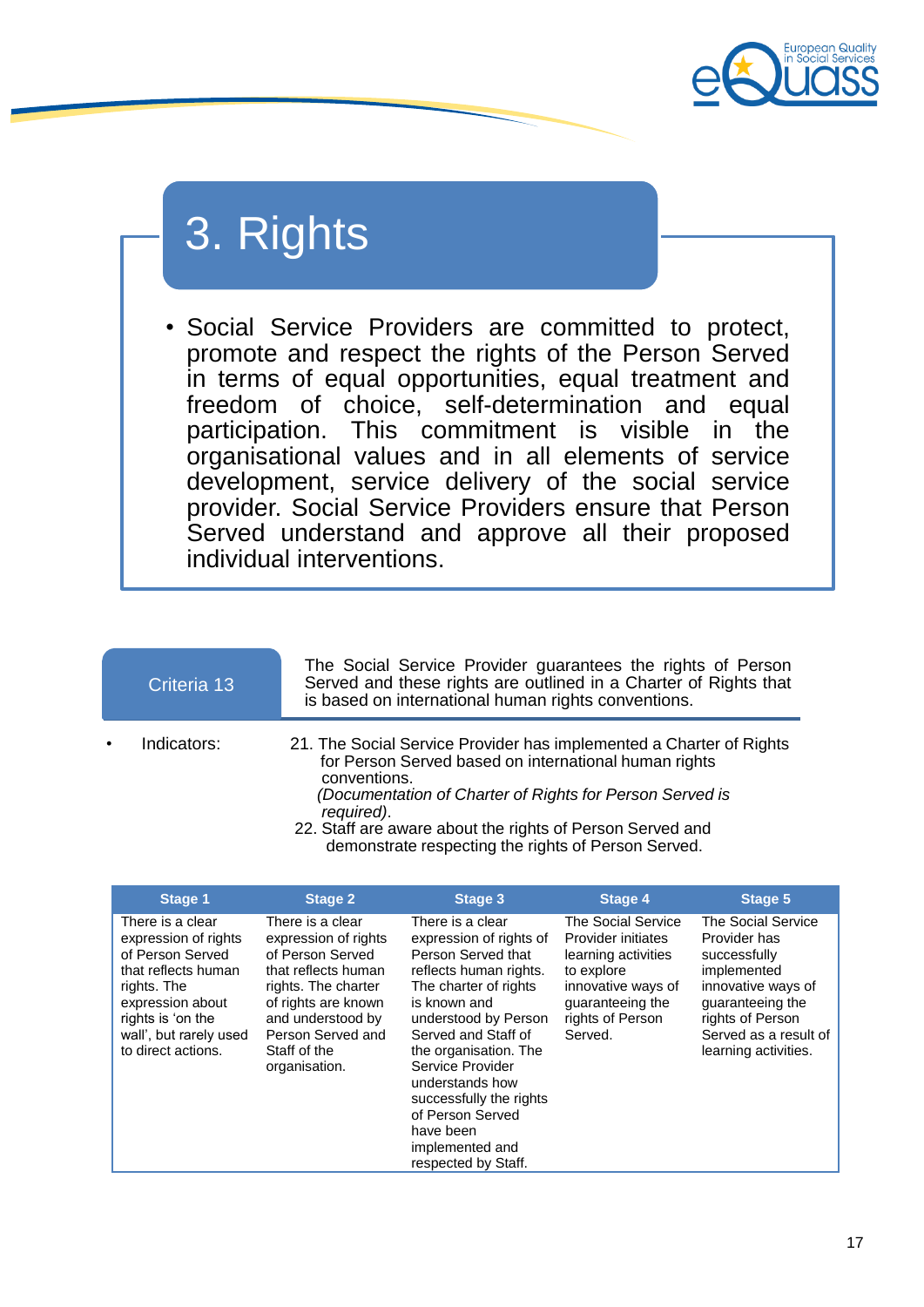

The Social Service Provider informs and supports Person Criteria 14 Served in understanding their rights in an accessible way.

Indicator: 23. The Social Service Provider ensures that the Person Served are aware of their rights.

| <b>Stage 1</b>                                                                                                                                                                                | <b>Stage 2</b>                                                                                                                                                                                                                                              | Stage 3                                                                                                                                                                                                                                                                                                                                                                      | Stage 4                                                                                                                                                   | <b>Stage 5</b>                                                                                                                                                                                |
|-----------------------------------------------------------------------------------------------------------------------------------------------------------------------------------------------|-------------------------------------------------------------------------------------------------------------------------------------------------------------------------------------------------------------------------------------------------------------|------------------------------------------------------------------------------------------------------------------------------------------------------------------------------------------------------------------------------------------------------------------------------------------------------------------------------------------------------------------------------|-----------------------------------------------------------------------------------------------------------------------------------------------------------|-----------------------------------------------------------------------------------------------------------------------------------------------------------------------------------------------|
| There is clear<br>evidence of<br>informing the<br>Person Served<br>about their rights.<br>This information is<br>'on the wall'. Some<br>Person Served may<br>be aware of this<br>information. | There is clear<br>evidence of<br>informing Person<br>Served about their<br>rights. This<br>information is<br>communicated in an<br>accessible and<br>understandable way<br>for Person Served.<br>Person served are<br>aware of their<br>fundamental rights. | There is clear<br>evidence of informing<br>Person Served about<br>their rights. This<br>information is<br>communicated in an<br>accessible and<br>understandable way<br>for Person Served.<br>Person Served are<br>aware of their<br>fundamental rights.<br>The Service Provider<br>understands how<br>successfully the<br>Person Served have<br>understood their<br>rights. | The Social Service<br>Provider initiates<br>learning activities<br>to explore<br>innovative ways of<br>informing the<br>Person Served on<br>their rights. | <b>The Social Service</b><br>Provider has<br>successfully<br>implemented<br>innovative ways of<br>informing the<br>Person Served on<br>their rights, as a<br>result of learning<br>activities |

Additional EQUASS Excellence requirement:

E. The Social Service Provider has results on implementing proposals made by Person Served. *(Documentation of results on implementing proposals made by Person Served is required)*

| Stage 1                                                                                                                                                                         | <b>Stage 2</b>                                                                                                                                                                                            | Stage 3                                                                                                                                                                             | Stage 4                                                                                                                                                                                                                                                                                                                       | <b>Stage 5</b>                                                                                                                                                                                                                                                                                                                 |
|---------------------------------------------------------------------------------------------------------------------------------------------------------------------------------|-----------------------------------------------------------------------------------------------------------------------------------------------------------------------------------------------------------|-------------------------------------------------------------------------------------------------------------------------------------------------------------------------------------|-------------------------------------------------------------------------------------------------------------------------------------------------------------------------------------------------------------------------------------------------------------------------------------------------------------------------------|--------------------------------------------------------------------------------------------------------------------------------------------------------------------------------------------------------------------------------------------------------------------------------------------------------------------------------|
| The Social Service<br>Provider has some<br>results that give an<br>indication of<br>understanding and<br>approving proposed<br>individual<br>interventions by<br>Person Served. | The Social Service<br>Provider has results,<br>based on relevant<br>indicators that<br>clearly show that<br>proposed individual<br>interventions, by<br>Person Served, are<br>understood and<br>approved. | The Social Service<br>Provider has reliable<br>and tangible data and<br>information that gives<br>a clear understanding<br>of the achieved<br>proposed individual<br>interventions. | The Social Service<br>Provider has<br>identified trends<br>and compares the<br>results in<br>understanding and<br>approving<br>proposed<br>individual<br>interventions by<br>Person Served<br>with other Social<br>Service Providers<br>and/or other<br>organisations in a<br>national and/or an<br>international<br>context. | The Social Service<br>Provider has<br>implemented<br>improvements in<br>understanding and<br>approving proposed<br>individual<br>interventions by<br>Person Served as a<br>result of comparing<br>with other Social<br>Service Providers<br>and/or other<br>organisations in a<br>national and/or<br>international<br>context. |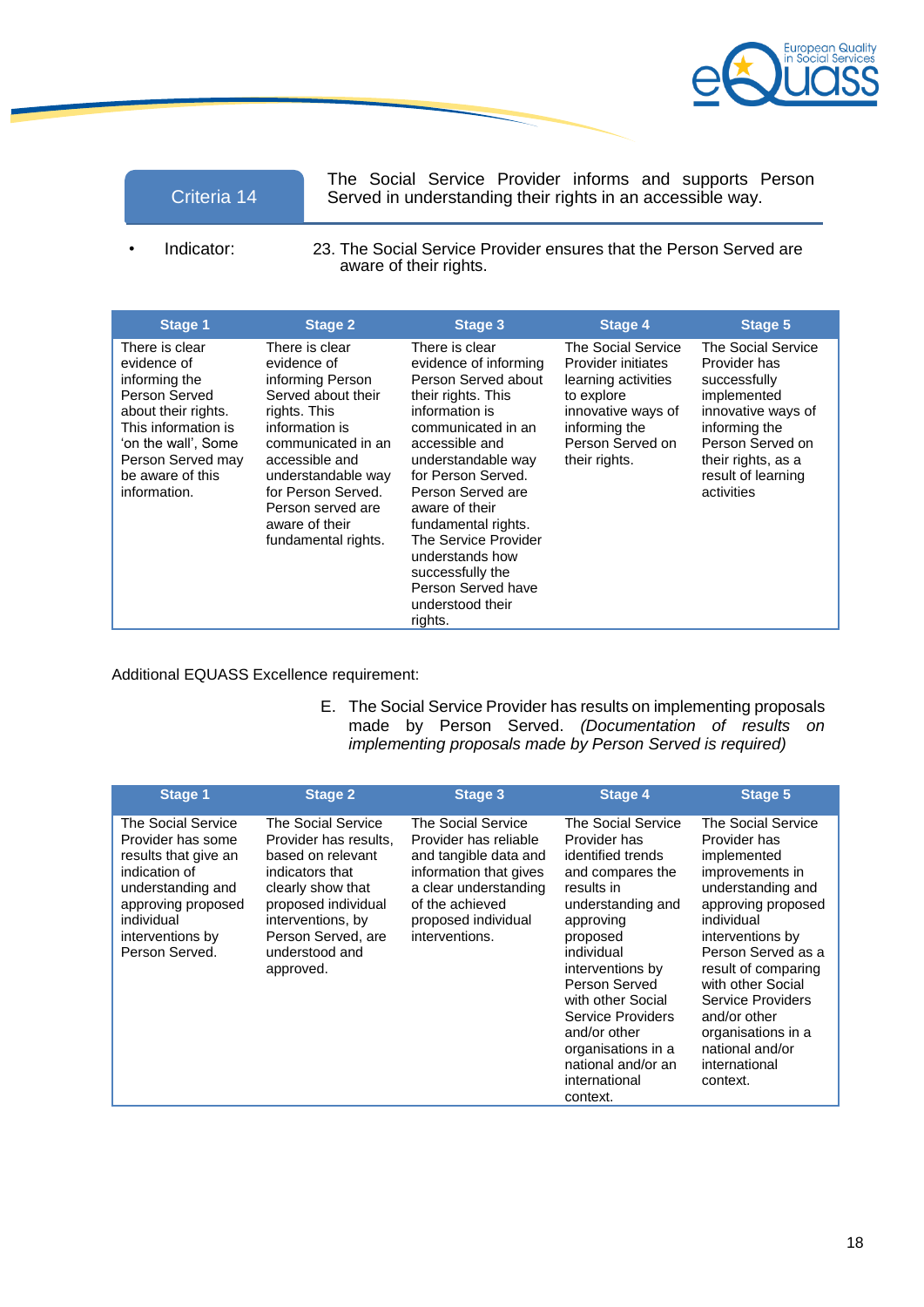

The Social Service Provider respects that Person Served freely pursue personal goals and aspirations in line with their choices, needs and abilities.

Indicator: 24. The Social Service Provider supports the Person Served in pursuing their personal goals.

| <b>Stage 1</b>                                                                                                                                                                                                  | <b>Stage 2</b>                                                                                                                                                       | <b>Stage 3</b>                                                                                                                                                                                                                                   | Stage 4                                                                                                                                                                               | Stage 5                                                                                                                                                                                                    |
|-----------------------------------------------------------------------------------------------------------------------------------------------------------------------------------------------------------------|----------------------------------------------------------------------------------------------------------------------------------------------------------------------|--------------------------------------------------------------------------------------------------------------------------------------------------------------------------------------------------------------------------------------------------|---------------------------------------------------------------------------------------------------------------------------------------------------------------------------------------|------------------------------------------------------------------------------------------------------------------------------------------------------------------------------------------------------------|
| There is clear<br>evidence that<br>Person Served are<br>freely allowed to<br>pursue their<br>personal goals and<br>aspirations. The<br>information about<br>the rights of Person<br>Served is 'on the<br>wall'. | There is clear<br>evidence that<br>Person Served are<br>freely allowed to<br>pursue their<br>personal goals and<br>aspirations. They<br>pursue these in<br>practice. | There is clear<br>evidence that Person<br>Served freely pursue<br>their personal goals<br>and aspirations. They<br>pursue these in<br>practice. The Service<br>Provider understands<br>how successfully the<br>approach has been<br>implemented. | <b>The Social Service</b><br>Provider initiates<br>learning activities<br>to explore<br>innovative ways of<br>facilitating the<br>Person Served to<br>pursue their<br>personal goals. | The Social Service<br>Provider has<br>successfully<br>implemented<br>innovative ways of<br>facilitating the<br>Person Served to<br>pursue their<br>personal goals as a<br>result of learning<br>activities |

|           | Criteria 16 | The Social Service Provider evaluates its performance in<br>promoting and practicing the rights of Person Served in all<br>areas of the organisation. |
|-----------|-------------|-------------------------------------------------------------------------------------------------------------------------------------------------------|
| $\bullet$ | Indicator:  | 25. The Social Service Provider has results on promoting and                                                                                          |

respecting the rights of Person Served. *(Documentation on results promoting and practicing the rights of Person Served, is required)*

| <b>Stage 1</b>                                                                                                                              | <b>Stage 2</b>                                                                                                                    | <b>Stage 3</b>                                                                                                                                                                                           | Stage 4                                                                                                                                                                                                                                                                                 | <b>Stage 5</b>                                                                                                                                                                                                                                                                                                |
|---------------------------------------------------------------------------------------------------------------------------------------------|-----------------------------------------------------------------------------------------------------------------------------------|----------------------------------------------------------------------------------------------------------------------------------------------------------------------------------------------------------|-----------------------------------------------------------------------------------------------------------------------------------------------------------------------------------------------------------------------------------------------------------------------------------------|---------------------------------------------------------------------------------------------------------------------------------------------------------------------------------------------------------------------------------------------------------------------------------------------------------------|
| There are some<br>performance results<br>on promoting and<br>respecting the rights<br>of Person Served.<br>which are collected<br>randomly. | Performance results<br>on promoting and<br>respecting the rights<br>of Person Served<br>are measured with<br>relevant indicators. | Performance results<br>on promoting and<br>respecting the rights<br>of Person Served are<br>measured with<br>relevant indicators.<br>The Social Service<br>Provider understands<br>the achieved results. | The Social Service<br>Provider has<br>identified trends<br>and compares the<br>results of<br>promoting and<br>respecting the<br>rights of person<br>served with other<br>Social Service<br>Providers and/or<br>other organisations<br>in a national and/or<br>international<br>context. | The Social Service<br>Provider has<br>successfully<br>implemented the<br>improvements of<br>promoting and<br>respecting the rights<br>of person served as<br>a result of<br>comparing other<br>Social Service<br>Providers and/or<br>other organisations<br>in a national and/or<br>international<br>context. |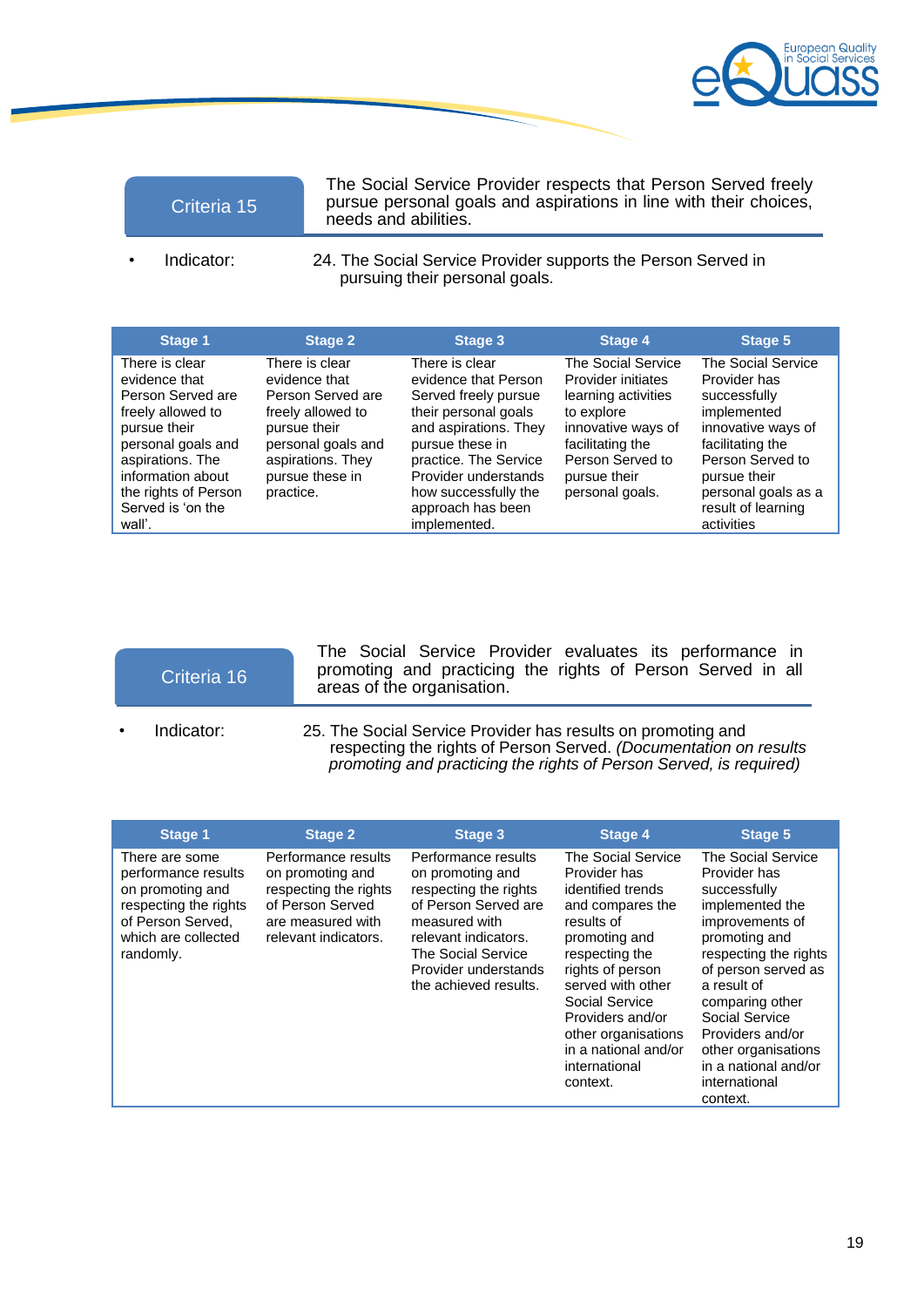

| Criteria 17 | The Social Service Provider has an accessible complaint<br>management system that registers and responds to complaints<br>from Person Served, purchasers and other relevant<br>stakeholders.                                   |
|-------------|--------------------------------------------------------------------------------------------------------------------------------------------------------------------------------------------------------------------------------|
| Indicators: | 26. The Social Service Provider has implemented an accessible<br>complaint management system. (Documentation of complaint<br>management system is required)<br>27. The complaint management system responds to all complaints. |

| Stage 1                                                                                                                                                                                                                  | <b>Stage 2</b>                                                                                                                                                                                                                                                               | Stage 3                                                                                                                                                                                                                                                                                                                                                        | <b>Stage 4</b>                                                                                                                             | Stage 5                                                                                                                                                     |
|--------------------------------------------------------------------------------------------------------------------------------------------------------------------------------------------------------------------------|------------------------------------------------------------------------------------------------------------------------------------------------------------------------------------------------------------------------------------------------------------------------------|----------------------------------------------------------------------------------------------------------------------------------------------------------------------------------------------------------------------------------------------------------------------------------------------------------------------------------------------------------------|--------------------------------------------------------------------------------------------------------------------------------------------|-------------------------------------------------------------------------------------------------------------------------------------------------------------|
| There is a clear<br>system of being<br>responsive to<br>complaints. The<br>system is 'on the<br>wall'. Complaints<br>by Person<br>Served, Funders<br>and other relevant<br>Stakeholders are<br>responded to<br>randomly. | There is a clear system<br>of being responsive to<br>complaints. Person<br>Served, Staff, Funders<br>and other relevant<br>Stakeholders are familiar<br>with the complaint<br>procedures. Complaints<br>are collected and<br>registered. All complaints<br>are responded to. | There is a clear system of<br>being responsive to<br>complaints. Person Served,<br>Staff. Funders and other<br>relevant Stakeholders know<br>the complaint procedures.<br>Complaints are collected and<br>registered. All complaints are<br>responded to. The Social<br>Service Provider<br>understands how<br>successfully the procedures<br>are implemented. | The Social<br>Service<br>Provider<br>initiates<br>learning<br>activities to<br>explore<br>innovative<br>ways of<br>managing<br>complaints. | The Social<br>Service Provider<br>has successfully<br>implemented<br>innovative ways<br>of managing<br>complaints as a<br>result of learning<br>activities. |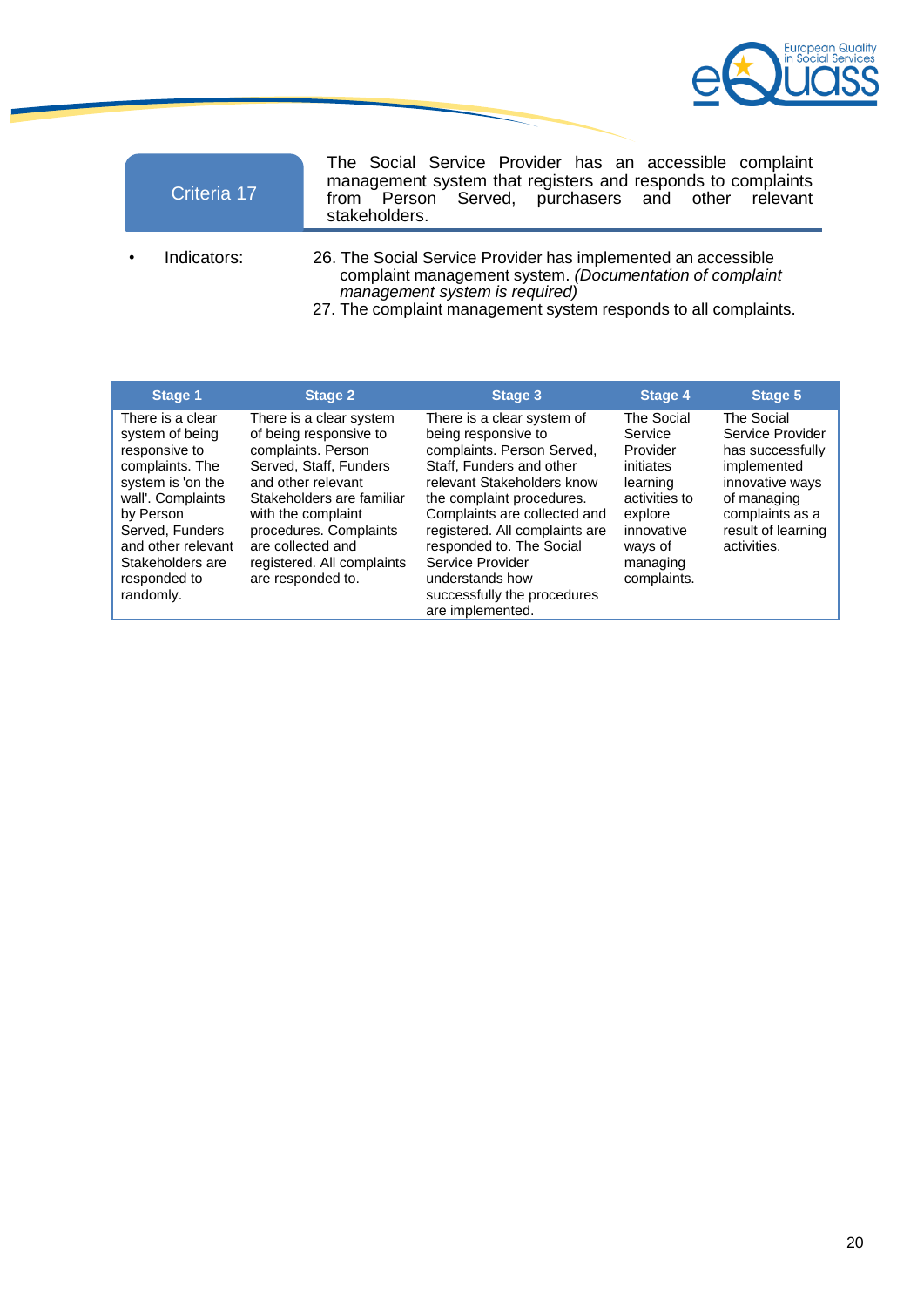

## 4. Ethics

• Social Service Providers operate on the basis of ethical guidelines that respect dignity and wellbeing of Staff, Person Served and their families or care givers. They provide services based on trust, confidentiality and honesty to Person Served. Social Service Providers promote protection of Person Served from abuse and misconduct.

| Criteria 18 | The Social Service Provider promotes ethical behaviour and<br>wellbeing for Staff, Person Served and their families or<br>caregivers.                                                                                                                                                                                             |
|-------------|-----------------------------------------------------------------------------------------------------------------------------------------------------------------------------------------------------------------------------------------------------------------------------------------------------------------------------------|
| Indicators: | 28. The Social Service Provider has implemented a policy on<br>ethics and wellbeing for all. (Documentation on policy on ethics<br>and wellbeing is required)<br>29. Staff, Person Served and their families or caregivers<br>demonstrate how they act according to the organisation's policy on<br>ethics and wellbeing for all. |

| <b>Stage 1</b>                                                                                                                                                                              | <b>Stage 2</b>                                                                                                                           | <b>Stage 3</b>                                                                                                                                                                                                                      | Stage 4                                                                                                                                                                                              | <b>Stage 5</b>                                                                                                                                                                                                                     |
|---------------------------------------------------------------------------------------------------------------------------------------------------------------------------------------------|------------------------------------------------------------------------------------------------------------------------------------------|-------------------------------------------------------------------------------------------------------------------------------------------------------------------------------------------------------------------------------------|------------------------------------------------------------------------------------------------------------------------------------------------------------------------------------------------------|------------------------------------------------------------------------------------------------------------------------------------------------------------------------------------------------------------------------------------|
| There is a clear<br>written expression of<br>policy on ethics and<br>wellbeing for all. The<br>expression is 'on the<br>wall', but rarely used<br>to direct actions or<br>govern behaviour. | There is a clear<br>written expression of<br>policy on ethics and<br>wellbeing for all. The<br>policy is known and<br>understood by all. | There is a clear<br>written expression of<br>policy on ethics and<br>wellbeing for all. The<br>policy is known and<br>understood by all.<br>The provider<br>understands how<br>successfully this<br>policy has been<br>implemented. | The Social Service<br>Provider initiates<br>learning activities<br>to explore<br>innovative ways of<br>promoting the<br>wellbeing of Staff,<br>Person Served and<br>their families or<br>caregivers. | The Social Service<br>Provider has<br>successfully<br>implemented<br>innovative ways of<br>promoting the<br>wellbeing of Staff,<br>Person Served and<br>their families or<br>caregivers, as a<br>result of learning<br>activities. |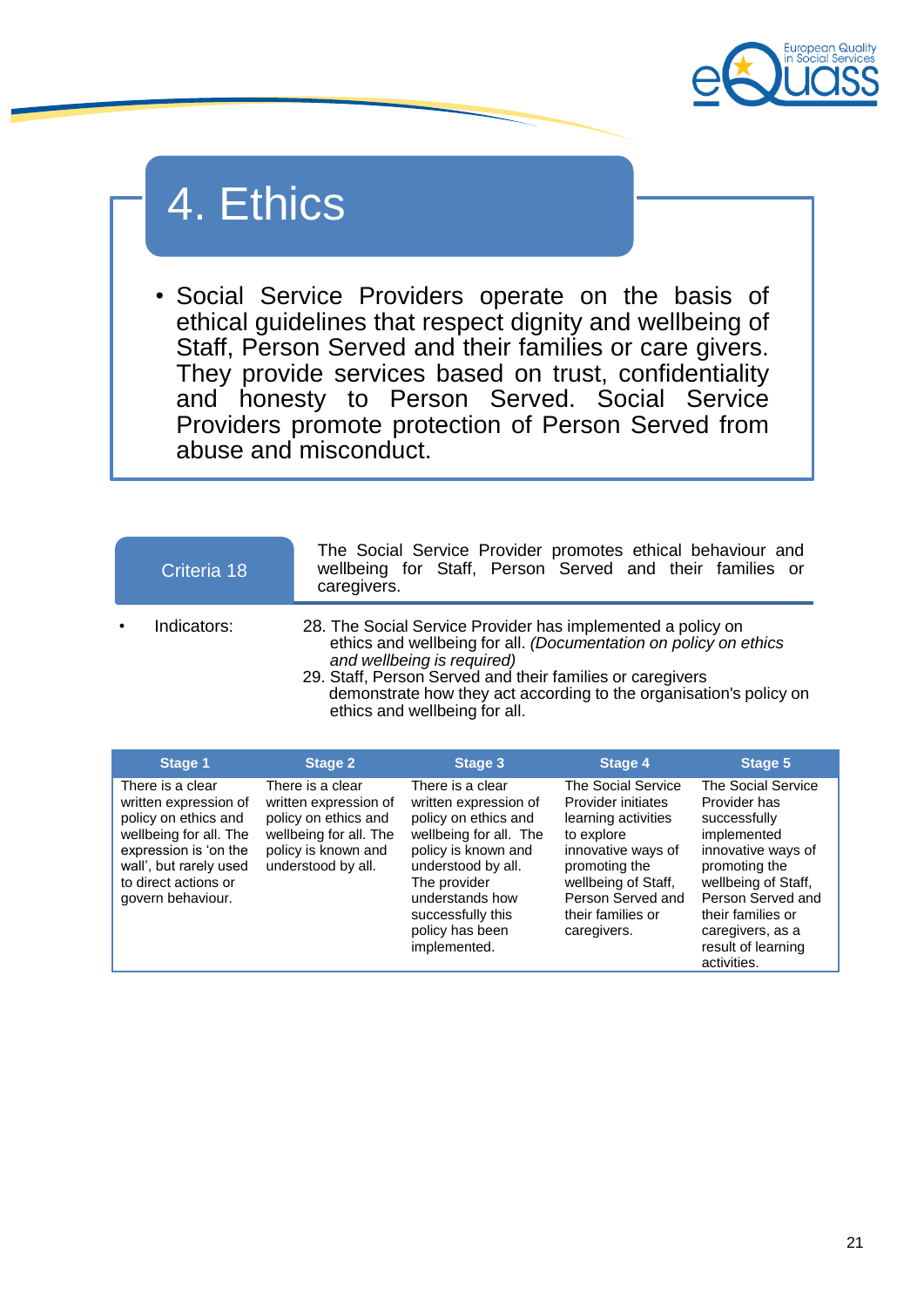

| Criteria 19                         |                                     | The Social Service Provider defines and implements its<br>guidelines on ethics, which ensures that the dignity of the<br>Person Served is respected.                                                                                                                                                                                                            |                                          |                                           |  |
|-------------------------------------|-------------------------------------|-----------------------------------------------------------------------------------------------------------------------------------------------------------------------------------------------------------------------------------------------------------------------------------------------------------------------------------------------------------------|------------------------------------------|-------------------------------------------|--|
| Indicators:                         |                                     | 30. The Social Service Provider has implemented a Code of Ethics to<br>ensure the dignity of Person Served and to govern Staff<br>behaviour in service delivery. (Documentation on Code of Ethics<br><i>is required</i> )<br>31. Social Service Provider ensures that Staff, Person Served and<br>families are aware of the Code of Ethics and act accordingly. |                                          |                                           |  |
| Stage 1                             | Stage 2                             | Stage 3                                                                                                                                                                                                                                                                                                                                                         | <b>Stage 4</b>                           | Stage 5                                   |  |
| There is a clear<br>writton codo of | There is a clear<br>writton codo of | There is a clear<br>writton codo of othico                                                                                                                                                                                                                                                                                                                      | The Social Service<br>Drovidor initiator | <b>The Social Service</b><br>Drovidor hoc |  |

| written code of       | written code of    | written code of ethics. | Provider initiates  | Provider has            |
|-----------------------|--------------------|-------------------------|---------------------|-------------------------|
| ethics. This is 'on   | ethics. This is    | This is known and       | learning activities | successfully            |
| the wall', but rarely | known and          | understood by all.      | to explore          | implemented             |
| used to govern        | understood by all. | The Social Service      | innovative ways of  | innovative ways of      |
| behaviour of Staff.   |                    | Provider understands    | promoting the       | promoting the           |
|                       |                    | how successfully the    | respect for the     | respect for the         |
|                       |                    | code has been           | dignity of the      | dignity of the Person   |
|                       |                    | implemented and         | Person Served.      | Served, as a result     |
|                       |                    | respected by all.       |                     | of learning activities. |

The Social Service Provider facilitates access to services and Criteria 20 resources in a non-discriminatory and transparent manner.

- 
- Indicators: 32. The Social Service Provider ensures access to advocates and/or supporting persons.
	- 313 The Social Service Provider demonstrates non-discrimination concerning access to services*.*

| <b>Stage 1</b>                                                                                                                                                                                                                                                                                                           | <b>Stage 2</b>                                                                                                                                                                                                                                         | Stage 3                                                                                                                                                                                                                                                                                                                                                  | <b>Stage 4</b>                                                                                                                                           | <b>Stage 5</b>                                                                                                                                                                        |
|--------------------------------------------------------------------------------------------------------------------------------------------------------------------------------------------------------------------------------------------------------------------------------------------------------------------------|--------------------------------------------------------------------------------------------------------------------------------------------------------------------------------------------------------------------------------------------------------|----------------------------------------------------------------------------------------------------------------------------------------------------------------------------------------------------------------------------------------------------------------------------------------------------------------------------------------------------------|----------------------------------------------------------------------------------------------------------------------------------------------------------|---------------------------------------------------------------------------------------------------------------------------------------------------------------------------------------|
| There is a clear<br>approach on<br>facilitating access to<br>services and<br>supporting Person<br>Served. The<br>approach is 'on the<br>wall', but rarely used<br>by Staff and not<br>known by Person<br>Served. There is<br>some evidence of a<br>system of non-<br>discrimination<br>concerning access<br>to services. | There is a clear<br>approach on<br>facilitating access to<br>services and<br>supporting Person<br>Served. There is<br>clear evidence on<br>non-discrimination.<br>The approaches are<br>known and<br>understood by many<br>within the<br>organisation. | There is a clear<br>approach on<br>facilitating access to<br>services and<br>supporting Person<br>Served. There is clear<br>evidence on non-<br>discrimination. The<br>approaches are<br>known and<br>understood by many<br>within the<br>organisation. The<br>provider understands<br>how successfully<br>these approaches<br>have been<br>implemented. | The Social Service<br>Provider initiates<br>learning activities<br>to explore<br>innovative ways of<br>providing access to<br>services and<br>resources. | The Social Service<br>Provider has<br>successfully<br>implemented<br>innovative ways of<br>providing access to<br>services and<br>resources as a<br>result of learning<br>activities. |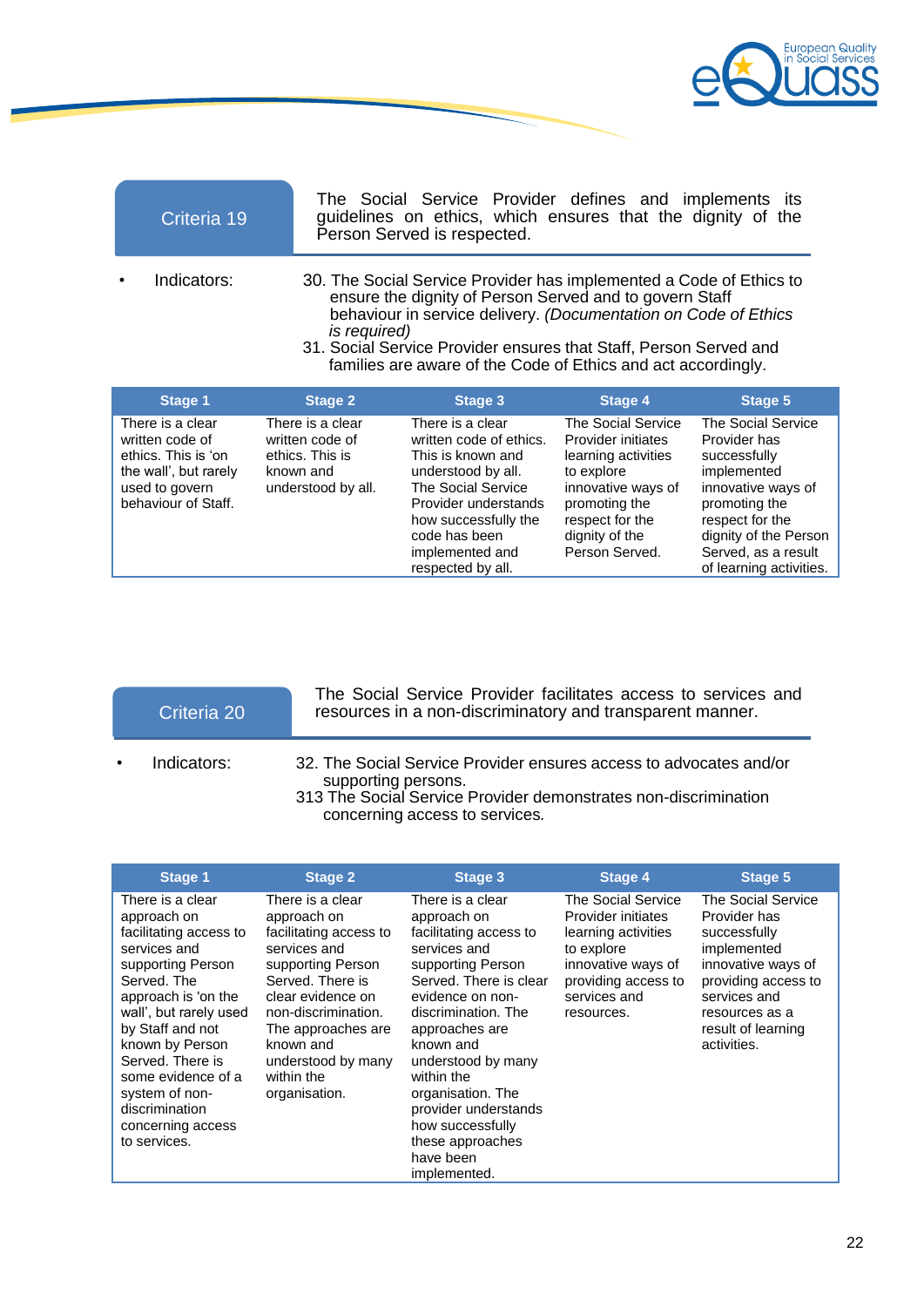

| Criteria 21 |  |
|-------------|--|
|             |  |

The Social Service Provider ensures services that operate in a safe working environment to ensure the physical security of Person Served, their families and caretakers.

• Indicator: 34. The Social Service Provider has implemented a Health and Safety Plan. *(Documentation on Health and Safety Plan is required)*

| <b>Stage 1</b>                                                                                                                                                                                  | <b>Stage 2</b>                                                                                                                                                              | Stage 3                                                                                                                                                                                                                                                                 | Stage 4                                                                                                                                                                                          | Stage 5                                                                                                                                                                                                                    |
|-------------------------------------------------------------------------------------------------------------------------------------------------------------------------------------------------|-----------------------------------------------------------------------------------------------------------------------------------------------------------------------------|-------------------------------------------------------------------------------------------------------------------------------------------------------------------------------------------------------------------------------------------------------------------------|--------------------------------------------------------------------------------------------------------------------------------------------------------------------------------------------------|----------------------------------------------------------------------------------------------------------------------------------------------------------------------------------------------------------------------------|
| There is a clear<br>written Plan for<br><b>Health and Safety</b><br>for Staff and Person<br>served. This Plan is<br>"on the wall." but<br>rarely monitored to<br>enhance a safe<br>environment. | There is a clear<br>written Plan for<br>Health and Safety<br>for Staff and Person<br>served. This Plan is<br>known and<br>understood by many<br>within the<br>organisation. | There is a clear<br>written Plan for<br>Health and Safety for<br><b>Staff and Person</b><br>served. This Plan is<br>known and<br>understood by many<br>within the<br>organisation. The<br>provider understands<br>how successfully the<br>plan has been<br>implemented. | The Social Service<br>Provider initiates<br>learning activities<br>to explore<br>innovative ways of<br>creating a safe<br>environment to<br>ensure the<br>physical security of<br>Person Served. | The Social Service<br>Provider has<br>successfully<br>implemented<br>innovative ways of<br>creating a safe<br>environment to<br>ensure the physical<br>security of Person<br>Served as a result of<br>learning activities. |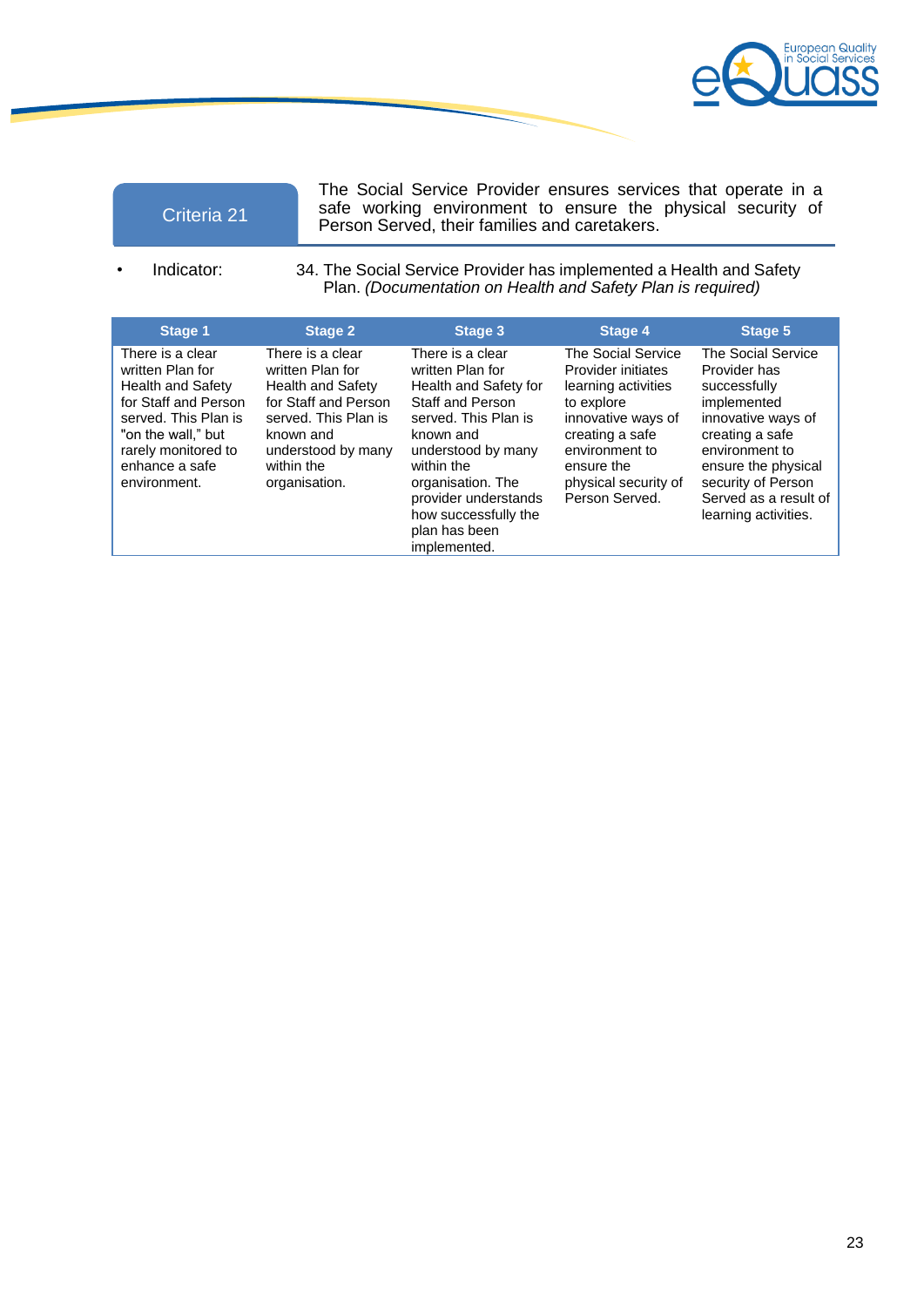

The Social Service Provider operates mechanisms that prevent Criteria 22 the physical, mental and financial abuse of Person Served

• Indicator: 35. The Social Service Provider has implemented procedures that prevent the physical, mental and financial abuse of Person Served. *(Documentation on procedures that prevent the physical, mental and financial abuse, is required)*

| <b>Stage 1</b>                                                                                                                                                                                                                         | <b>Stage 2</b>                                                                                                                                                                                                      | Stage 3                                                                                                                                                                                                                                                                                                                                       | <b>Stage 4</b>                                                                                                                                                                               | <b>Stage 5</b>                                                                                                                                                                                                         |
|----------------------------------------------------------------------------------------------------------------------------------------------------------------------------------------------------------------------------------------|---------------------------------------------------------------------------------------------------------------------------------------------------------------------------------------------------------------------|-----------------------------------------------------------------------------------------------------------------------------------------------------------------------------------------------------------------------------------------------------------------------------------------------------------------------------------------------|----------------------------------------------------------------------------------------------------------------------------------------------------------------------------------------------|------------------------------------------------------------------------------------------------------------------------------------------------------------------------------------------------------------------------|
| There is a clear<br>written procedure for<br>preventing the<br>physical, mental and<br>financial abuse of<br>Person Served. The<br>procedures are "on<br>the wall," but rarely<br>used for monitoring<br>prevention and<br>evaluation. | There is a clear<br>written procedure for<br>preventing the<br>physical, mental and<br>financial abuse of<br>Person Served. The<br>procedures are<br>known and<br>understood by many<br>within the<br>organisation. | There is a clear<br>written procedure for<br>preventing the<br>physical, mental and<br>financial abuse of<br>Person Served. The<br>procedures are<br>known and<br>understood by many<br>within the<br>organisation. The<br>Service Provider<br>understands how<br>successfully these<br>procedures have<br>been implemented<br>and respected. | The Social Service<br>Provider initiates<br>learning activities<br>to explore<br>innovative ways of<br>preventing the<br>physical, mental<br>and financial<br>abuse of the<br>Person Served. | The Social Service<br>Provider has<br>successfully<br>implemented<br>innovative ways of<br>preventing the<br>physical, mental and<br>financial abuse of<br>the Person Served<br>as a result of<br>learning activities. |

Additional EQUASS Excellence requirement:

F. The Social Service Provider has Results on protecting the Person Served from abuse and misconduct. *(Documentation of Results on protecting the Person Served from abuse and misconduct is required)*

| <b>Stage 1</b>                                                                                                                                      | <b>Stage 2</b>                                                                                                                                                                  | <b>Stage 3</b>                                                                                                                                                                                                            | <b>Stage 4</b>                                                                                                                                                                                                                                                  | Stage 5                                                                                                                                                                                                                                                                                                |
|-----------------------------------------------------------------------------------------------------------------------------------------------------|---------------------------------------------------------------------------------------------------------------------------------------------------------------------------------|---------------------------------------------------------------------------------------------------------------------------------------------------------------------------------------------------------------------------|-----------------------------------------------------------------------------------------------------------------------------------------------------------------------------------------------------------------------------------------------------------------|--------------------------------------------------------------------------------------------------------------------------------------------------------------------------------------------------------------------------------------------------------------------------------------------------------|
| The Social Service<br>Provider has some<br>results that give an<br>indication of<br>protecting the<br>Person Served from<br>abuse and<br>misconduct | The Social Service<br>Provider has results,<br>based on relevant<br>indicators, that<br>clearly show that the<br>Person Served are<br>protected from<br>abuse and<br>misconduct | The Social Service<br>Provider has reliable<br>and tangible data and<br>information, that give<br>a clear understanding<br>of the achieved<br>results, on protecting<br>the Person Served<br>from abuse and<br>misconduct | The Social Service<br>Provider has<br>identified trends<br>and compares the<br>results on<br>protecting the<br>Person Served<br>from abuse and<br>misconduct, with<br>other Social<br>Service Providers<br>in a national and/or<br>an international<br>context. | The Social Service<br>Provider has<br>implemented<br>improvements on<br>protecting the<br>Person Served from<br>abuse and<br>misconduct, as a<br>result from<br>comparing with<br>other Social Service<br>Providers and/or<br>other organisations<br>in a national and/or<br>international<br>context. |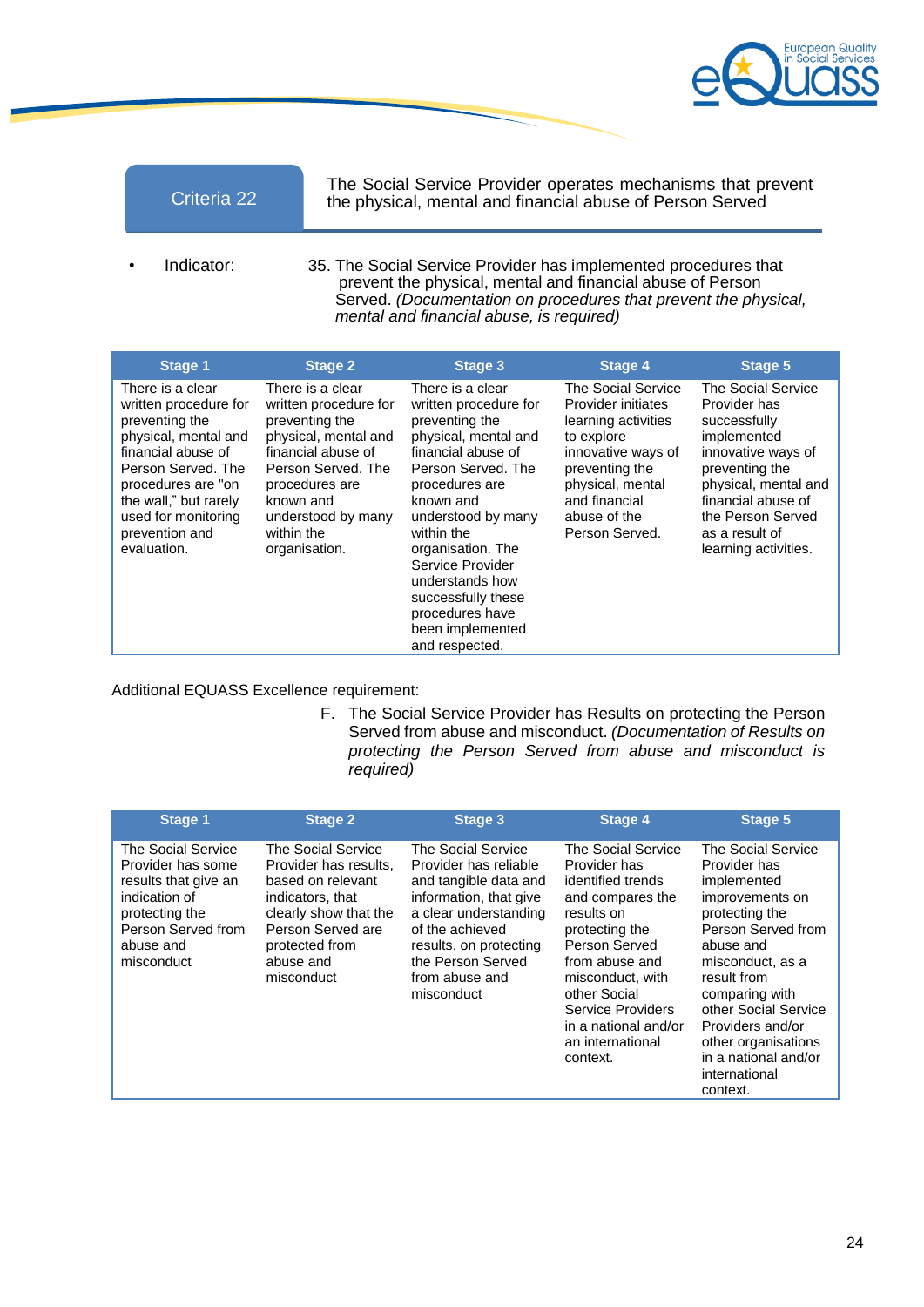

The Social Service Provider defines, monitors and evaluates a set of principles, values and procedures that govern behaviour in service delivery, containing aspects of confidentiality, accuracy, privacy and integrity.

• Indicators: 36. The Social Service Provider has implemented procedures to ensure the confidentiality of sensitive information, the accuracy of records, privacy, dignity and physical integrity of Person Served. *(Documentation on procedures for ensuring confidentiality, accuracy of records, privacy, dignity and physical integrity of Person Served is required)* 

37. The Social Service Provider has reviewed its procedures for the confidentiality of information, accuracy of records, privacy, dignity and physical integrity of the Person Served on regular basis.

| <b>Stage 1</b>                                                                                                                                                                                                                                                 | <b>Stage 2</b>                                                                                                                                                                                                      | <b>Stage 3</b>                                                                                                                                                                                                                                                                                                                 | <b>Stage 4</b>                                                                                                                                                                           | <b>Stage 5</b>                                                                                                                                                                                                       |
|----------------------------------------------------------------------------------------------------------------------------------------------------------------------------------------------------------------------------------------------------------------|---------------------------------------------------------------------------------------------------------------------------------------------------------------------------------------------------------------------|--------------------------------------------------------------------------------------------------------------------------------------------------------------------------------------------------------------------------------------------------------------------------------------------------------------------------------|------------------------------------------------------------------------------------------------------------------------------------------------------------------------------------------|----------------------------------------------------------------------------------------------------------------------------------------------------------------------------------------------------------------------|
| There is a clear<br>written procedure for<br>confidentiality,<br>accuracy, privacy<br>and integrity of<br>Person Served. The<br>procedures are "on<br>the wall," but rarely<br>used for ensuring<br>and governing<br>behaviour in the<br>delivery of services. | There is a clear.<br>written procedure for<br>confidentiality,<br>accuracy, privacy<br>and integrity of<br>Person Served.<br>These procedures<br>are known and<br>understood by many<br>within the<br>organisation. | There is a clear.<br>written procedure for<br>confidentiality,<br>accuracy, privacy and<br>integrity of Person<br>Served. These<br>procedures are<br>known and<br>understood by the<br>organisation. The<br>Service Provider<br>understands how<br>successfully these<br>procedures have<br>been implemented<br>and respected. | The Social Service<br>Provider initiates<br>learning activities<br>to explore<br>innovative ways of<br>ensuring the<br>confidentiality,<br>privacy and<br>integrity of Person<br>Served. | The Social Services<br>Provider has<br>successfully<br>implemented<br>innovative ways of<br>ensuring the<br>confidentiality,<br>privacy and integrity<br>of Person Served.<br>as a result of<br>learning activities. |

Additional EQUASS Excellence requirement:

G. The Social Service Provider has Results on respecting the confidentiality of information of Person Served. *(Documentation on Results of respecting the confidentiality of information of Person Served, is required)*

| Stage 1                                                                                                                                                                         | <b>Stage 2</b>                                                                                                                                                                                         | <b>Stage 3</b>                                                                                                                                                                                        | <b>Stage 4</b>                                                                                                                                                                                                                                                    | <b>Stage 5</b>                                                                                                                                                                                                                                                                                               |
|---------------------------------------------------------------------------------------------------------------------------------------------------------------------------------|--------------------------------------------------------------------------------------------------------------------------------------------------------------------------------------------------------|-------------------------------------------------------------------------------------------------------------------------------------------------------------------------------------------------------|-------------------------------------------------------------------------------------------------------------------------------------------------------------------------------------------------------------------------------------------------------------------|--------------------------------------------------------------------------------------------------------------------------------------------------------------------------------------------------------------------------------------------------------------------------------------------------------------|
| The Social Service<br>Provider has some<br>results that give an<br>indication that<br>information of<br>Person Served, is<br>respected and<br>treated in a<br>confidential way. | The Social Service<br>Provider has results.<br>based on relevant<br>indicators, that<br>clearly show that,<br>information of<br>Person Served is<br>respected and<br>treated in a<br>confidential way. | The Social Service<br>Provider has reliable<br>and tangible data and<br>information that give<br>a clear understanding<br>of respecting the<br>confidentiality of<br>information of Person<br>Served. | The Social Service<br>Provider has<br>identified trends<br>and compares the<br>results on<br>respecting the<br>confidentiality of<br>information of<br>Person Served<br>with other Social<br>Service Providers<br>in national and/or<br>international<br>context. | The Social Service<br>Provider has<br>implemented<br>improvements in<br>respecting the<br>confidentiality of<br>information of<br>Person Served, as a<br>result of comparing<br>with other Social<br>Service Providers<br>and/or other<br>organisations in a<br>national and/or<br>international<br>context. |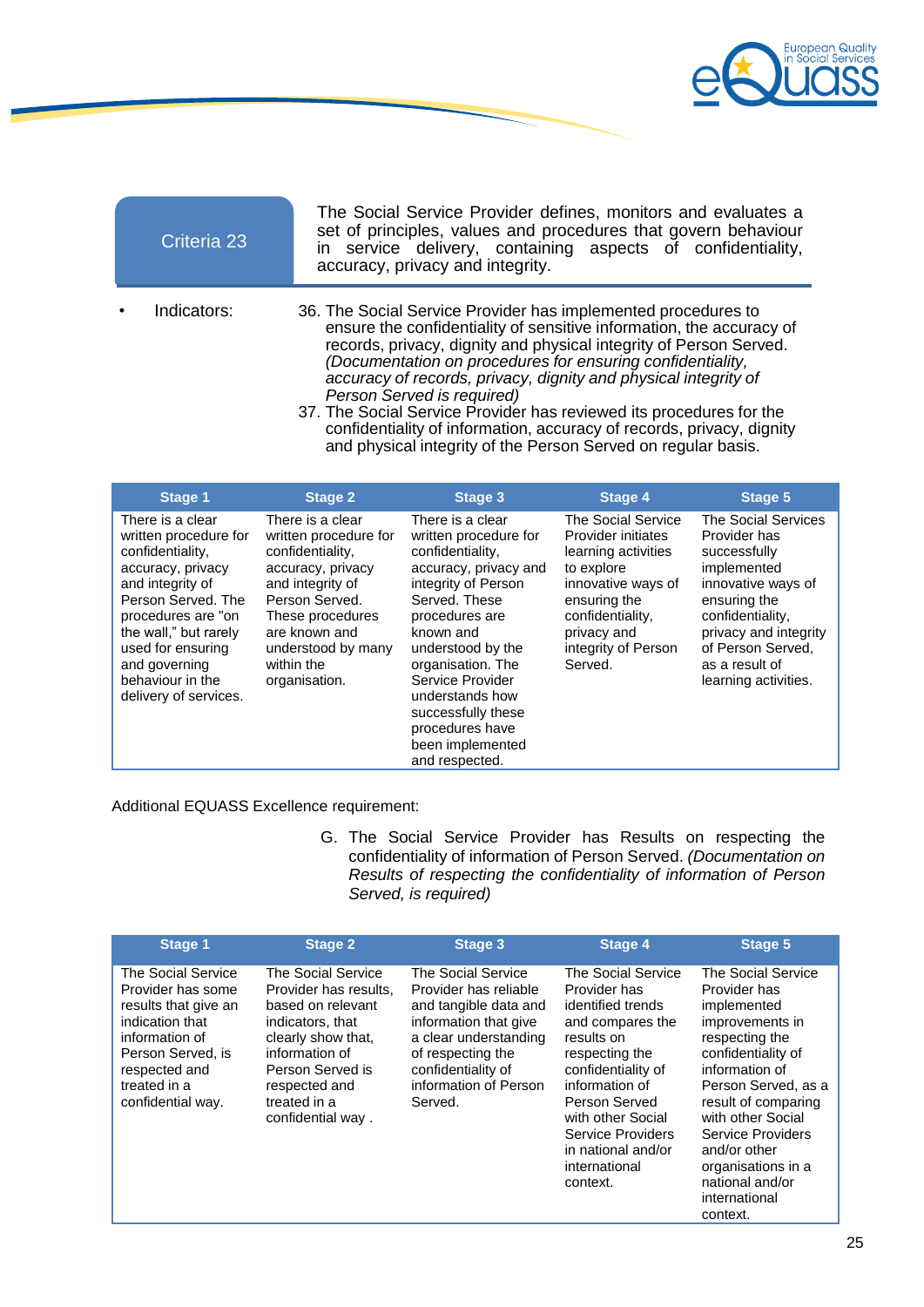

## 5. Partnership

• Social Service Providers operate in partnership with relevant Stakeholders to support the organisation in achieving its vision and mission. The partnerships support the reliable sequence of comprehensive<br>services and person-centred outcomes. The services and person-centred outcomes. The partnerships contribute to the inclusion of Persons Served into society.

### Criteria 24

The Social Service Provider works in partnership with relevant Stakeholders to ensure a continuum of comprehensive services and inclusion of Persons Served.

- 
- Indicator: 38. The Social Service Provider demonstrates the use of partnerships ensuring a continuum of comprehensive services and inclusion of Person Served.

| Stage 1                                                                                                                                                                                                                                                                             | <b>Stage 2</b>                                                                                                                                                                                                                                                                                                                                                      | Stage 3                                                                                                                                                                                                                                                                                                                                                                                                                                                                              | Stage 4                                                                                                                                                                                                         | Stage 5                                                                                                                                                                                                                                    |
|-------------------------------------------------------------------------------------------------------------------------------------------------------------------------------------------------------------------------------------------------------------------------------------|---------------------------------------------------------------------------------------------------------------------------------------------------------------------------------------------------------------------------------------------------------------------------------------------------------------------------------------------------------------------|--------------------------------------------------------------------------------------------------------------------------------------------------------------------------------------------------------------------------------------------------------------------------------------------------------------------------------------------------------------------------------------------------------------------------------------------------------------------------------------|-----------------------------------------------------------------------------------------------------------------------------------------------------------------------------------------------------------------|--------------------------------------------------------------------------------------------------------------------------------------------------------------------------------------------------------------------------------------------|
| There is a clear<br>approach on<br>partnerships and<br>cooperation with for-<br>profit, and/or non-<br>profit organisations<br>or public sector<br>organisations. The<br>approach is focused<br>on creating a<br>continuum of<br>services and the<br>inclusion of Person<br>Served. | There is a clear<br>approach on<br>partnerships and<br>cooperation with for-<br>profit, and/or non-<br>profit organisations<br>or public sector<br>organisations. The<br>approach is focused<br>on creating a<br>continuum of<br>services and the<br>inclusion of Person<br>Served. All relevant<br>parts of the<br>organisation are<br>engaged in<br>partnerships. | There is a clear<br>approach on<br>partnerships and<br>cooperation with for-<br>profit, and/or non-<br>profit organisations or<br>public sector<br>organisations. The<br>approach is focused<br>on creating a<br>continuum of services<br>and the inclusion of<br>Person Served, All<br>relevant parts of the<br>organisation are<br>engaged in<br>partnerships. The<br>Social Service<br>Provider understands<br>how successfully the<br>organisation works in<br>its partnerships. | The Social Service<br>Provider initiates<br>learning activities<br>to explore<br>innovative ways of<br>creating<br>partnerships to<br>ensure<br>comprehensive<br>services and<br>inclusion of Person<br>Served. | The Social Services<br>Provider has<br>successfully<br>implemented<br>innovative ways of<br>creating<br>partnerships to<br>ensure<br>comprehensive<br>services and<br>inclusion of Person<br>Served as a result of<br>learning activities. |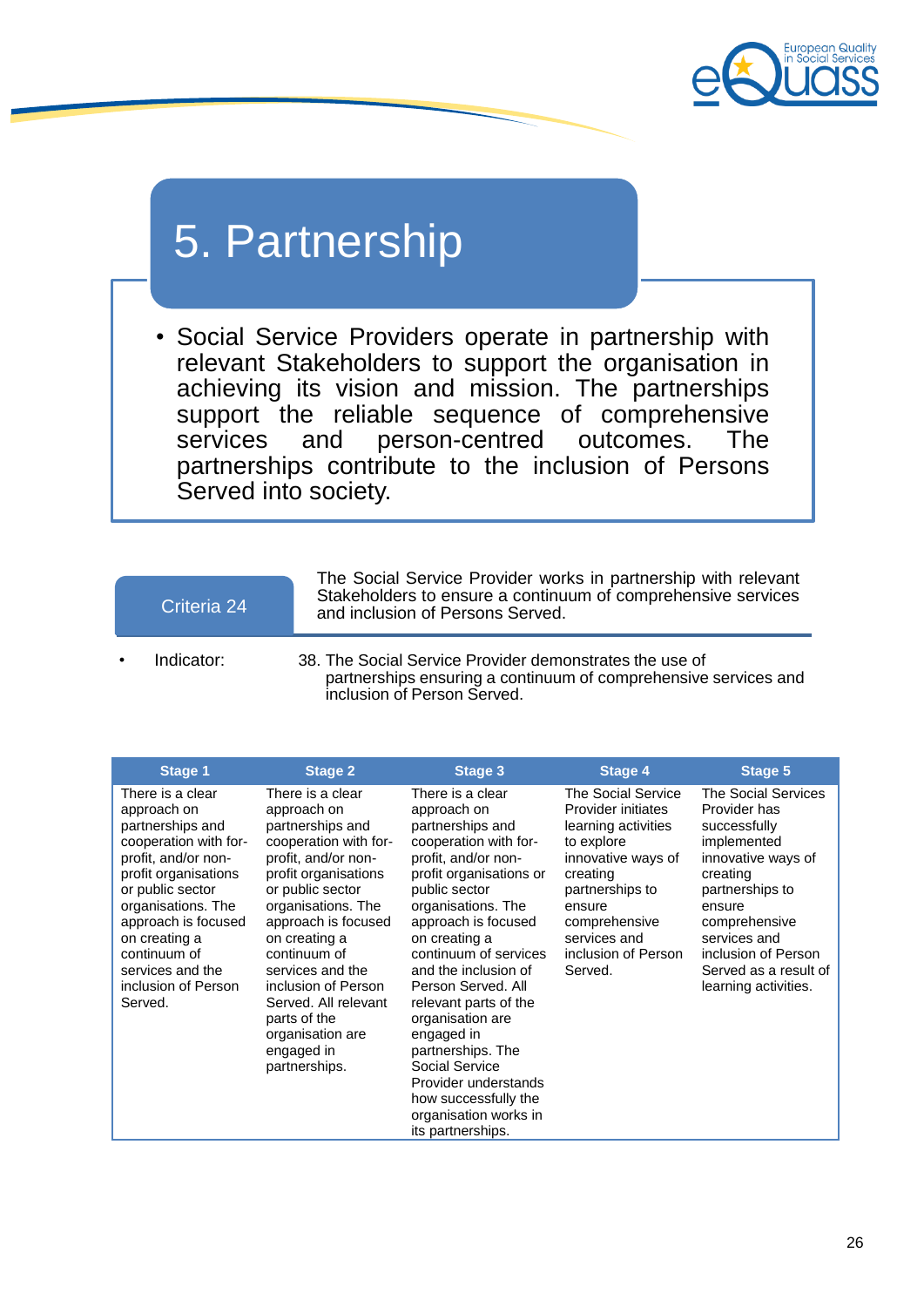

Additional EQUASS Excellence requirement:

H. The Social Service Provider has Results on partnerships that support the continuum of comprehensive services. *(Documentation of Results on partnerships that support the continuum of comprehensive services is required)*

| <b>Stage 1</b>                                                                                                                                | <b>Stage 2</b>                                                                                                                                                                    | Stage 3                                                                                                                                                                                                                                    | Stage 4                                                                                                                                                                                                                                                                                                    | <b>Stage 5</b>                                                                                                                                                                                                                                                                                                 |
|-----------------------------------------------------------------------------------------------------------------------------------------------|-----------------------------------------------------------------------------------------------------------------------------------------------------------------------------------|--------------------------------------------------------------------------------------------------------------------------------------------------------------------------------------------------------------------------------------------|------------------------------------------------------------------------------------------------------------------------------------------------------------------------------------------------------------------------------------------------------------------------------------------------------------|----------------------------------------------------------------------------------------------------------------------------------------------------------------------------------------------------------------------------------------------------------------------------------------------------------------|
| <b>The Social Service</b><br>Provider has some<br>results on<br>partnerships that<br>support the<br>continuum of<br>comprehensive<br>services | The Social Service<br>Provider has results.<br>based on relevant<br>indicators that<br>clearly show that<br>partnerships support<br>the continuum of<br>comprehensive<br>services | The Social Service<br>Provider has reliable<br>and tangible data and<br>information that gives<br>a clear understanding<br>of the achieved<br>results on<br>partnerships that<br>support the<br>continuum of<br>comprehensive<br>services. | The Social Service<br>Provider has<br>identified trends<br>and compares the<br>results on<br>partnerships that<br>support the<br>continuum of<br>comprehensive<br>services with other<br>Social Service<br>Providers and/or<br>other organisations<br>in a national and/or<br>an international<br>context. | The Social Service<br>Provider has<br>implemented<br>improvements on<br>partnerships that<br>support the<br>continuum of<br>comprehensive<br>services as a result<br>of comparing with<br>other Social Service<br>Providers and/or<br>other organisations<br>in a national and/or<br>international<br>context. |

The Social Service Provider evaluates the results and benefits of its partnership for the Person Served and for the organisation Criteria 25

• Indicator: 39. The Social Service Provider has relevant tangible results and benefits of its partnership for Person Served and for the organisation. *(Document of results and benefits of its partnership is required)*

| Stage 1                                                                                                                                                                                                                                                                            | <b>Stage 2</b>                                                                                                                                                                                                                                                                                                                            | <b>Stage 3</b>                                                                                                                                                                                                                                                                                                                                                                                                                                                           | Stage 4                                                                                                                                                                                                                                              | Stage 5                                                                                                                                                                                                                                                  |
|------------------------------------------------------------------------------------------------------------------------------------------------------------------------------------------------------------------------------------------------------------------------------------|-------------------------------------------------------------------------------------------------------------------------------------------------------------------------------------------------------------------------------------------------------------------------------------------------------------------------------------------|--------------------------------------------------------------------------------------------------------------------------------------------------------------------------------------------------------------------------------------------------------------------------------------------------------------------------------------------------------------------------------------------------------------------------------------------------------------------------|------------------------------------------------------------------------------------------------------------------------------------------------------------------------------------------------------------------------------------------------------|----------------------------------------------------------------------------------------------------------------------------------------------------------------------------------------------------------------------------------------------------------|
| There is some<br>concrete information<br>on the results of<br>collaborating with<br>organisations. The<br>evaluation is<br>focused on results<br>of collaboration in<br>service<br>development,<br>inclusion of Person<br>Served and in<br>ensuring a<br>continuum of<br>services. | There is some<br>concrete information<br>on the results of<br>collaborating with<br>organisations. The<br>Service Provider<br>has clear indicators<br>for the results of its<br>partnership. The<br>evaluation shows<br>results of a<br>partnership on<br>inclusion of Person<br>Served and in<br>ensuring a<br>continuum of<br>services. | There is some<br>concrete information<br>on the results of<br>collaborating with<br>organisations. The<br>Service Provider has<br>clear indicators for<br>the results of its<br>partnership. The<br>evaluation shows<br>results of partnership<br>on inclusion of<br>Person Served and<br>on ensuring a<br>continuum of<br>services. The Social<br>Service Provider has<br>reliable and tangible<br>data and understands<br>the achieved results<br>of its partnerships. | The Social Service<br>Provider has<br>identified trends<br>and compares the<br>results of its<br>partnerships with<br>other Social<br><b>Service Providers</b><br>and/or other<br>organisations in a<br>national and/or<br>international<br>context. | The Social Service<br>Provider has<br>successfully<br>implemented<br>improvements of<br>partnerships as a<br>result of comparing<br>other Social Service<br>Providers and/or<br>other organisations<br>in a national and/or<br>international<br>context. |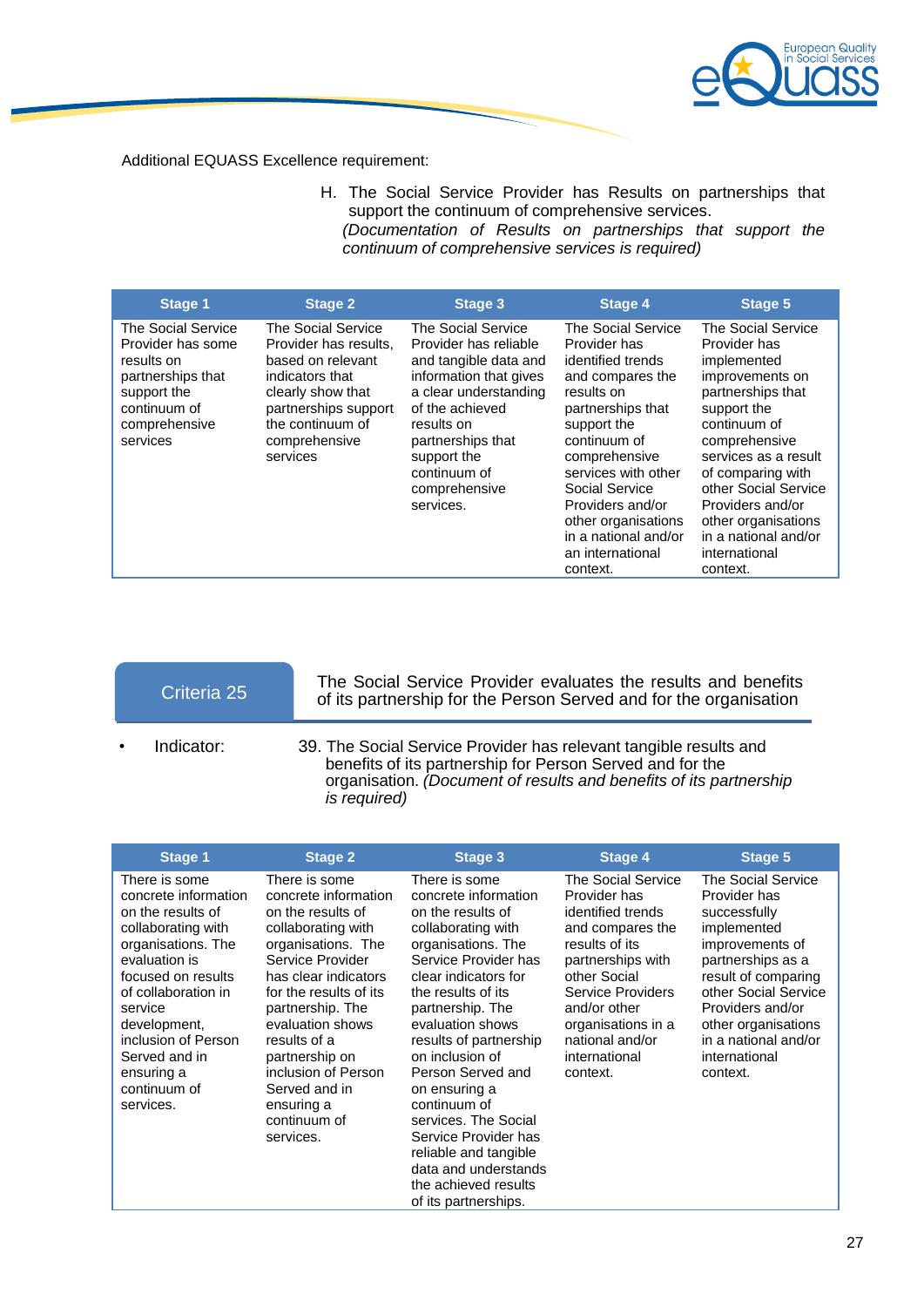

# 6. Participation

• Social Service Providers ensure the full participation and active inclusion of Person Served and representation at all levels of the organisation and within the community. They involve Person Served as active participants in decision-making in the service team. In pursuit of more equal participation and inclusion, Social Service Providers support the empowerment of the Person Served. They support advocacy to promote equal opportunities and participation for Person Served.

## Criteria 26

The Social Service Provider is responsive to and supports the Person Served in expressing individual contributions, opinions and views.

- 
- Indicator: 40. The Social Service Provider provides opportunities for the Person Served to express their opinions and views.

| <b>Stage 1</b>                                                                                                                                                                                    | <b>Stage 2</b>                                                                                                                                                                         | Stage 3                                                                                                                                                                                                                                                                                     | Stage 4                                                                                                                                                                             | Stage 5                                                                                                                                                                                                       |
|---------------------------------------------------------------------------------------------------------------------------------------------------------------------------------------------------|----------------------------------------------------------------------------------------------------------------------------------------------------------------------------------------|---------------------------------------------------------------------------------------------------------------------------------------------------------------------------------------------------------------------------------------------------------------------------------------------|-------------------------------------------------------------------------------------------------------------------------------------------------------------------------------------|---------------------------------------------------------------------------------------------------------------------------------------------------------------------------------------------------------------|
| There is a clear<br>approach for Person<br>Served to express<br>their opinions and<br>views. The<br>approach is 'on-the<br>wall'. Feedback from<br>the Person Served<br>is randomly<br>collected. | There is a clear<br>approach for Person<br>Served to express<br>their opinions and<br>views. The<br>approach is<br>understood and<br>exercised in all<br>areas of the<br>organisation. | There is a clear<br>approach for Person<br>Served to express<br>their opinions and<br>views. The approach<br>is understood and<br>exercised in all areas<br>of the organisation.<br>The Social Service<br>Provider understands<br>how successfully the<br>approach has been<br>implemented. | The Social Service<br>Provider initiates<br>learning activities<br>to explore<br>innovative<br>opportunities for<br>the Person Served<br>to express their<br>opinions and<br>views. | The Social Service<br>Provider has<br>successfully<br>implemented<br>innovative<br>opportunities for the<br>Person Served to<br>express their<br>opinions and views<br>as a result of<br>learning activities. |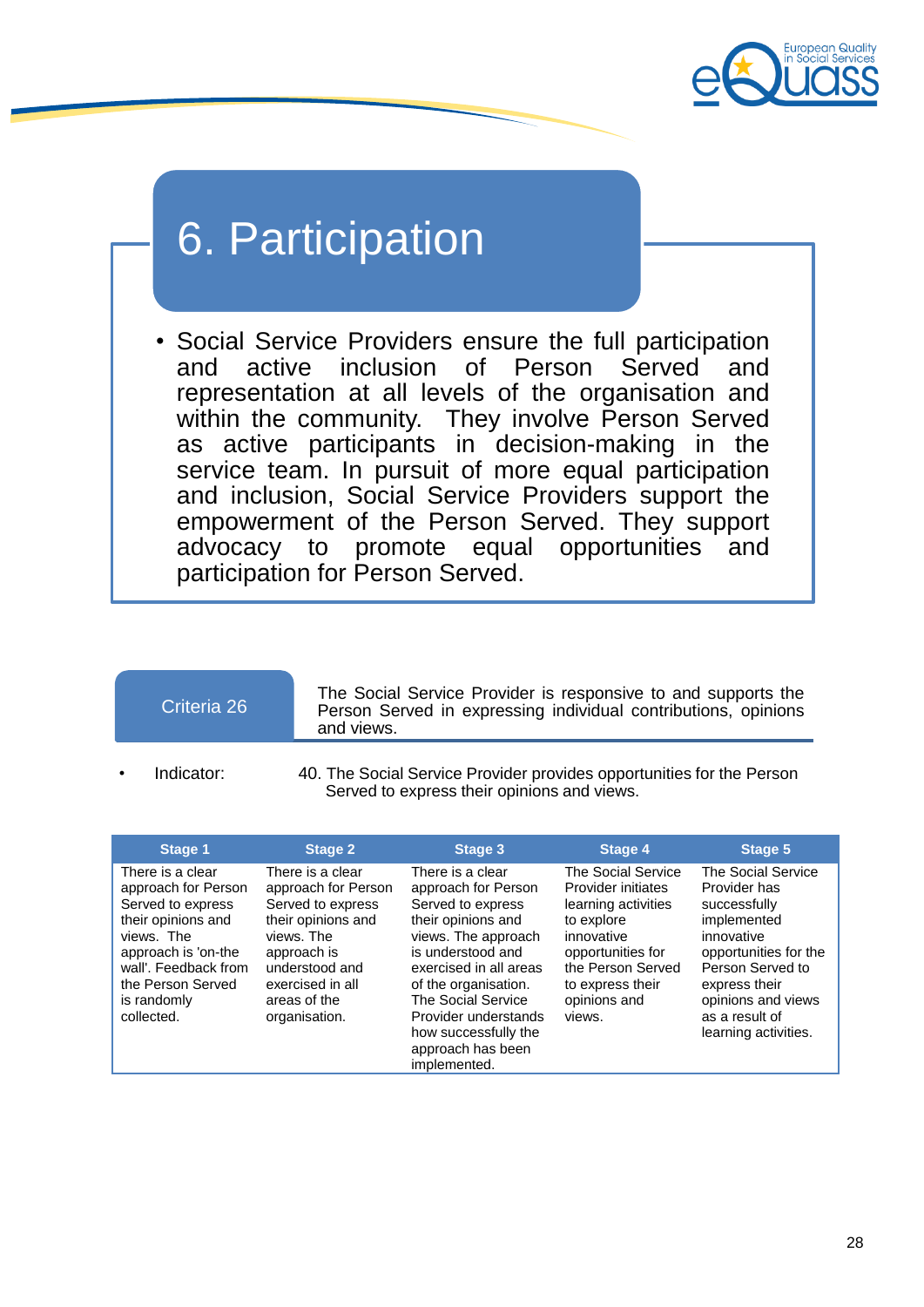

| Criteria 27 | The Social Service Provider includes Person Served as active<br>participants in service planning, service delivery and evaluation<br>of the services.                                                                                                                                                                                                                                                                                                                                                                       |
|-------------|-----------------------------------------------------------------------------------------------------------------------------------------------------------------------------------------------------------------------------------------------------------------------------------------------------------------------------------------------------------------------------------------------------------------------------------------------------------------------------------------------------------------------------|
| Indicators: | 41. The Social Service Provider has implemented a policy and<br>procedures for including Person Served as active participants in<br>service planning, delivery and evaluation. (Documentation of policy<br>and procedures for including Person Served, is required)<br>42. The Social Service Provider has results of including Person Served<br>as active participants in service planning, in service delivery and in<br>the evaluation of services. (Documentation of results on including<br>Person Served is required) |

| <b>Stage 1</b>                                                                                                                                                                                                                                         | <b>Stage 2</b>                                                                                                                                                                                                                                                                                 | <b>Stage 3</b>                                                                                                                                                                                                                                                                                                                                                                                                 | <b>Stage 4</b>                                                                                                                                                                                                                                                                 | <b>Stage 5</b>                                                                                                                                                                                                                                                 |
|--------------------------------------------------------------------------------------------------------------------------------------------------------------------------------------------------------------------------------------------------------|------------------------------------------------------------------------------------------------------------------------------------------------------------------------------------------------------------------------------------------------------------------------------------------------|----------------------------------------------------------------------------------------------------------------------------------------------------------------------------------------------------------------------------------------------------------------------------------------------------------------------------------------------------------------------------------------------------------------|--------------------------------------------------------------------------------------------------------------------------------------------------------------------------------------------------------------------------------------------------------------------------------|----------------------------------------------------------------------------------------------------------------------------------------------------------------------------------------------------------------------------------------------------------------|
| There are a clear<br>policy and<br>procedures for<br>including Person<br>Served as active<br>participants in<br>service planning,<br>delivery and<br>evaluation. The<br>policy and<br>procedures are 'on<br>the wall', but rarely<br>used in practice. | There are a clear<br>policy and<br>procedures for<br>including Person<br>Served as active<br>participant in service<br>planning, delivery<br>and evaluation. The<br>procedures are<br>relevant for all areas<br>of the organisation<br>and known by most<br>of the Person<br>Served and Staff. | There is are clear<br>policy and procedures<br>for including Person<br>Served as active<br>participants in service<br>planning, delivery and<br>evaluation The<br>procedures are<br>relevant for all areas<br>of the organisation<br>and known by most of<br>the Person Served<br>and Staff. The service<br>provider understands<br>how successfully the<br>policy and procedures<br>have been<br>implemented. | The Social Service<br>Provider initiates<br>learning activities<br>to explore<br>innovative ways of<br>including Person<br>Served in service<br>planning, delivery<br>and evaluation.                                                                                          | <b>The Social Service</b><br>Provider has<br>successfully<br>implemented<br>innovative ways of<br>including Person<br>Served in service<br>planning, delivery<br>and evaluation.                                                                               |
| <b>Stage 1</b>                                                                                                                                                                                                                                         | <b>Stage 2</b>                                                                                                                                                                                                                                                                                 | <b>Stage 3</b>                                                                                                                                                                                                                                                                                                                                                                                                 | <b>Stage 4</b>                                                                                                                                                                                                                                                                 | <b>Stage 5</b>                                                                                                                                                                                                                                                 |
| There are limited<br>results of involving<br>Person Served in<br>service planning,<br>delivery and<br>evaluation. These<br>results are collected<br>randomly.                                                                                          | There are results of<br>involving Person<br>Served in service<br>planning, delivery<br>and evaluation.<br>These results are<br>measured with<br>relevant indicators.                                                                                                                           | There are results of<br>involving Person<br>Served in service<br>planning, delivery and<br>evaluation. These<br>results are measured<br>with relevant<br>indicators. The Social<br>Service Provider has<br>reliable and tangible<br>data and understands<br>the achieved results<br>of involving Person<br>Served.                                                                                             | <b>The Social Service</b><br>Provider has<br>identified trends<br>and compares the<br>results of the<br>involvement of<br>Person Served<br>with other Social<br><b>Service Providers</b><br>and/or other<br>organisations in a<br>national and/or<br>international<br>context. | <b>The Social Service</b><br>Provider has<br>implemented<br>improvements for<br>involving Person<br>Served as a result of<br>comparing other<br>Social Service<br>Providers and/or<br>other organisations<br>in a national and/or<br>international<br>context. |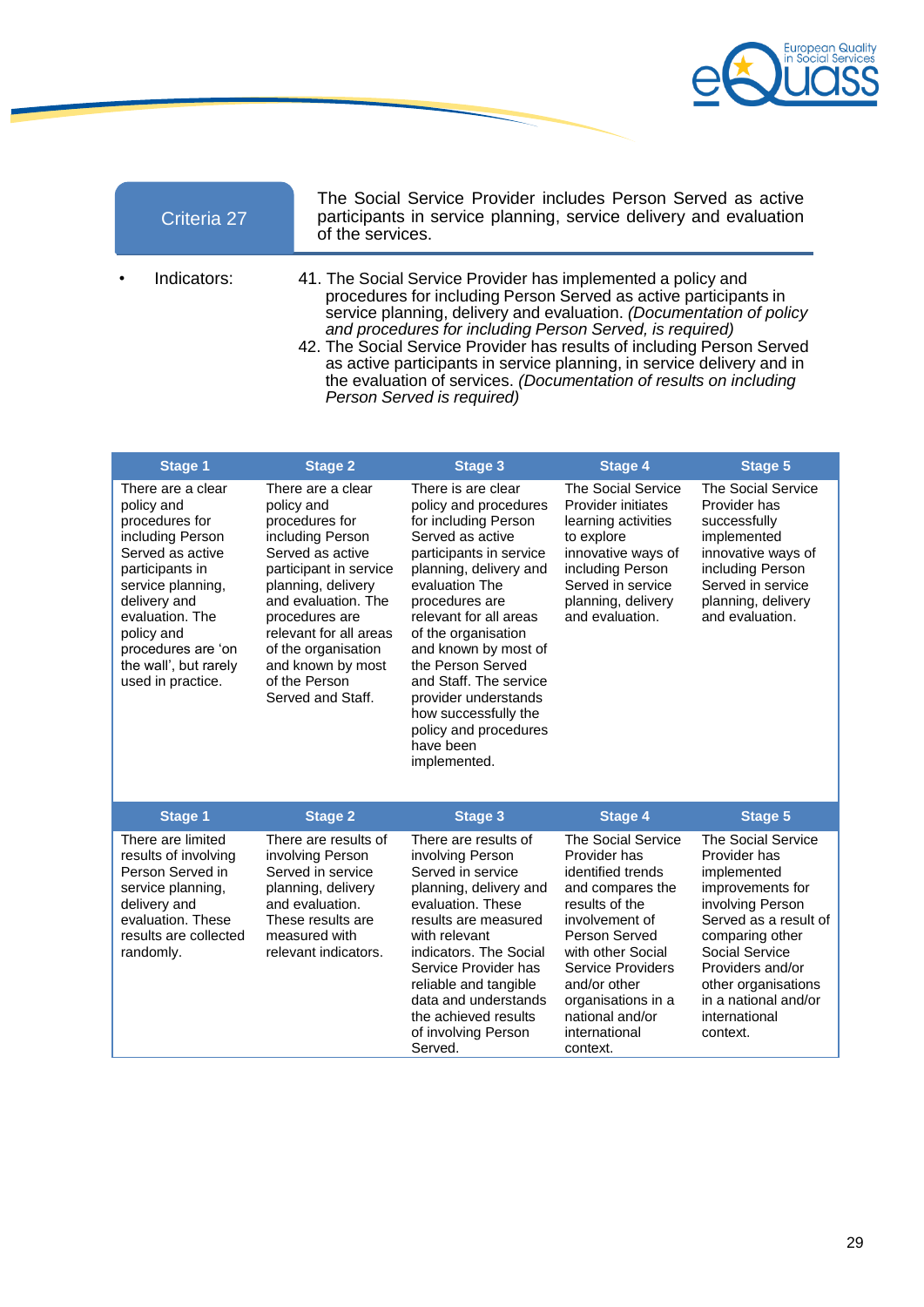

The Social Service Provider reviews and reflects annually on the participation of Person Served, based on their input.

Indicator: 43. The Social Service Provider demonstrates how it has reviewed and reflected on the participation of Person Served.

| Stage 1                                                                                                                                             | <b>Stage 2</b>                                                                                 | <b>Stage 3</b>                                                                                                                                                                                                                  | Stage 4                                                                                                                                         | Stage 5                                                                                                                                                                       |
|-----------------------------------------------------------------------------------------------------------------------------------------------------|------------------------------------------------------------------------------------------------|---------------------------------------------------------------------------------------------------------------------------------------------------------------------------------------------------------------------------------|-------------------------------------------------------------------------------------------------------------------------------------------------|-------------------------------------------------------------------------------------------------------------------------------------------------------------------------------|
| There is some<br>evidence that<br>reviews take place<br>on how Person<br>Served participate.<br>The review is<br>carried out on an<br>ad-hoc basis. | Review activities on<br>how Person Served<br>participate, take<br>place on a regular<br>basis. | Review activities on<br>how Person Served<br>participate, take place<br>on a regular basis.<br>The Social Service<br>Provider understands<br>how successfully the<br>participation of<br>Person Served has<br>been implemented. | The Social Service<br>Provider initiates<br>learning activities<br>to explore<br>innovative ways to<br>review how Person<br>Served participate. | The Social Service<br>Provider has<br>successfully<br>implemented<br>innovative ways to<br>review how Person<br>Served participate,<br>as a result of<br>learning activities. |

Additional EQUASS Excellence requirement:

I. The Social Service Provider has Results on the practice of participation on an annual basis. *(Documentation of Results on the practice of participation, is required)*

| <b>Stage 1</b>                                                                                                 | <b>Stage 2</b>                                                                                                                                     | <b>Stage 3</b>                                                                                                                                                                      | <b>Stage 4</b>                                                                                                                                                                                                                                                     | <b>Stage 5</b>                                                                                                                                                                                                                                                        |
|----------------------------------------------------------------------------------------------------------------|----------------------------------------------------------------------------------------------------------------------------------------------------|-------------------------------------------------------------------------------------------------------------------------------------------------------------------------------------|--------------------------------------------------------------------------------------------------------------------------------------------------------------------------------------------------------------------------------------------------------------------|-----------------------------------------------------------------------------------------------------------------------------------------------------------------------------------------------------------------------------------------------------------------------|
| The Social Service<br>Provider has some<br>results on the<br>practice of<br>participation of<br>Person Served. | The Social Service<br>Provider has clear<br>results on the<br>practice of<br>participation of<br>Person Served<br>based on relevant<br>indicators. | The Social Service<br>Provider has reliable<br>and tangible data and<br>information that gives<br>a clear understanding<br>on the practice of<br>participation of<br>person served. | The Social Service<br>Provider has<br>identified trends<br>and compares the<br>practice of<br>participation of<br>Person Served<br>with other Social<br>Service Providers<br>and/or other<br>organisations in a<br>national and/or an<br>international<br>context. | The Social Service<br>Provider has<br>implemented<br>improvements in the<br>practice of<br>participation, as a<br>result of comparing<br>with other Social<br>Service Providers<br>and/or other<br>organisations in a<br>national and/or<br>international<br>context. |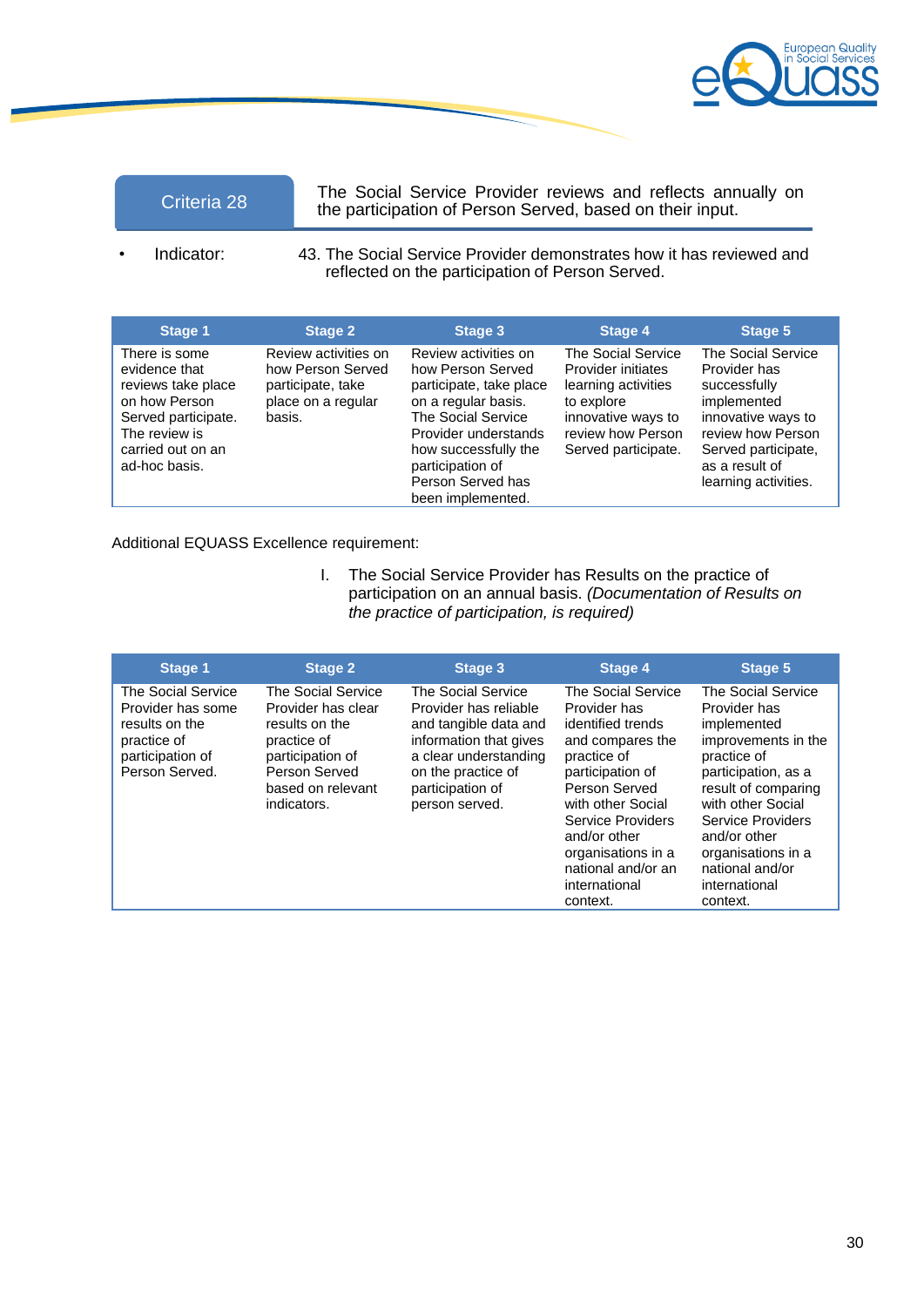

The Social Service Provider implements specific measures for Staff and Person Served to understand, enhance and improve the empowerment of Person Served.

- Indicators: 44. The Social Service Provider has defined and implemented the concept of empowerment for Persons Served. *(Documentation of a defined concept of Empowerment is required)*
	- 45. The social service provider can show tangible results of empowering Person Served. *(Documentation on tangible results of empowering Person Served is required)*

| <b>Stage 1</b>                                                                                                                                             | <b>Stage 2</b>                                                                                                                                                                                                                                      | <b>Stage 3</b>                                                                                                                                                                                                                                                                                                                                      | <b>Stage 4</b>                                                                                                                                                                                                                                                           | <b>Stage 5</b>                                                                                                                                                                                                                                                             |
|------------------------------------------------------------------------------------------------------------------------------------------------------------|-----------------------------------------------------------------------------------------------------------------------------------------------------------------------------------------------------------------------------------------------------|-----------------------------------------------------------------------------------------------------------------------------------------------------------------------------------------------------------------------------------------------------------------------------------------------------------------------------------------------------|--------------------------------------------------------------------------------------------------------------------------------------------------------------------------------------------------------------------------------------------------------------------------|----------------------------------------------------------------------------------------------------------------------------------------------------------------------------------------------------------------------------------------------------------------------------|
| There is a clear<br>written expression of<br>the concept of<br>Empowerment of<br>Person Served.<br>There is a limited<br>understanding of<br>this concept. | There is a clear<br>written expression of<br>the concept of<br>Empowerment of<br>Person Served.<br>This concept is<br>understood by most<br>Staff and Person<br>Served.<br>Specific measures<br>for empowering<br>Person Served are<br>implemented. | There is a clear<br>written expression of<br>the concept of<br>Empowerment of<br>Person Served, This<br>concept is understood<br>by most Staff and<br>Person Served.<br>Specific measures for<br>empowering Person<br>Served are<br>implemented.<br>The Service Provider<br>understands how<br>successfully the<br>concept has been<br>implemented. | The Social Service<br><b>Provider initiates</b><br>learning activities<br>to explore<br>innovative ways of<br>empowering the<br>Person Served.                                                                                                                           | <b>The Social Service</b><br>Provider has<br>successfully<br>implemented<br>innovative ways of<br>empowering the<br>Person Served as a<br>result of learning<br>activities.                                                                                                |
| <b>Stage 1</b>                                                                                                                                             | <b>Stage 2</b>                                                                                                                                                                                                                                      | <b>Stage 3</b>                                                                                                                                                                                                                                                                                                                                      | <b>Stage 4</b>                                                                                                                                                                                                                                                           | <b>Stage 5</b>                                                                                                                                                                                                                                                             |
| There are some<br>results on the<br>empowerment of<br>Person Served.<br>Results are<br>collected randomly.                                                 | There are results on<br>the Empowerment<br>of Person Served.<br>Results are<br>measured with<br>relevant indicators.                                                                                                                                | There are results on<br>the Empowerment of<br>Person Served.<br>Results are measured<br>with relevant<br>indicators. The Social<br>Service Provider has<br>reliable and tangible<br>data and understands<br>the achieved results.                                                                                                                   | <b>The Social Service</b><br>Provider has<br>identified trends<br>and compares the<br>results of<br>empowering the<br>Person Served<br>with other Social<br><b>Service Providers</b><br>and/or other<br>organisations in<br>national and/or<br>international<br>context. | <b>The Social Service</b><br>Provider has<br>implemented<br>improvements on<br>empowering the<br>Person Served as a<br>result of comparing<br>with other Social<br>Service Providers<br>and/or other<br>organisations in a<br>national and/or<br>international<br>context. |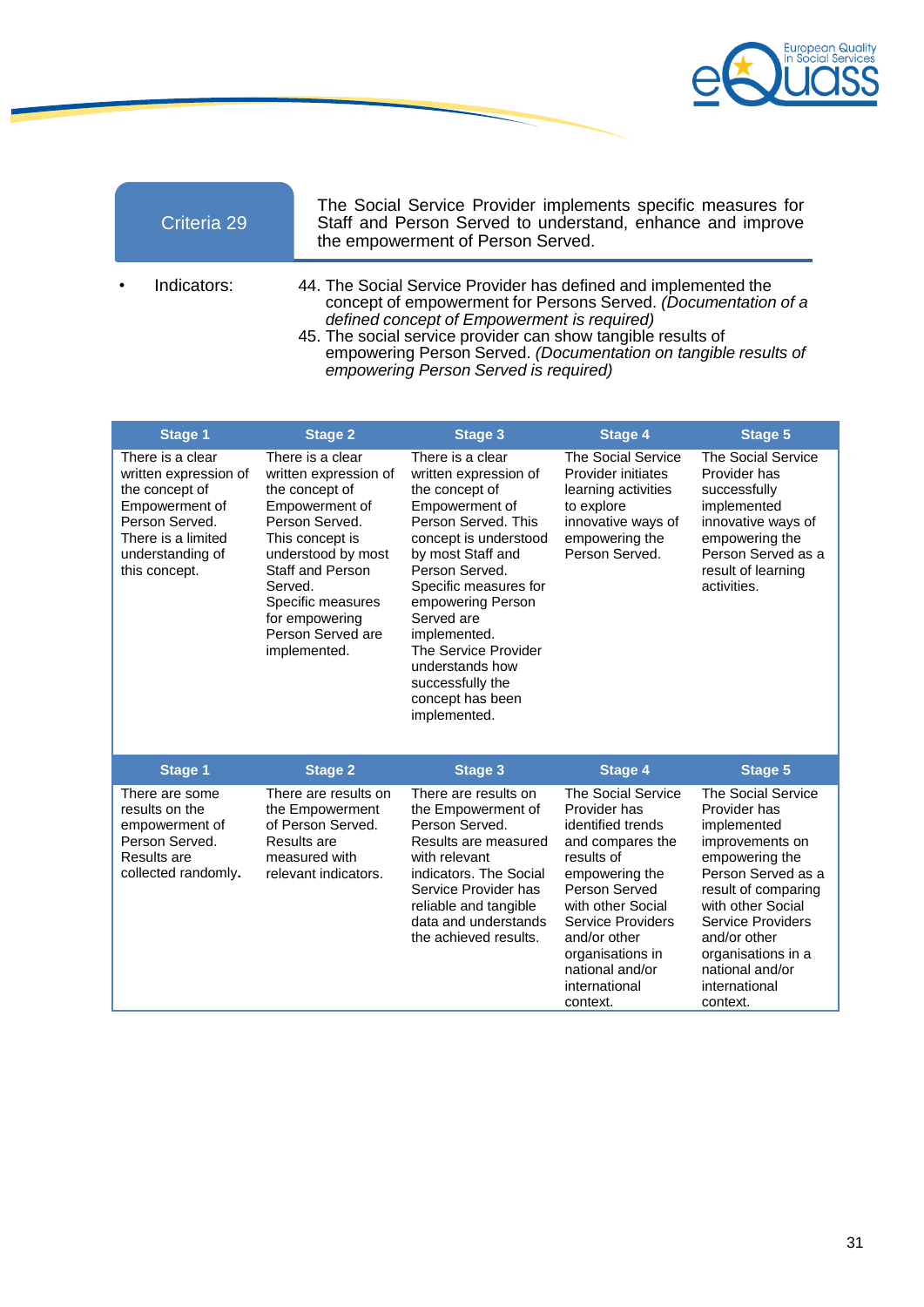

|  | Criteria 30 |
|--|-------------|
|--|-------------|

The Social Service Provider implements specific measures for Staff and Person Served to understand and establish an empowering environment.

- Indicators: 46. The Social Service provider has established the conditions for creating an empowering environment.
	- 47. The Staff and Person Served understand how an empowering environment is facilitated.

| <b>Stage 1</b>                                                                                                                                                                                              | <b>Stage 2</b>                                                                                                                                                                           | <b>Stage 3</b>                                                                                                                                                                                                                                                                                                       | <b>Stage 4</b>                                                                                                                                          | <b>Stage 5</b>                                                                                                                                                                |
|-------------------------------------------------------------------------------------------------------------------------------------------------------------------------------------------------------------|------------------------------------------------------------------------------------------------------------------------------------------------------------------------------------------|----------------------------------------------------------------------------------------------------------------------------------------------------------------------------------------------------------------------------------------------------------------------------------------------------------------------|---------------------------------------------------------------------------------------------------------------------------------------------------------|-------------------------------------------------------------------------------------------------------------------------------------------------------------------------------|
| There is clear<br>evidence of an<br>established<br>empowering<br>environment.<br>There is a limited<br>understanding of the<br>conditions of an<br>empowering<br>environment by Staff<br>and Person Served. | There is clear<br>evidence of an<br>established<br>empowering<br>environment.<br>The conditions to<br>facilitate<br>Empowerment are<br>understood by most<br>Staff and Person<br>Served. | There is clear<br>evidence of an<br>established<br>empowering<br>environment.<br>The conditions to<br>facilitate<br>Empowerment are<br>understood by most<br>Staff and Person<br>Served.<br>The Social Service<br>Provider understands<br>how successfully the<br>empowering<br>environment has<br>been implemented. | <b>The Social Service</b><br>Provider initiates<br>learning activities<br>to explore<br>innovative ways of<br>creating an<br>empowering<br>environment. | The Social Service<br>Provider has<br>successfully<br>implemented<br>innovative ways of<br>creating an<br>empowering<br>environment as a<br>result of learning<br>activities. |

Additional EQUASS Excellence requirement

J. The Social Service Provider has results on the creation of an empowering environment. *(Documentation of Results on the creation of an empowering environment, is required)*

| <b>Stage 1</b>                                                                                                        | <b>Stage 2</b>                                                                                                                                                                                               | Stage 3                                                                                                                                                                                                                                                                                                                                                          | <b>Stage 4</b>                                                                                                                                                                                                                                                | <b>Stage 5</b>                                                                                                                                                                                                                                            |
|-----------------------------------------------------------------------------------------------------------------------|--------------------------------------------------------------------------------------------------------------------------------------------------------------------------------------------------------------|------------------------------------------------------------------------------------------------------------------------------------------------------------------------------------------------------------------------------------------------------------------------------------------------------------------------------------------------------------------|---------------------------------------------------------------------------------------------------------------------------------------------------------------------------------------------------------------------------------------------------------------|-----------------------------------------------------------------------------------------------------------------------------------------------------------------------------------------------------------------------------------------------------------|
| There are some<br>results of an<br>empowering<br>environment to<br>facilitate the<br>empowerment of<br>Person Served. | There are results of<br>an empowering<br>environment that<br>facilitates the<br>empowerment of<br>Person Served.<br>Results of the<br>empowering<br>environment are<br>measured with<br>relevant indicators. | There are results of<br>an empowering<br>environment that<br>facilitates the<br>empowerment of<br>Person Served.<br>Results of the<br>empowering<br>environment are<br>measured with<br>relevant indicators.<br>The Social Service<br>Provider has reliable<br>and tangible data and<br>understands the<br>achieved results of<br>the empowering<br>environment. | The Social Service<br>Provider has<br>identified trends<br>and compares the<br>results of the<br>empowering<br>environment with<br>other Social<br>Service Providers<br>and/or other<br>organisations in a<br>national and/or an<br>international<br>context. | The Social Service<br>Provider has<br>implemented<br>improvements of the<br>empowering<br>environment a as<br>result of comparing<br>other Social Service<br>Providers and/or<br>other organisations<br>in a national and/or<br>international<br>context. |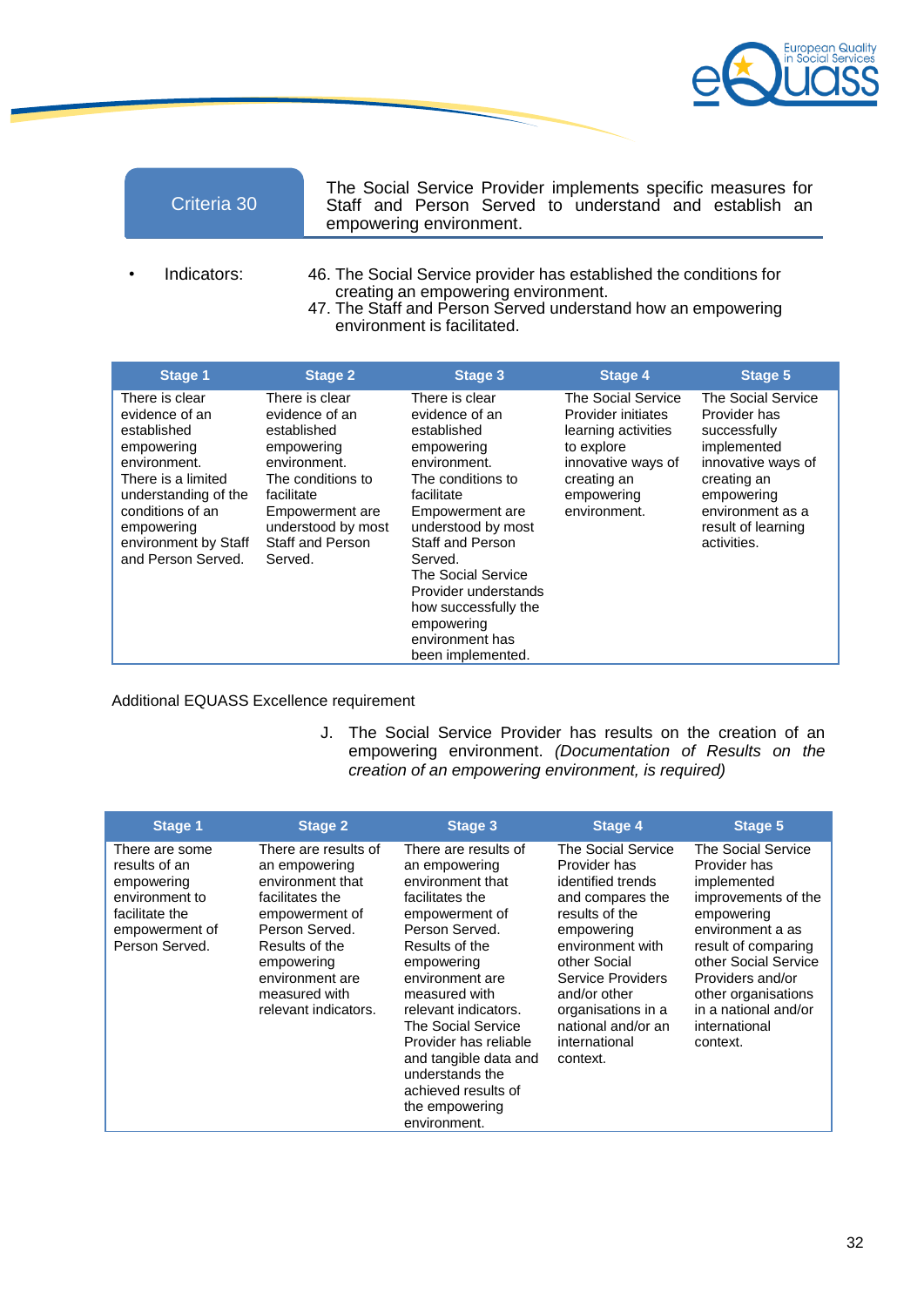

## 7. Person Centred Approach

• Social Service Providers provide services that are driven by the needs, expectations and capacity of Person Served. Services delivered take the physical and social environment of the Person Served into account . These services aim to improve the quality of life of the Person Served. Social Service Providers respect the individuals' contribution by involving the Person Served in self-assessment, planning, service delivery, feedback and evaluation.

| Criteria 31 | The Social Service Provider delivers services that are<br>responsive to individual choices, needs and abilities of the<br>Person Served and that are in line with the organisation's<br>mission, vision and values.           |
|-------------|-------------------------------------------------------------------------------------------------------------------------------------------------------------------------------------------------------------------------------|
| Indicators: | 48. The Social Service Provider supports Person Served to express<br>their needs, expectations and choices.<br>49. The Social Service Provider delivers services based on the needs<br>and expectations of the Person Served. |

| <b>Stage 1</b>                                                                                                                                                                       | <b>Stage 2</b>                                                                                                                                                                                                                                                                                                                   | Stage 3                                                                                                                                                                                                                                                                                                                                                                                                                         | Stage 4                                                                                                                                                                  | <b>Stage 5</b>                                                                                                                                                                                       |
|--------------------------------------------------------------------------------------------------------------------------------------------------------------------------------------|----------------------------------------------------------------------------------------------------------------------------------------------------------------------------------------------------------------------------------------------------------------------------------------------------------------------------------|---------------------------------------------------------------------------------------------------------------------------------------------------------------------------------------------------------------------------------------------------------------------------------------------------------------------------------------------------------------------------------------------------------------------------------|--------------------------------------------------------------------------------------------------------------------------------------------------------------------------|------------------------------------------------------------------------------------------------------------------------------------------------------------------------------------------------------|
| There is clear<br>evidence that the<br>Social Service<br>Provider supports<br>the Person Served<br>to express their<br>needs. Services are<br>based on their<br>needs and abilities. | There is clear<br>evidence that the<br>Social Service<br>Provider supports<br>the Person Served<br>to express their<br>needs. Services are<br>based on their<br>needs and abilities.<br>The responsiveness<br>to choice, needs<br>and abilities in<br>service provision, is<br>understood by many<br>within the<br>organisation. | There is clear<br>evidence that the<br>Social Service<br>Provider supports<br>Person Served to<br>express their needs.<br>Services are based<br>on their needs and<br>abilities. The<br>responsiveness to<br>choice, needs and<br>abilities in service<br>provision, is<br>understood by many<br>within the<br>organisation. The<br>Social Service<br>Provider understands<br>how successfully<br>these have been<br>addressed. | The Social Service<br>Provider initiates<br>learning activities<br>to explore<br>innovative ways of<br>delivering services,<br>based on the<br>needs of Person<br>Served | The Social Service<br>Provider has<br>successfully<br>implemented<br>innovative ways of<br>delivering services,<br>based on the needs<br>of Person Served,<br>as a result of<br>learning activities. |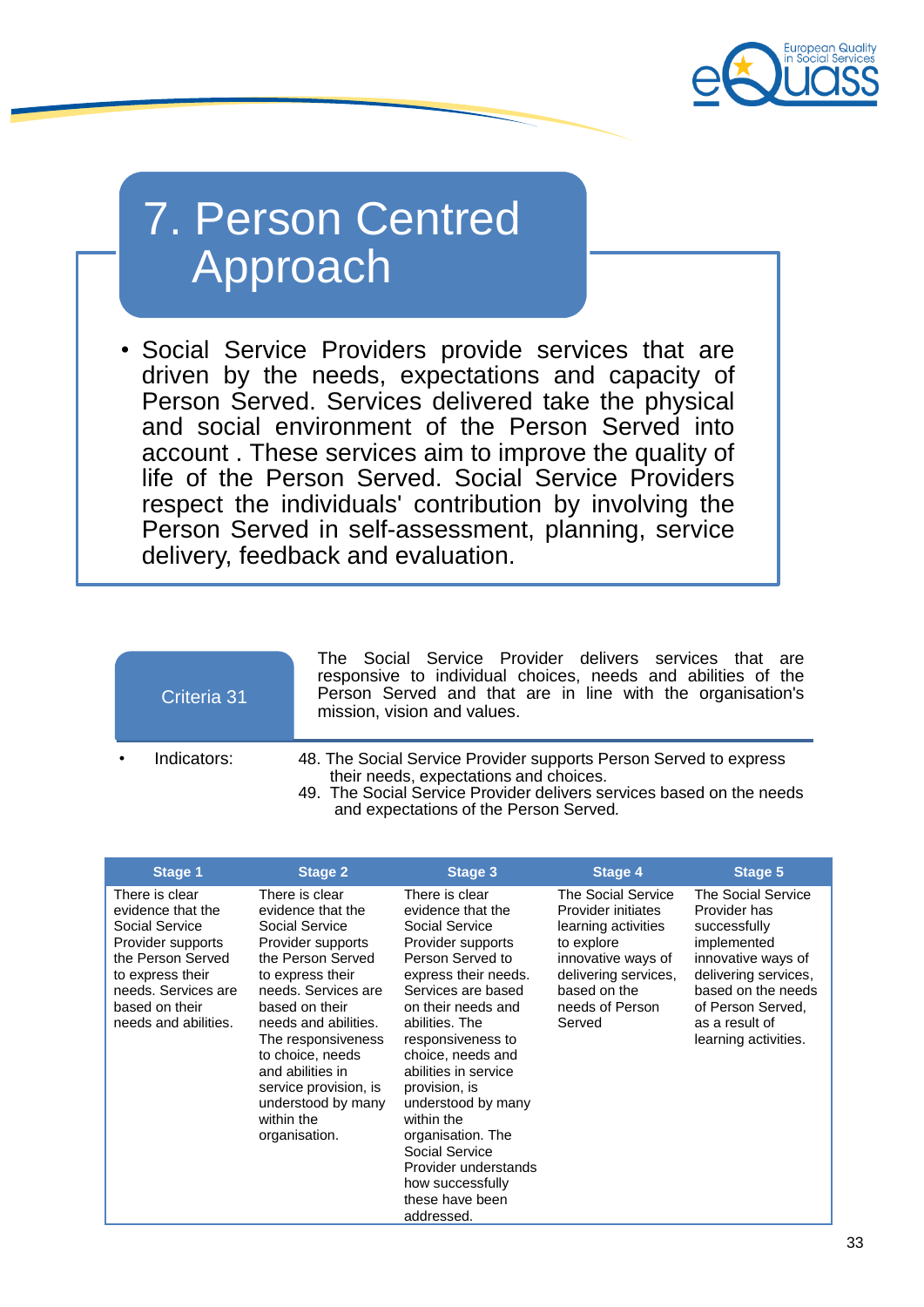

Additional EQUASS Excellence requirement:

K. The Social Service Provider has results of assessing needs, expectations and the ability of Person Served. *(Documentation of Results on assessing needs, expectations and the ability of Person Served, is required)*

| <b>Stage 1</b>                                                                                                                 | <b>Stage 2</b>                                                                                                                                                      | <b>Stage 3</b>                                                                                                                                                                                                                    | <b>Stage 4</b>                                                                                                                                                                                                                                                         | <b>Stage 5</b>                                                                                                                                                                                                                                                                                           |
|--------------------------------------------------------------------------------------------------------------------------------|---------------------------------------------------------------------------------------------------------------------------------------------------------------------|-----------------------------------------------------------------------------------------------------------------------------------------------------------------------------------------------------------------------------------|------------------------------------------------------------------------------------------------------------------------------------------------------------------------------------------------------------------------------------------------------------------------|----------------------------------------------------------------------------------------------------------------------------------------------------------------------------------------------------------------------------------------------------------------------------------------------------------|
| The Social Service<br>Provider has some<br>results on assessing<br>needs, expectations<br>and the ability of<br>Person Served. | The Social Service<br>Provider has clear<br>results on assessing<br>needs, expectations<br>and the ability of<br>Person Served.<br>based on relevant<br>indicators. | The Social Service<br>Provider has reliable<br>and tangible data and<br>information, that give<br>a clear understanding<br>of the achieved<br>results of assessing<br>needs, expectations<br>and the ability of<br>Person Served. | The Social Service<br>Provider has<br>identified trends<br>and compares the<br>results on<br>assessing needs,<br>expectations and<br>the ability of<br>Person Served<br>with other Social<br>Service Providers<br>in a national and/or<br>an international<br>context. | The Social Service<br>Provider has<br>implemented<br>improvements in<br>assessing needs,<br>expectations and<br>the ability of Person<br>Served as a result of<br>comparing with<br>other Social Service<br>Providers and/or<br>other organisations<br>in a national and/or<br>international<br>context. |

| Criteria 32 | The Social Service Provider has a clear concept of Quality of<br>Life for Person Served and implements activities, which are<br>based on a needs assessment of the Person Served, with the<br>aim of improving their Quality of Life.                                                                                                                                                                                  |
|-------------|------------------------------------------------------------------------------------------------------------------------------------------------------------------------------------------------------------------------------------------------------------------------------------------------------------------------------------------------------------------------------------------------------------------------|
| Indicators: | 50. The Social Service Provider has defined and implemented the<br>concept of Quality of Life for Person Served. (Documentation of<br>a defined concept of Quality of Life is required)<br>51. The Social Service Provider has tangible results of the activities<br>that improve the quality of life of person served. (Documentation of<br>results on improving the Quality of Life of Person Served is<br>required) |

| <b>Stage 1</b>                                                                                                                                                                                  | <b>Stage 2</b>                                                                                                                                                                                                          | <b>Stage 3</b>                                                                                                                                                                                                                                                                                              | <b>Stage 4</b>                                                                                                                                                        | Stage 5                                                                                                                                                                                       |
|-------------------------------------------------------------------------------------------------------------------------------------------------------------------------------------------------|-------------------------------------------------------------------------------------------------------------------------------------------------------------------------------------------------------------------------|-------------------------------------------------------------------------------------------------------------------------------------------------------------------------------------------------------------------------------------------------------------------------------------------------------------|-----------------------------------------------------------------------------------------------------------------------------------------------------------------------|-----------------------------------------------------------------------------------------------------------------------------------------------------------------------------------------------|
| There is a clear<br>organisational<br>written expression<br>for understanding /<br>interpreting the<br>concept of Quality of<br>Life for Person<br>Served. This<br>concept is 'on the<br>wall'. | There is a clear<br>organisational<br>written expression<br>for understanding /<br>interpreting the<br>concept of Quality of<br>Life for Person<br>Served. This is<br>understood by many<br>within the<br>organisation. | There is a clear<br>organisational written<br>expression for<br>understanding /<br>interpreting the<br>concept of Quality of<br>Life for Person<br>Served. This concept<br>is understood by<br>many within the<br>organisation. The<br>SSP understands<br>how successfully<br>Staff have<br>implemented it. | The Social Service<br>Provider initiates<br>learning activities<br>to explore<br>innovative<br>approaches to the<br>Quality of Life<br>concept for<br>Persons Served. | The Social Service<br>Provider has<br>successfully<br>implemented an<br>innovative approach<br>to the Quality of Life<br>concept for Persons<br>Served as a result of<br>learning activities. |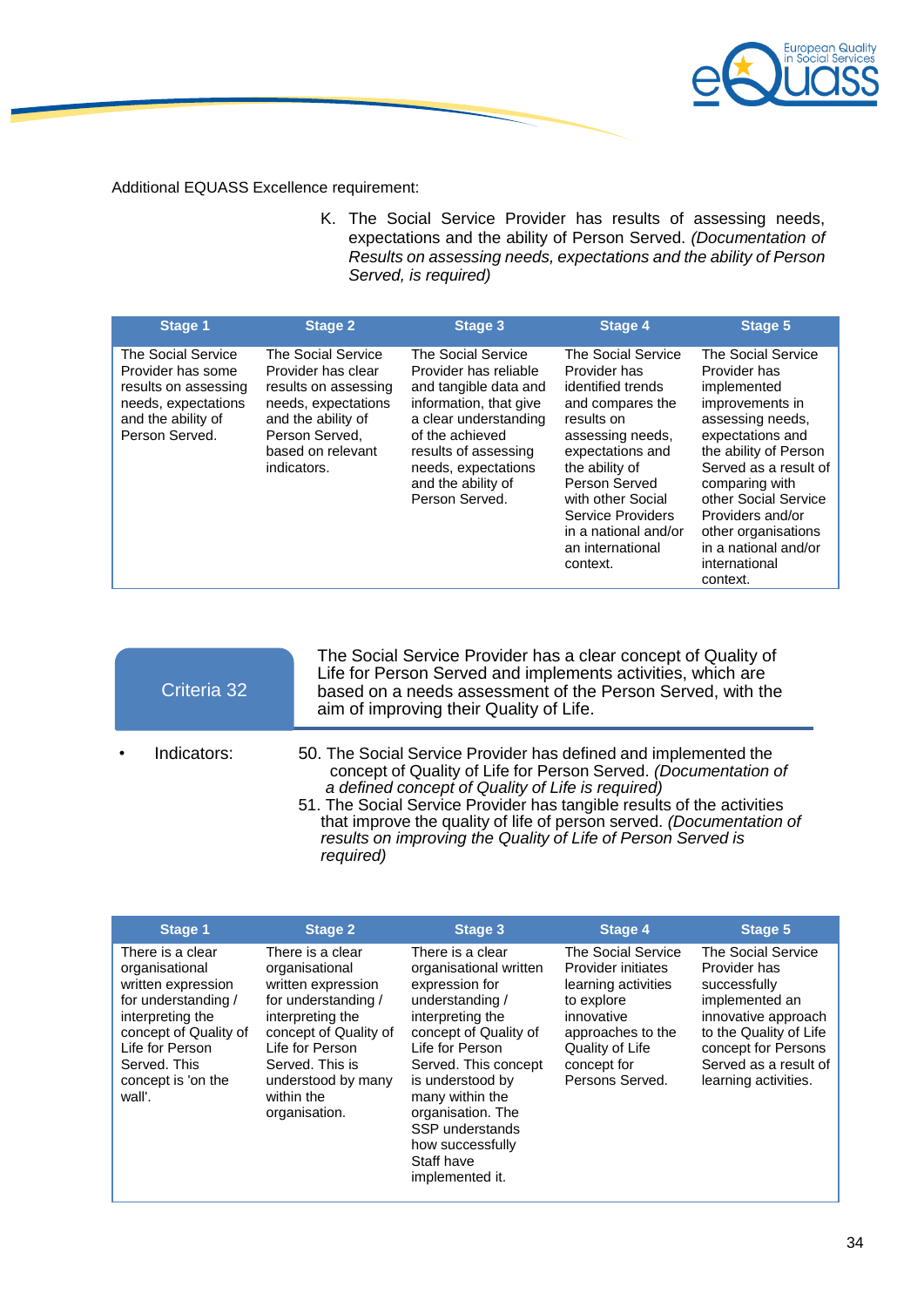

| Stage 1                                                                                                                           | <b>Stage 2</b>                                                                                                                              | Stage 3                                                                                                                                                                                                                                                 | Stage 4                                                                                                                                                                                                                                            | Stage 5                                                                                                                                                                                                                                        |
|-----------------------------------------------------------------------------------------------------------------------------------|---------------------------------------------------------------------------------------------------------------------------------------------|---------------------------------------------------------------------------------------------------------------------------------------------------------------------------------------------------------------------------------------------------------|----------------------------------------------------------------------------------------------------------------------------------------------------------------------------------------------------------------------------------------------------|------------------------------------------------------------------------------------------------------------------------------------------------------------------------------------------------------------------------------------------------|
| There are limited<br>results on improving<br>the Quality of Life of<br>Person Served.<br>These results are<br>collected randomly. | There are results on<br>improving the<br>Quality of Life of<br>Person Served.<br>These results are<br>measured with<br>relevant indicators. | There are results on<br>improving the Quality<br>of Life of Person<br>Served These results<br>are measured with<br>relevant indicators.<br>The Social Service<br>Provider has reliable<br>and tangible data and<br>understands the<br>achieved results. | The Social Service<br>Provider has<br>identified trends<br>and compares the<br>outcomes of the<br>achieved results<br>with other Social<br>Service Providers<br>and/or other<br>organisations in a<br>national and/or<br>international<br>context. | The Social Service<br>Provider has<br>implemented<br>improvements in the<br>Quality of Life of<br>Person Served as a<br>result of comparing<br>to other SSP and/or<br>other organisations<br>in a national and/or<br>international<br>context. |

| Criteria 33 | The Social Service Provider documents and reviews the<br>planning and delivery of services based on the identification of<br>individual needs, expectations and changing circumstances of<br>Person Served in an Individual Plan.                                                                                |
|-------------|------------------------------------------------------------------------------------------------------------------------------------------------------------------------------------------------------------------------------------------------------------------------------------------------------------------|
| Indicators: | 52. The Social Service Provider has implemented an Individual Plan<br>for each Person Served that records needs, expectations, services<br>and results of Person Served. (Documentation of Individual Plan is<br>required)<br>53. The Individual Plan of the Person Served is reviewed and<br>updated regularly. |

| <b>Stage 1</b>                                                                                                                     | <b>Stage 2</b>                                                                                                                                                                                                      | Stage 3                                                                                                                                                                                                                                                                                                                | <b>Stage 4</b>                                                                                                                       | <b>Stage 5</b>                                                                                                                                                         |
|------------------------------------------------------------------------------------------------------------------------------------|---------------------------------------------------------------------------------------------------------------------------------------------------------------------------------------------------------------------|------------------------------------------------------------------------------------------------------------------------------------------------------------------------------------------------------------------------------------------------------------------------------------------------------------------------|--------------------------------------------------------------------------------------------------------------------------------------|------------------------------------------------------------------------------------------------------------------------------------------------------------------------|
| There is clear<br>evidence that each<br>Person Served has<br>an individual plan.<br>These are reviewed<br>and updated<br>randomly. | There is clear<br>evidence that each<br>Person Served has<br>an Individual Plan.<br>All plans are subject<br>to regular review.<br>This approach is<br>implemented in all<br>relevant areas of the<br>organisation. | Person Served have<br>an Individual Plan.<br>based on individual<br>needs and<br>expectations. This<br>approach is<br>implemented in all<br>relevant areas of the<br>organisation. All plans<br>are subject to regular<br>review. The SSP<br>understands how<br>successfully this<br>approach has been<br>implemented. | The Social Service<br>Provider initiates<br>learning activities<br>to explore<br>innovative<br>approaches to<br>individual planning. | The Social Service<br>Provider has<br>successfully<br>implemented an<br>innovative approach<br>to individual<br>planning as a result<br>of the learning<br>activities. |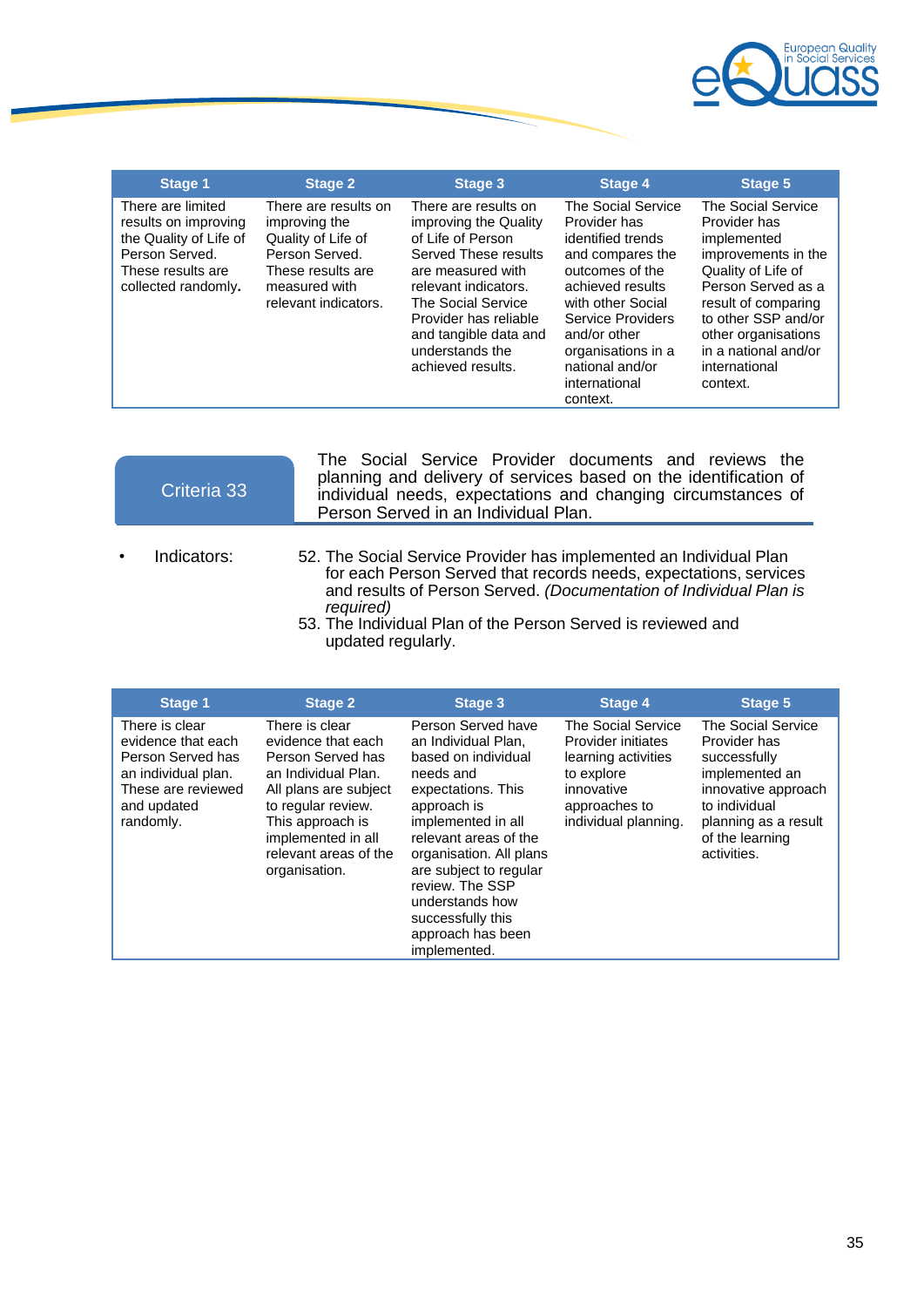

The Social Service Provider takes the physical and social environment of the person served into account when developing, delivering and evaluating the services provided to the person served.

Indicator: 54. The Social Service Provider delivers services that address the physical and social needs of the Person Served.

| <b>Stage 1</b>                                                                                                                                                                         | <b>Stage 2</b>                                                                                                                                                                                                                         | Stage 3                                                                                                                                                                                                                                                                                                                                                        | <b>Stage 4</b>                                                                                                                                                                                      | <b>Stage 5</b>                                                                                                                                                                                                                      |
|----------------------------------------------------------------------------------------------------------------------------------------------------------------------------------------|----------------------------------------------------------------------------------------------------------------------------------------------------------------------------------------------------------------------------------------|----------------------------------------------------------------------------------------------------------------------------------------------------------------------------------------------------------------------------------------------------------------------------------------------------------------------------------------------------------------|-----------------------------------------------------------------------------------------------------------------------------------------------------------------------------------------------------|-------------------------------------------------------------------------------------------------------------------------------------------------------------------------------------------------------------------------------------|
| There is clear<br>evidence that<br>services are<br>adapted to address<br>the physical and<br>social needs of the<br>Person Served, The<br>evidence is<br>collected on ad-hoc<br>basis. | There is clear<br>evidence that<br>services are<br>adapted to address<br>the physical and<br>social needs of the<br>Person Served, The<br>adaptation of<br>services is<br>implemented in all<br>relevant areas of the<br>organisation. | There is clear evidence<br>that services are adapted<br>to address the physical<br>and social needs of the<br>Person Served. The<br>adaptation of services is<br>implemented in all<br>relevant areas of the<br>organisation. The Social<br>Service Provider<br>understands how<br>successfully the<br>adaptations have been<br>understood and<br>implemented. | The Social<br>Service Provider<br>initiates learning<br>activities to<br>explore<br>innovative<br>approaches of<br>adapting<br>services to the<br>physical and<br>social needs of<br>Person Served. | <b>The Social Service</b><br>Provider has<br>successfully<br>implemented an<br>innovative<br>approach of<br>adapting services<br>to the physical and<br>social needs of<br>Person Served, as<br>a result of learning<br>activities. |

| Criteria 35 | The Social Service Provider involves the Person Served in the<br>design and review of the Individual Plan, to ensure his / her<br>individual contribution.                                                                                                                                                                                                                                                                   |
|-------------|------------------------------------------------------------------------------------------------------------------------------------------------------------------------------------------------------------------------------------------------------------------------------------------------------------------------------------------------------------------------------------------------------------------------------|
| Indicators: | 55. The Social Service Provider has implemented procedures for<br>involving Person Served in creating and reviewing their<br>Individual Plan. (Documentation on procedures for involving<br>Person Served, is required)<br>56. The Social Service Provider has tangible results of their actions to<br>involve Person Served in their Individual Plan. (Documentation on<br>Results of involving Person Served, is required) |

| Stage 1                                                                                                                                                                                                                   | <b>Stage 2</b>                                                                                                                                                                                                                   | Stage 3                                                                                                                                                                                                                                                                                                                           | Stage 4                                                                                                                                                                                                       | Stage 5                                                                                                                                                                                                                                  |
|---------------------------------------------------------------------------------------------------------------------------------------------------------------------------------------------------------------------------|----------------------------------------------------------------------------------------------------------------------------------------------------------------------------------------------------------------------------------|-----------------------------------------------------------------------------------------------------------------------------------------------------------------------------------------------------------------------------------------------------------------------------------------------------------------------------------|---------------------------------------------------------------------------------------------------------------------------------------------------------------------------------------------------------------|------------------------------------------------------------------------------------------------------------------------------------------------------------------------------------------------------------------------------------------|
| There are clear<br>procedures for<br>Person Served to be<br>involved in creating<br>and reviewing the<br>Individual Plan, The<br>procedures are 'on-<br>the wall'. Reviews of<br>Person Served are<br>randomly collected. | There are clear<br>procedures on<br>involving Person<br>Served, in creating<br>and reviewing the<br>Individual Plan, The<br>approach to involve<br>Person Served, is<br>applied in all<br>relevant areas of the<br>organisation. | There are clear<br>procedures on involving<br>Person Served in creating<br>and reviewing the<br>Individual Plan. The<br>approach to involve<br>Person Served is applied<br>in all relevant areas of the<br>organisation. The Social<br>Service Provider<br>understands how<br>successfully this approach<br>has been implemented. | The Social<br>Service Provider<br>initiates learning<br>activities to<br>explore<br>innovative<br>approaches to<br>involve Person<br>Served in the<br>creation and the<br>review of their<br>Individual Plan. | The Social Service<br>Provider has<br>successfully<br>implemented an<br>innovative<br>approach to<br>involve Person<br>Served in the<br>creation and the<br>review of their<br>Individual Plan as<br>a result of learning<br>activities. |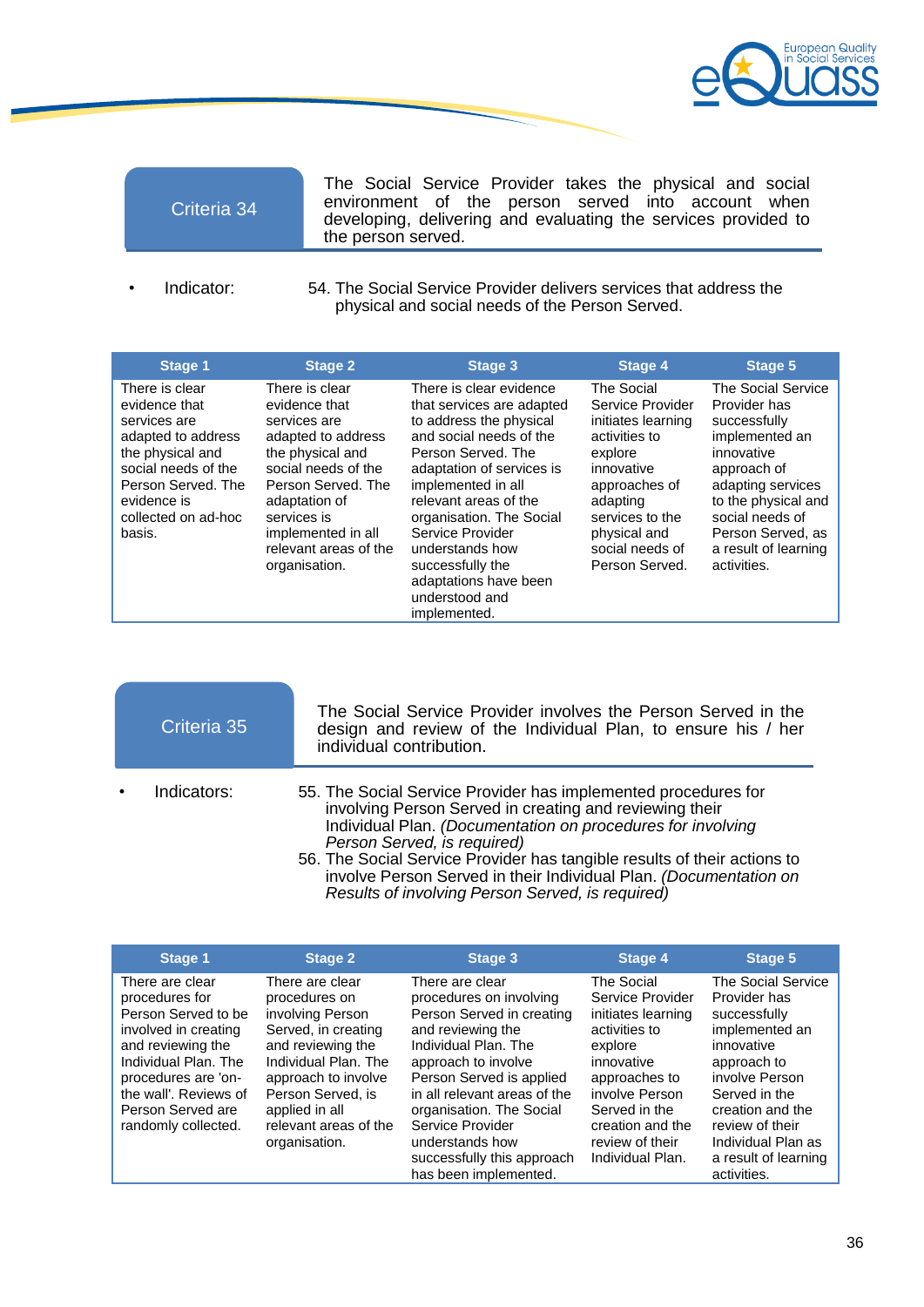

| <b>Stage 1</b>                                                                                                                      | <b>Stage 2</b>                                                                                                                                | Stage 3                                                                                                                                                                                                                                                 | Stage 4                                                                                                                                                                                                                                                                                   | Stage 5                                                                                                                                                                                                                                                                                              |
|-------------------------------------------------------------------------------------------------------------------------------------|-----------------------------------------------------------------------------------------------------------------------------------------------|---------------------------------------------------------------------------------------------------------------------------------------------------------------------------------------------------------------------------------------------------------|-------------------------------------------------------------------------------------------------------------------------------------------------------------------------------------------------------------------------------------------------------------------------------------------|------------------------------------------------------------------------------------------------------------------------------------------------------------------------------------------------------------------------------------------------------------------------------------------------------|
| There are limited<br>results on involving<br>Person Served in<br>their Individual Plan.<br>These results are<br>collected randomly. | There are results on<br>involving Person<br>Served in their<br>Individual Plan.<br>These results are<br>measured with<br>relevant indicators. | There are results of<br>involving Person Served<br>in their Individual Plan.<br>These results are<br>measured with relevant<br>indicators. The Social<br>Service Provider has<br>reliable and tangible data<br>and understands the<br>achieved results. | The Social<br>Service Provider<br>has identified<br>trends and<br>compares the<br>results of<br>involving Person<br>Served in their<br>individual plan<br>with other Social<br>Service<br>Providers and/or<br>other<br>organisations in<br>a national and/or<br>international<br>context. | The Social Service<br>Provider has<br>implemented<br>improvements to<br>the results of<br>involving Person<br>Served in their<br>Individual Plan.<br>after comparing<br>with other Social<br>Service Providers<br>and/or other<br>organisations in a<br>national and/or<br>international<br>context. |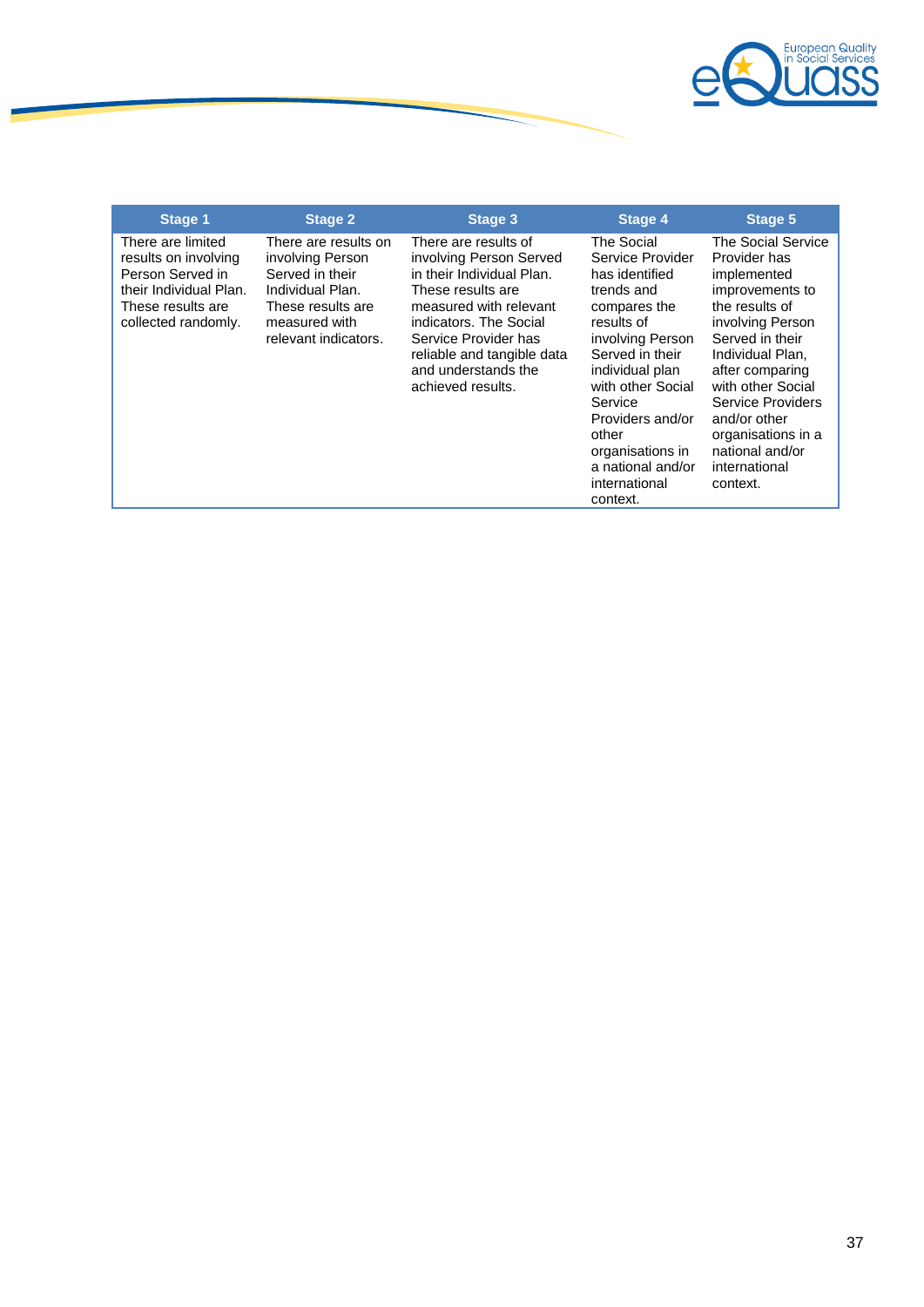

## 8. Comprehensiveness

Social Service Providers ensure that the Person Served has access to a continuum of holistic and community based services. They are committed to providing services that span from early intervention, to support and follow up. The services should be delivered in a coordinated way and through a Multi-Disciplinary Team approach, or in a Multi-Agency setting.

| Criteria 36 |  |
|-------------|--|
|             |  |
|             |  |

all relevant areas of the organisation.

The Social Service Provider ensures that the Person Served can access a continuum of services, that span from early intervention to support and follow up and that responds to changing requirements over time.

services.

• Indicators: 57. The Social Service Provider delivers a continuum of services. 58. The Social Service Provider has results of evaluating the continuum of services*.(Documentation on Results of continuum of* 

| services, is required)                                                                                                      |                                                                                                                        |                                                                                                                                            |                                                                                                                                   |                                                                                                                                        |  |
|-----------------------------------------------------------------------------------------------------------------------------|------------------------------------------------------------------------------------------------------------------------|--------------------------------------------------------------------------------------------------------------------------------------------|-----------------------------------------------------------------------------------------------------------------------------------|----------------------------------------------------------------------------------------------------------------------------------------|--|
| <b>Stage 1</b>                                                                                                              | <b>Stage 2</b>                                                                                                         | Stage 3                                                                                                                                    | Stage 4                                                                                                                           | Stage 5                                                                                                                                |  |
| There are clear<br>measures for<br>ensuring a<br>continuum of<br>services. The<br>measures are taken<br>on an ad-hoc basis. | There are clear<br>measures for<br>ensuring a<br>continuum of<br>services. These<br>measures are<br>implemented within | There are clear<br>measures for<br>ensuring a continuum<br>of services. The<br>measures are<br>implemented within<br>all relevant areas of | The Social Service<br>Provider initiates<br>learning activities<br>to explore<br>innovative ways of<br>offering a<br>continuum of | The Social Service<br>Provider has<br>successfully<br>implemented an<br>innovative way of<br>offering a continuum<br>of services, as a |  |

the organisation. The Social Service Provider understands how successfully these measures have been implemented.

of services, as a result of learning activities.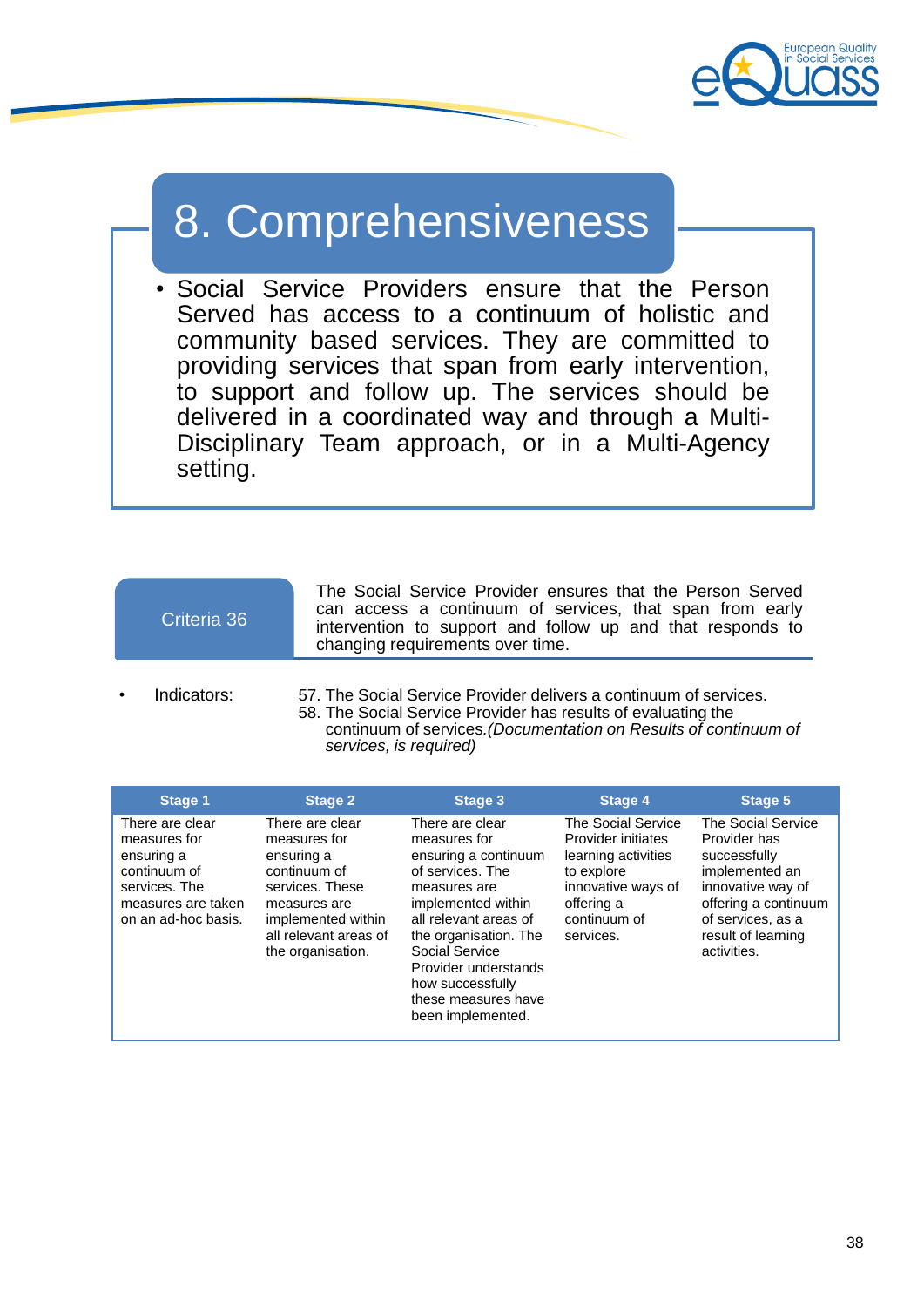

| <b>Stage 1</b>                                                                                                                             | Stage 2                                                                                                                                              | Stage 3                                                                                                                                                                                                                                                                               | Stage 4                                                                                                                                                                                                                                                                 | Stage 5                                                                                                                                                                                                                                                                    |
|--------------------------------------------------------------------------------------------------------------------------------------------|------------------------------------------------------------------------------------------------------------------------------------------------------|---------------------------------------------------------------------------------------------------------------------------------------------------------------------------------------------------------------------------------------------------------------------------------------|-------------------------------------------------------------------------------------------------------------------------------------------------------------------------------------------------------------------------------------------------------------------------|----------------------------------------------------------------------------------------------------------------------------------------------------------------------------------------------------------------------------------------------------------------------------|
| There are limited<br>results on evaluating<br>how reliable the<br>continuum of<br>services is. These<br>results are collected<br>randomly. | There are results on<br>evaluating how<br>reliable the<br>continuum of<br>services is. These<br>results are<br>measured with<br>relevant indicators. | There are results on<br>evaluating how<br>reliable the continuum<br>of services is. These<br>results are measured<br>with relevant<br>indicators. The Social<br>Service Provider has<br>reliable and tangible<br>data and understands<br>the achieved results<br>of the improvements. | The Social Service<br>Provider has<br>identified trends<br>and compares the<br>results from<br>evaluating the<br>continuum of<br>services, with other<br>Social Service<br>Providers and/or<br>other organisations<br>in a national and/or<br>international<br>context. | The Social Service<br>Provider has<br>implemented<br>improvements in<br>delivering a<br>continuum of<br>services, as a result<br>of comparing with<br>other Social Service<br>Providers and/or<br>other organisations<br>in a national and/or<br>international<br>context. |

| Criteria 37 |  |
|-------------|--|
|             |  |
|             |  |

The Social Service Provider operates services from a holistic approach based on the needs and expectations of the Person Served, family or care givers.

Indicator: 59. Services are based on the holistic assessment of needs and expectations of Person Served, family and caregivers that takes the Person Served's life situation and environment into account.

| Stage 1                                                                                                                                                                                                                                        | <b>Stage 2</b>                                                                                                                                                                                                                                        | Stage 3                                                                                                                                                                                                                                                                                                                               | Stage 4                                                                                                                                                   | <b>Stage 5</b>                                                                                                                                                                             |
|------------------------------------------------------------------------------------------------------------------------------------------------------------------------------------------------------------------------------------------------|-------------------------------------------------------------------------------------------------------------------------------------------------------------------------------------------------------------------------------------------------------|---------------------------------------------------------------------------------------------------------------------------------------------------------------------------------------------------------------------------------------------------------------------------------------------------------------------------------------|-----------------------------------------------------------------------------------------------------------------------------------------------------------|--------------------------------------------------------------------------------------------------------------------------------------------------------------------------------------------|
| There is a clear<br>system to assess<br>the needs and<br>expectations of<br>Person Served, their<br>family and<br>caregivers, in a<br>holistic way. The<br>system is 'on the<br>wall', poorly<br>understood and<br>rarely used in<br>practice. | There is a clear<br>system to assess<br>the needs and<br>expectations of<br>Person Served, their<br>family and<br>caregivers, in a<br>holistic way. The<br>system is<br>understood by many<br>and implemented in<br>all areas of the<br>organisation. | There is a clear<br>system to assess the<br>needs and<br>expectations of<br>Person Served, their<br>family and caregivers.<br>The system is<br>understood by many<br>and implemented in<br>all areas of the<br>organisation. The<br>Social Service<br>Provider understands<br>how successfully the<br>system has been<br>implemented. | The Social Service<br>Provider initiates<br>learning activities<br>to explore<br>innovative ways of<br>offering holistic<br>services to Person<br>Served. | <b>The Social Service</b><br>Provider has<br>successfully<br>implemented<br>innovative ways of<br>offering holistic<br>services to Person<br>Served as a result of<br>learning activities. |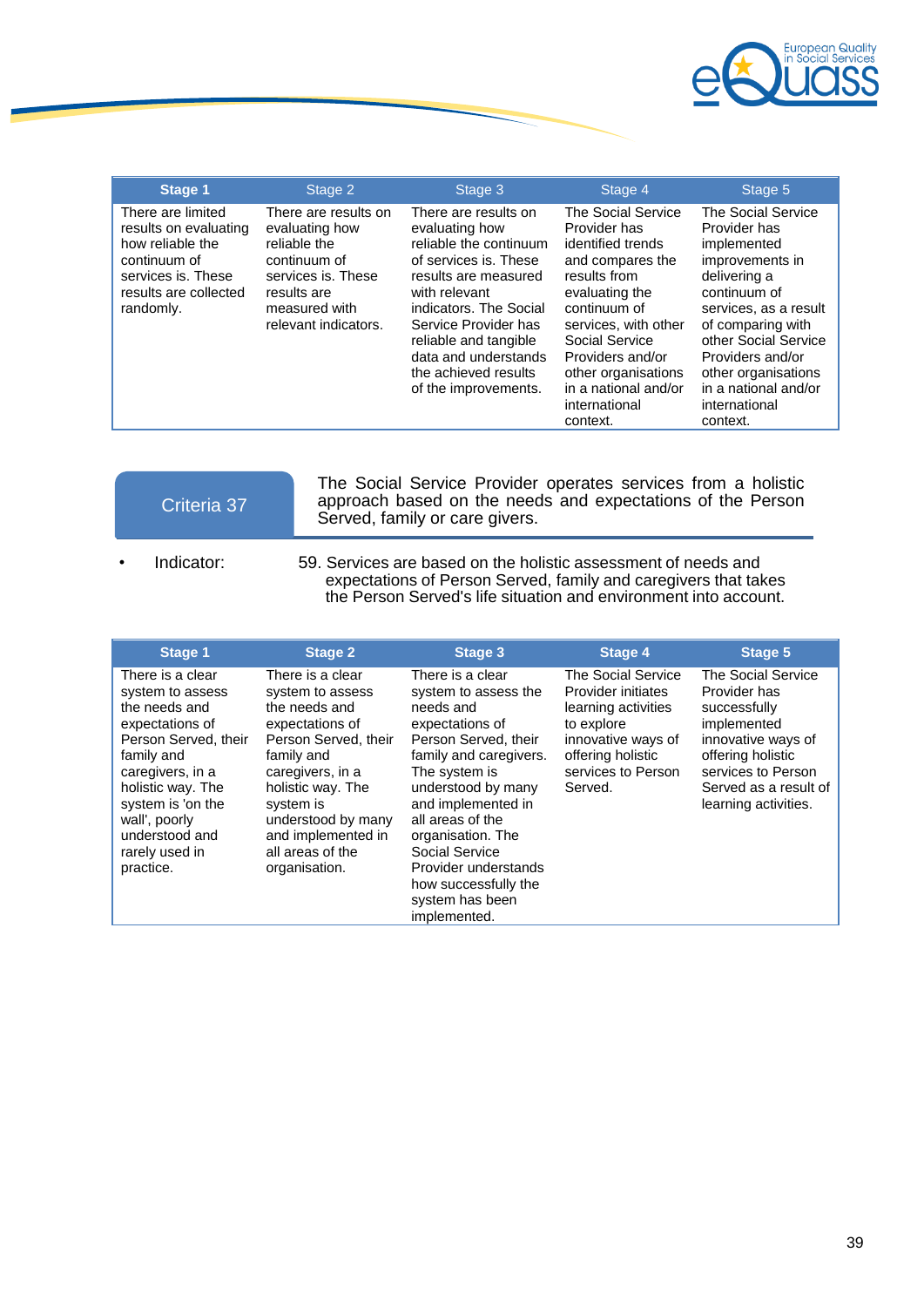

Additional EQUASS Excellence requirement:

L. The Social Service Provider has Results on holistic services. *(Documentation of Results on holistic services is required)*

| <b>Stage 1</b>                                                                                                                                                                                    | <b>Stage 2</b>                                                                                                                                                                              | <b>Stage 3</b>                                                                                                                                                                                                                                                                                             | <b>Stage 4</b>                                                                                                                                                   | <b>Stage 5</b>                                                                                                                                                                              |
|---------------------------------------------------------------------------------------------------------------------------------------------------------------------------------------------------|---------------------------------------------------------------------------------------------------------------------------------------------------------------------------------------------|------------------------------------------------------------------------------------------------------------------------------------------------------------------------------------------------------------------------------------------------------------------------------------------------------------|------------------------------------------------------------------------------------------------------------------------------------------------------------------|---------------------------------------------------------------------------------------------------------------------------------------------------------------------------------------------|
| Key delivery<br>activities are clearly<br>described. The<br>description is 'on the<br>wall'. Monitoring<br>takes place on an<br>ad-hoc basis.<br>There is a limited<br>understanding by<br>Staff. | All key delivery<br>activities are clearly<br>described. The<br>monitoring is<br>implemented in all<br>areas of the<br>organisation.<br>There is a common<br>understanding by<br>the Staff. | All key delivery activities<br>are clearly described.<br>The monitoring is<br>implemented within all<br>areas of the<br>organisation.<br>There is a common<br>understanding by the<br>Staff. The Social<br>Service Provider<br>understands how<br>successfully the<br>approaches have been<br>implemented. | The Social<br>Service Provider<br>initiates learning<br>activities to<br>explore<br>innovative ways<br>of monitoring the<br>quality of<br>services<br>delivered. | The Social Service<br>Provider has<br>successfully<br>implemented<br>innovative ways of<br>monitoring the<br>quality of the<br>delivered services<br>as a result of<br>learning activities. |

| Criteria 38 | The Social Service Provider identifies and reviews the service<br>delivery activities, and monitors and maintains control over their<br>quality. |
|-------------|--------------------------------------------------------------------------------------------------------------------------------------------------|
|             |                                                                                                                                                  |

Indicators: 60. The Social Service Provider has implemented its key delivery activities. *(Documentation on key delivery activities is required)* 61. The Social Service Provider monitors the performance of the key service delivery activities on a regular basis.

| <b>Stage 1</b>                                                                                                           | <b>Stage 2</b>                                                                                                                               | Stage 3                                                                                                                                                                       | Stage 4                                                                                                                                                                                                          | <b>Stage 5</b>                                                                                                                                                                                                                                                  |
|--------------------------------------------------------------------------------------------------------------------------|----------------------------------------------------------------------------------------------------------------------------------------------|-------------------------------------------------------------------------------------------------------------------------------------------------------------------------------|------------------------------------------------------------------------------------------------------------------------------------------------------------------------------------------------------------------|-----------------------------------------------------------------------------------------------------------------------------------------------------------------------------------------------------------------------------------------------------------------|
| The Social Service<br>Provider has some<br>results that give an<br>indication of the<br>results of holistic<br>services. | The Social Service<br>Provider has results,<br>based on relevant<br>indicators, that<br>clearly show the<br>results of holistic<br>services. | The Social Service<br>Provider has reliable<br>and tangible data and<br>information that give<br>a clear understanding<br>of the achieved<br>results of holistic<br>services. | The Social Service<br>Provider has<br>identified trends<br>and compares the<br>results of holistic<br>services with other<br>Social Service<br>Providers in a<br>national and/or an<br>international<br>context. | The Social Service<br>Provider has<br>implemented<br>improvements in the<br>results of holistic<br>services as a result<br>of comparing other<br>Social Service<br>Providers and/or<br>other organisations<br>in a national and/or<br>international<br>context. |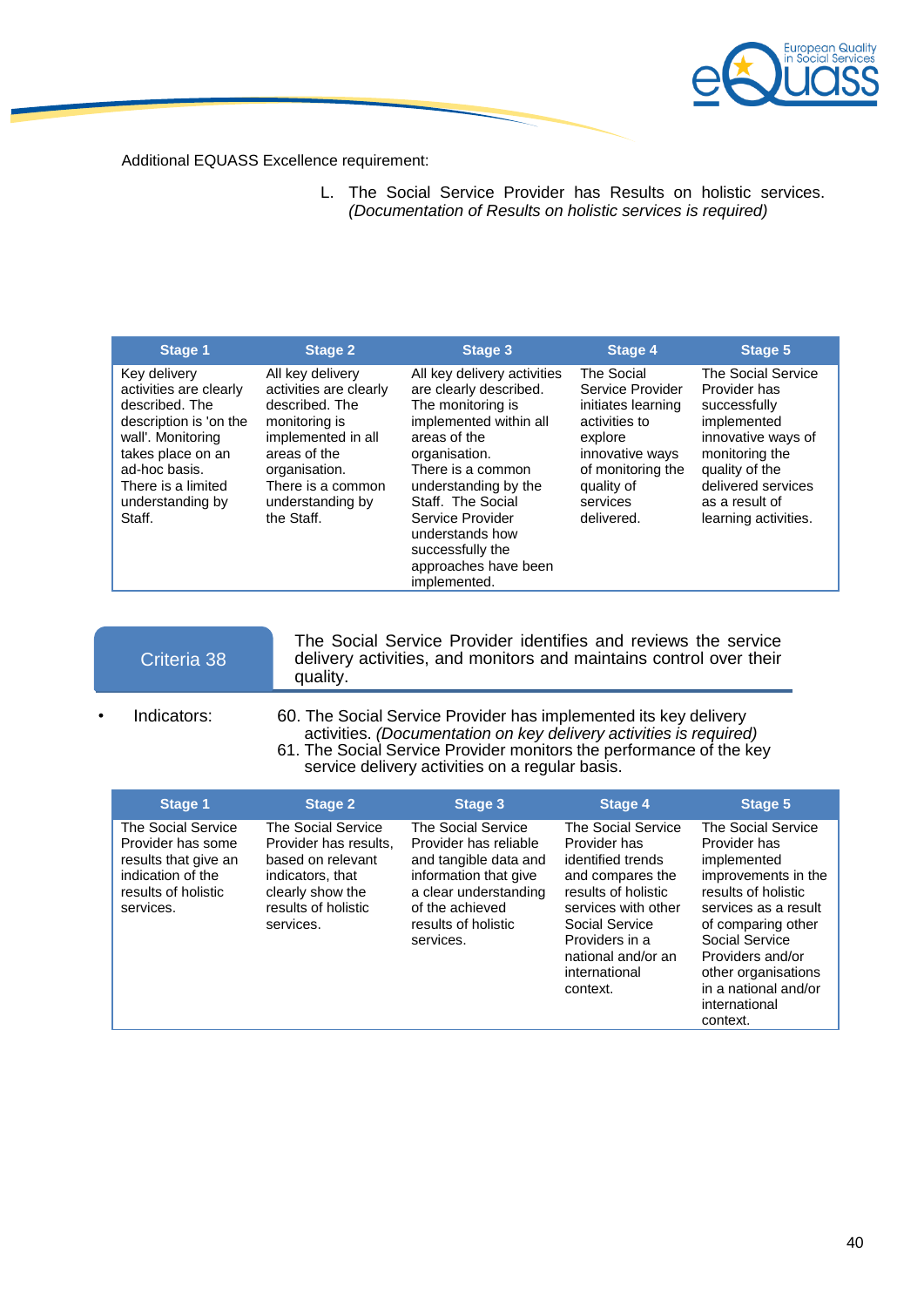

| Criteria 39 | The Social Service Provider delivers services to the Person<br>Served, in a community based setting and in line with the<br>provider's Vision and Mission.                                                                                |
|-------------|-------------------------------------------------------------------------------------------------------------------------------------------------------------------------------------------------------------------------------------------|
| Indicators: | 62. The Social Service Provider demonstrates that it delivers<br>services in a community based setting.<br>63. The Social Service Provider demonstrates that key service<br>activities are delivered in line with its vision and mission. |

| <b>Stage 1</b>                                                                                                                                                     | <b>Stage 2</b>                                                                                                                                                               | Stage 3                                                                                                                                                                                                                                                                         | <b>Stage 4</b>                                                                                                                                                      | <b>Stage 5</b>                                                                                                                                                                         |
|--------------------------------------------------------------------------------------------------------------------------------------------------------------------|------------------------------------------------------------------------------------------------------------------------------------------------------------------------------|---------------------------------------------------------------------------------------------------------------------------------------------------------------------------------------------------------------------------------------------------------------------------------|---------------------------------------------------------------------------------------------------------------------------------------------------------------------|----------------------------------------------------------------------------------------------------------------------------------------------------------------------------------------|
| There is some<br>evidence that<br>services are<br>delivered in a<br>community-based<br>setting. Key services<br>are in line with the<br>organisation's<br>mission. | Services are<br>delivered in line with<br>the organisation's<br>mission and vision.<br>in all relevant areas<br>of the organisation<br>and in a community-<br>based setting. | Services in all<br>relevant areas of the<br>organisation, are<br>delivered in a<br>community-based<br>setting and in line<br>with the<br>organisation's<br>mission. The Social<br>Service Provider<br>understands how<br>successfully this<br>approach has been<br>implemented. | <b>The Social Service</b><br>Provider initiates<br>learning activities<br>to explore<br>innovative ways to<br>deliver services in<br>a community-<br>based setting. | The Social Service<br>Provider has<br>successfully<br>implemented<br>innovative ways to<br>deliver services in a<br>community based<br>setting, as a result<br>of learning activities. |

Additional EQUASS Excellence requirement:

M. The Social Service Provider has results on community-based services. (Documentation of Results on community-based services, is required)

| <b>Stage 1</b>                                                                                                                          | <b>Stage 2</b>                                                                                                                                              | <b>Stage 3</b>                                                                                                                                                                        | <b>Stage 4</b>                                                                                                                                                                                                             | <b>Stage 5</b>                                                                                                                                                                                                                                                             |
|-----------------------------------------------------------------------------------------------------------------------------------------|-------------------------------------------------------------------------------------------------------------------------------------------------------------|---------------------------------------------------------------------------------------------------------------------------------------------------------------------------------------|----------------------------------------------------------------------------------------------------------------------------------------------------------------------------------------------------------------------------|----------------------------------------------------------------------------------------------------------------------------------------------------------------------------------------------------------------------------------------------------------------------------|
| The Social Service<br>Provider has some<br>results that give an<br>indication on the<br>achievements of<br>community-based<br>services. | The Social Service<br>Provider has results.<br>based on relevant<br>indicators, that<br>clearly show the<br>achievements on<br>community-based<br>services. | The Social Service<br>Provider has reliable<br>and tangible data and<br>information that give<br>a clear understanding<br>of the achieved<br>results, on community<br>based services. | The Social Service<br>Provider has<br>identified trends<br>and compares the<br>results of<br>community-based<br>services with other<br>Social Service<br>Providers in a<br>national and/or an<br>international<br>context. | The Social Service<br>Provider has<br>implemented<br>improvements in<br>outcomes of<br>community-based<br>services, as a result<br>of comparing to<br>other Social Service<br>Providers and/or<br>other organisations<br>in a national and/or<br>international<br>context. |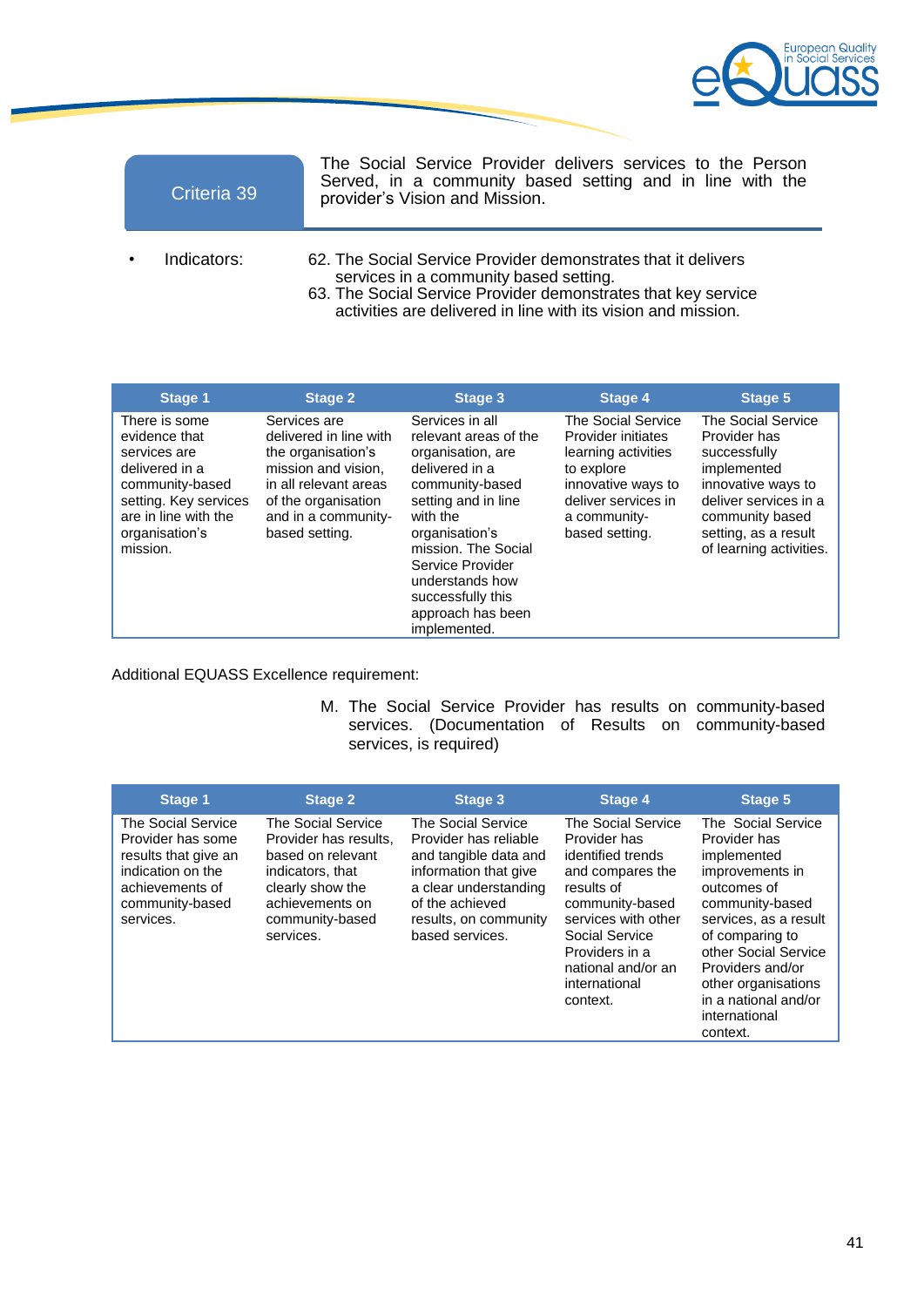

The Social Service Provider delivers services to the Person Criteria 40 Served in a coordinated way.

Indicator: 64. The Social Service Provider shows evidence that the activities are coordinated and delivered in a continuum.

| <b>Stage 1</b>                                                                                                   | <b>Stage 2</b>                                                                                                                                        | <b>Stage 3</b>                                                                                                                                                                                                                                                 | Stage 4                                                                                                                                        | <b>Stage 5</b>                                                                                                                                                                |
|------------------------------------------------------------------------------------------------------------------|-------------------------------------------------------------------------------------------------------------------------------------------------------|----------------------------------------------------------------------------------------------------------------------------------------------------------------------------------------------------------------------------------------------------------------|------------------------------------------------------------------------------------------------------------------------------------------------|-------------------------------------------------------------------------------------------------------------------------------------------------------------------------------|
| There is a clear<br>system for<br>coordinating<br>services to Person<br>Served. This system<br>is 'on the wall'. | There is a clear<br>system for<br>coordinating<br>services to Person<br>Served. This system<br>is implemented in all<br>areas of the<br>organisation. | There is a clear<br>system for<br>coordinating services<br>to Person Served.<br>This system is<br>implemented in all<br>areas of the<br>organisation. The<br>Social Service<br>Provider understands<br>how successfully the<br>system has been<br>implemented. | The Social Service<br>Provider initiates<br>learning activities<br>to explore new<br>ways of<br>coordinating<br>services for Person<br>Served. | <b>The Social Service</b><br>Provider has<br>successfully<br>implemented new<br>ways of coordinating<br>services for Person<br>Served, as a result<br>of learning activities. |

- The Social Service provider delivers services to the Person<br>
Served in a Multi-Disciplinary or Multi-Agency setting.
- 

• Indicator: 65. The Social Service provider demonstrates that services are delivered in a multidisciplinary way.

| <b>Stage 1</b>                                                                                                                         | <b>Stage 2</b>                                                                                                                                                 | <b>Stage 3</b>                                                                                                                                                                                                                                                            | <b>Stage 4</b>                                                                                                                                                                       | <b>Stage 5</b>                                                                                                                                                                                                 |
|----------------------------------------------------------------------------------------------------------------------------------------|----------------------------------------------------------------------------------------------------------------------------------------------------------------|---------------------------------------------------------------------------------------------------------------------------------------------------------------------------------------------------------------------------------------------------------------------------|--------------------------------------------------------------------------------------------------------------------------------------------------------------------------------------|----------------------------------------------------------------------------------------------------------------------------------------------------------------------------------------------------------------|
| There is some<br>evidence of a<br>multidisciplinary<br>approach. This<br>approach is 'on the<br>wall' and understood<br>by some Staff. | There is clear<br>evidence of a<br>multidisciplinary<br>approach. This<br>approach is<br>implemented in the<br>organisation and<br>understood by all<br>Staff. | There is clear<br>evidence of a<br>multidisciplinary<br>approach. This<br>approach is<br>implemented in the<br>organisation and<br>understood by all<br>Staff. The Social<br>Service Provider<br>understands how<br>successfully the<br>approach has been<br>implemented. | The Social Service<br>Provider initiates<br>learning activities<br>to explore<br>innovative ways to<br>deliver services to<br>the Person Served<br>in a<br>multidisciplinary<br>way. | The Social Service<br>Provider has<br>successfully<br>implemented an<br>innovative way to<br>deliver services to<br>the Person Served<br>in a multidisciplinary<br>way, as a result of<br>learning activities. |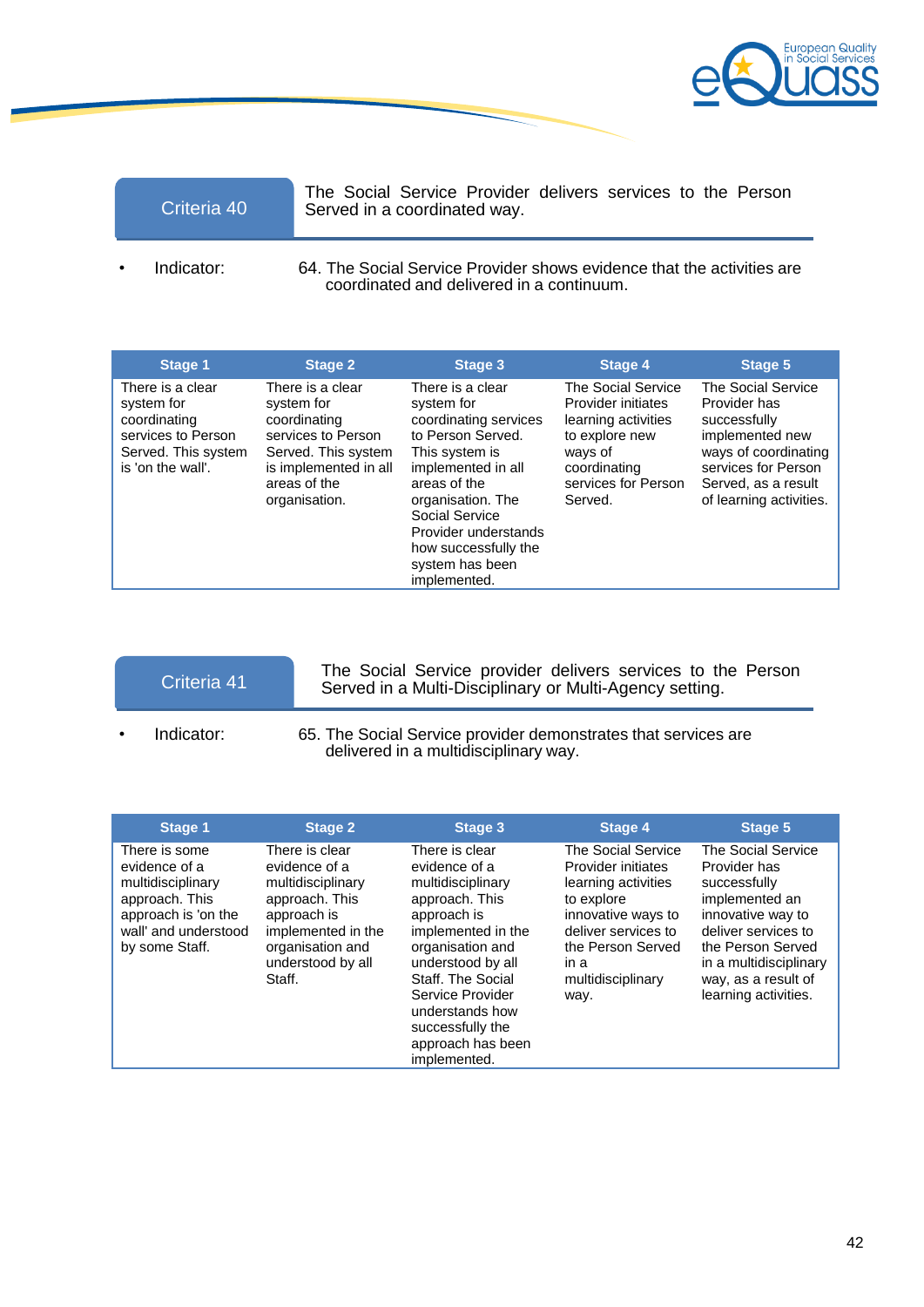

## 9. Result Orientation

• Social Service Providers aim to achieve planned results, benefits and best value for Person Served and relevant Stakeholders (including Funders). They demonstrate the achievements of the organisation and Person Served, in line with their mission and their core activities. Service impacts are measured and monitored, and are an important element of continuous improvement, transparency and accountability processes.

| Criteria 42 |             | The Social Service Provider identifies its Business and Service<br>results and has formal periodic and independent reviews.                                                                                                                                                                                                                                        |
|-------------|-------------|--------------------------------------------------------------------------------------------------------------------------------------------------------------------------------------------------------------------------------------------------------------------------------------------------------------------------------------------------------------------|
|             | Indicators: | 66. The Social Service Provider has identified and records its Business<br>and Service Results. (Documentation on Business and Service<br>Results, is required)<br>67. The financial results have been periodically validated through<br>independent review to ensure financial continuity & sustainability.<br>(Documentation of independent review, is required) |

| <b>Stage 1</b>                                                                                                                                                                     | <b>Stage 2</b>                                                                                                                                                                                                                                                                  | <b>Stage 3</b>                                                                                                                                                                                                                                                                                                                                                             | Stage 4                                                                                                                                                               | <b>Stage 5</b>                                                                                                                                                                                       |
|------------------------------------------------------------------------------------------------------------------------------------------------------------------------------------|---------------------------------------------------------------------------------------------------------------------------------------------------------------------------------------------------------------------------------------------------------------------------------|----------------------------------------------------------------------------------------------------------------------------------------------------------------------------------------------------------------------------------------------------------------------------------------------------------------------------------------------------------------------------|-----------------------------------------------------------------------------------------------------------------------------------------------------------------------|------------------------------------------------------------------------------------------------------------------------------------------------------------------------------------------------------|
| There are some<br>results that give an<br>indication of the<br>Social Service<br>Provider's<br>achievements. An<br>independent body<br>has not validated<br>the financial results. | The Social Service<br>Provider has<br>systematically<br>recorded its<br>Business and<br>Service Results<br>based on clear and<br>relevant indicators.<br>The results are<br>relevant for the<br>organisation. An<br>independent body<br>has validated the<br>financial results. | The Social Service<br>Provider has<br>systematically<br>recorded its Business<br>and its Service<br>Results, based on<br>clear and relevant<br>indicators. The results<br>are relevant for the<br>organisation. An<br>independent body<br>has validated the<br>financial results. The<br>Social Service<br>Provider understands<br>its results in the<br>national context. | The Social Service<br>Provider initiates<br>learning activities<br>to explore<br>innovative ways to<br>identify its<br>business, service<br>and financial<br>results. | The Social Service<br>Provider has<br>successfully<br>implemented an<br>innovative way to<br>identify its business,<br>service and financial<br>results, as an<br>outcome of learning<br>activities. |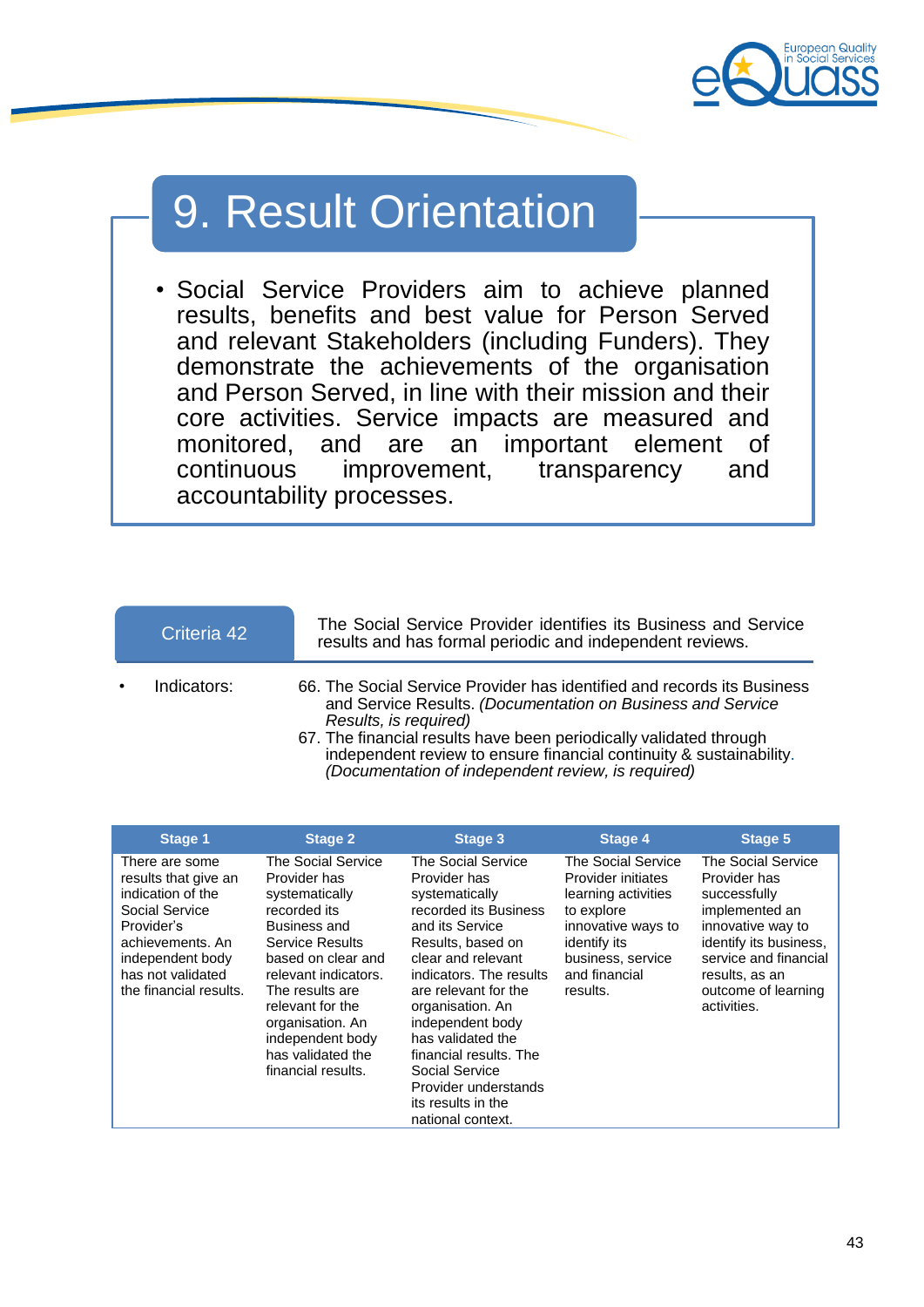

### Additional EQUASS Excellence requirement:

N. The Social Service Provider has tangible organisational results. *(Documentation of tangible Organisational Results, is required)*

| The Social Service<br>The Social Service<br>The Social Service<br>The Social Service<br>The Social Service<br>Provider has some<br>Provider has<br>Provider has reliable<br>Provider has<br>Provider has<br>identified trends<br>results that give an<br>and tangible data and<br>organisational<br>implemented<br>results, based on<br>information that gives<br>indication of<br>improvements in<br>and compares the<br>a clear understanding<br>organisational<br>relevant indicators,<br>organisational<br>organisational<br>results with other<br>of the organisational<br>results as an<br>that clearly show the<br>results.<br>performance of the<br>results.<br>Social Service<br>outcome of<br>Providers in a<br>organisation.<br>comparing to other<br>Social Service<br>national and/or an<br>Providers and/or<br>international<br>other organisations<br>context.<br>in a national and/or<br>international<br>context. |
|------------------------------------------------------------------------------------------------------------------------------------------------------------------------------------------------------------------------------------------------------------------------------------------------------------------------------------------------------------------------------------------------------------------------------------------------------------------------------------------------------------------------------------------------------------------------------------------------------------------------------------------------------------------------------------------------------------------------------------------------------------------------------------------------------------------------------------------------------------------------------------------------------------------------------------|
|                                                                                                                                                                                                                                                                                                                                                                                                                                                                                                                                                                                                                                                                                                                                                                                                                                                                                                                                    |

Additional EQUASS Excellence requirement:

O. The Social Service Provider has tangible Service Results. *(Documentation on tangible Service Results, is required)*

| <b>Stage 1</b>                                                                                                 | <b>Stage 2</b>                                                                                                                                            | Stage 3                                                                                                                                                                                 | <b>Stage 4</b>                                                                                                                                                                                                         | <b>Stage 5</b>                                                                                                                                                                                                                                                            |
|----------------------------------------------------------------------------------------------------------------|-----------------------------------------------------------------------------------------------------------------------------------------------------------|-----------------------------------------------------------------------------------------------------------------------------------------------------------------------------------------|------------------------------------------------------------------------------------------------------------------------------------------------------------------------------------------------------------------------|---------------------------------------------------------------------------------------------------------------------------------------------------------------------------------------------------------------------------------------------------------------------------|
| The Social Service<br>Provider has some<br>results, that give an<br>indication of results<br>for Stakeholders. | The Social Service<br>Provider has results,<br>based on relevant<br>indicators, that<br>clearly show<br>tangible results for<br>relevant<br>Stakeholders. | The Social Service<br>Provider has reliable<br>and tangible data and<br>information that give<br>a clear<br>understanding, for<br>relevant<br>Stakeholders, of the<br>achieved results. | The Social Service<br>Provider has<br>identified trends<br>and compares the<br>results for relevant<br>Stakeholders, with<br>other Social<br>Service Providers<br>in a national and/or<br>an international<br>context. | The Social Service<br>Provider has<br>implemented<br>improvements on<br>results for relevant<br>stakeholders, as a<br>result of comparing<br>with other Social<br>Service Providers<br>and/or other<br>organisations in a<br>national and/or<br>international<br>context. |
|                                                                                                                |                                                                                                                                                           |                                                                                                                                                                                         |                                                                                                                                                                                                                        |                                                                                                                                                                                                                                                                           |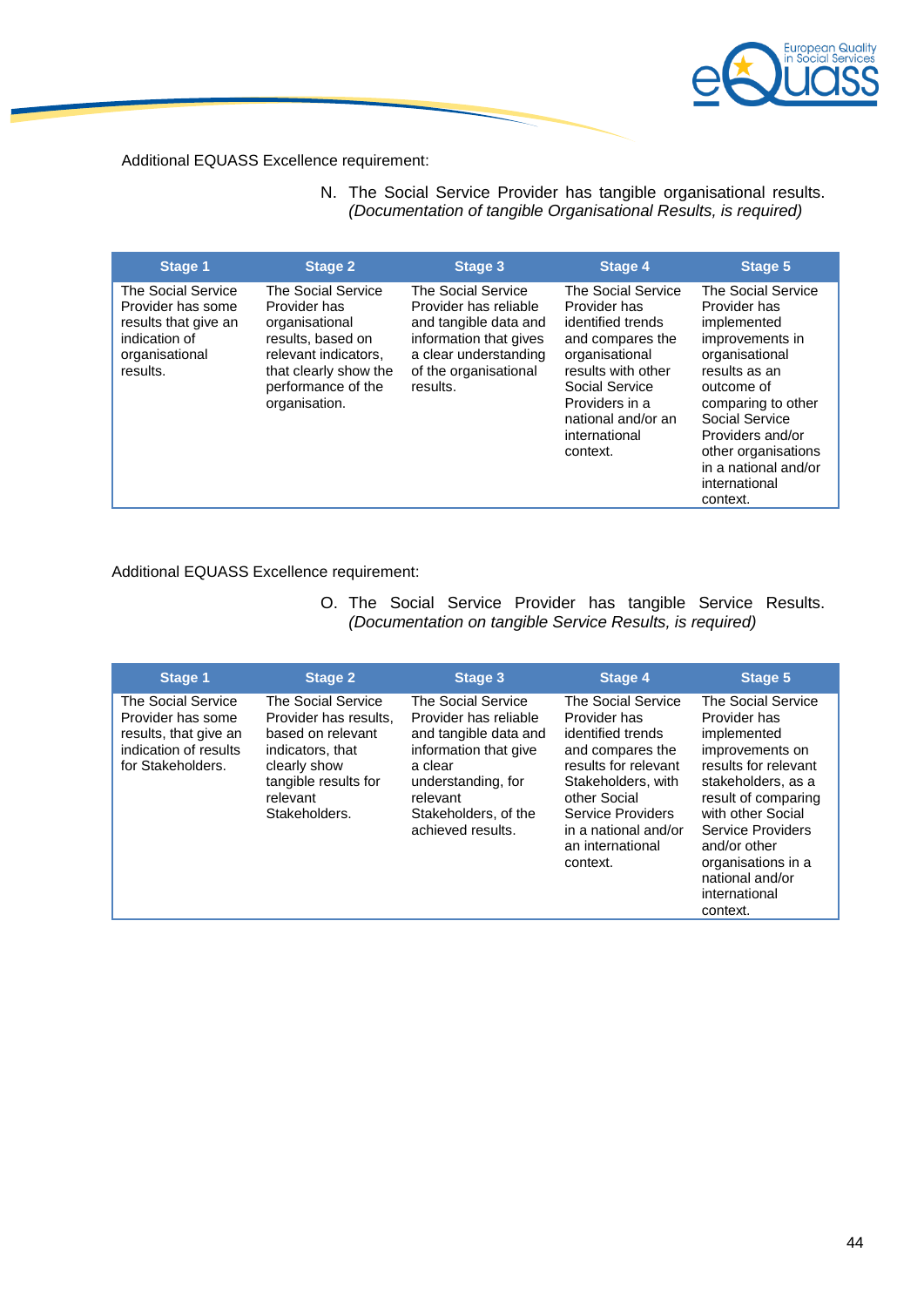

The Social Service Provider records Results, Outcomes and Benefits of services for Person Served on individual and collective basis.

• Indicator: 68. The Social Service Provider has identified the outcomes and benefits for the Person Served on an individual and collective basis.

*(Documentation of Results on outcomes and benefits for the Person Served on individual and collective basis, is required)*

| Stage 1                                                                                                                                                          | <b>Stage 2</b>                                                                                                                                                                                                               | Stage 3                                                                                                                                                                                                                                                                                                                                                  | Stage 4                                                                                                                                                                                                                                                   | Stage 5                                                                                                                                                                                                                                                                     |
|------------------------------------------------------------------------------------------------------------------------------------------------------------------|------------------------------------------------------------------------------------------------------------------------------------------------------------------------------------------------------------------------------|----------------------------------------------------------------------------------------------------------------------------------------------------------------------------------------------------------------------------------------------------------------------------------------------------------------------------------------------------------|-----------------------------------------------------------------------------------------------------------------------------------------------------------------------------------------------------------------------------------------------------------|-----------------------------------------------------------------------------------------------------------------------------------------------------------------------------------------------------------------------------------------------------------------------------|
| There are some<br>results of outcomes<br>and benefits of the<br>provided services<br>available, which give<br>some indication of<br>the current<br>achievements. | <b>The Social Service</b><br>Provider has results<br>of outcomes and<br>benefits of the<br>provided services on<br>an individual and<br>collective basis.<br>These results are<br>based on clear and<br>relevant indicators. | The Social Service<br>Provider has results<br>of outcomes and<br>benefits of the<br>provided services on<br>an individual and<br>collective basis.<br>These results are<br>based on clear and<br>relevant indicators.<br>The Social Service<br>Provider has reliable<br>and tangible data and<br>understands the<br>achieved results of<br>the services. | <b>The Social Service</b><br>Provider has<br>identified trends<br>and compares the<br>results of<br>outcomes and<br>benefits with other<br>Social Service<br>Providers and/or<br>other organisations<br>in a national and/or<br>international<br>context. | The Social Service<br>Provider has<br>successfully<br>achieved improved<br>results of outcomes<br>and benefits, as a<br>result of comparing<br>with other Social<br>Service Providers<br>and/or other<br>organisations in a<br>national and/or<br>international<br>context. |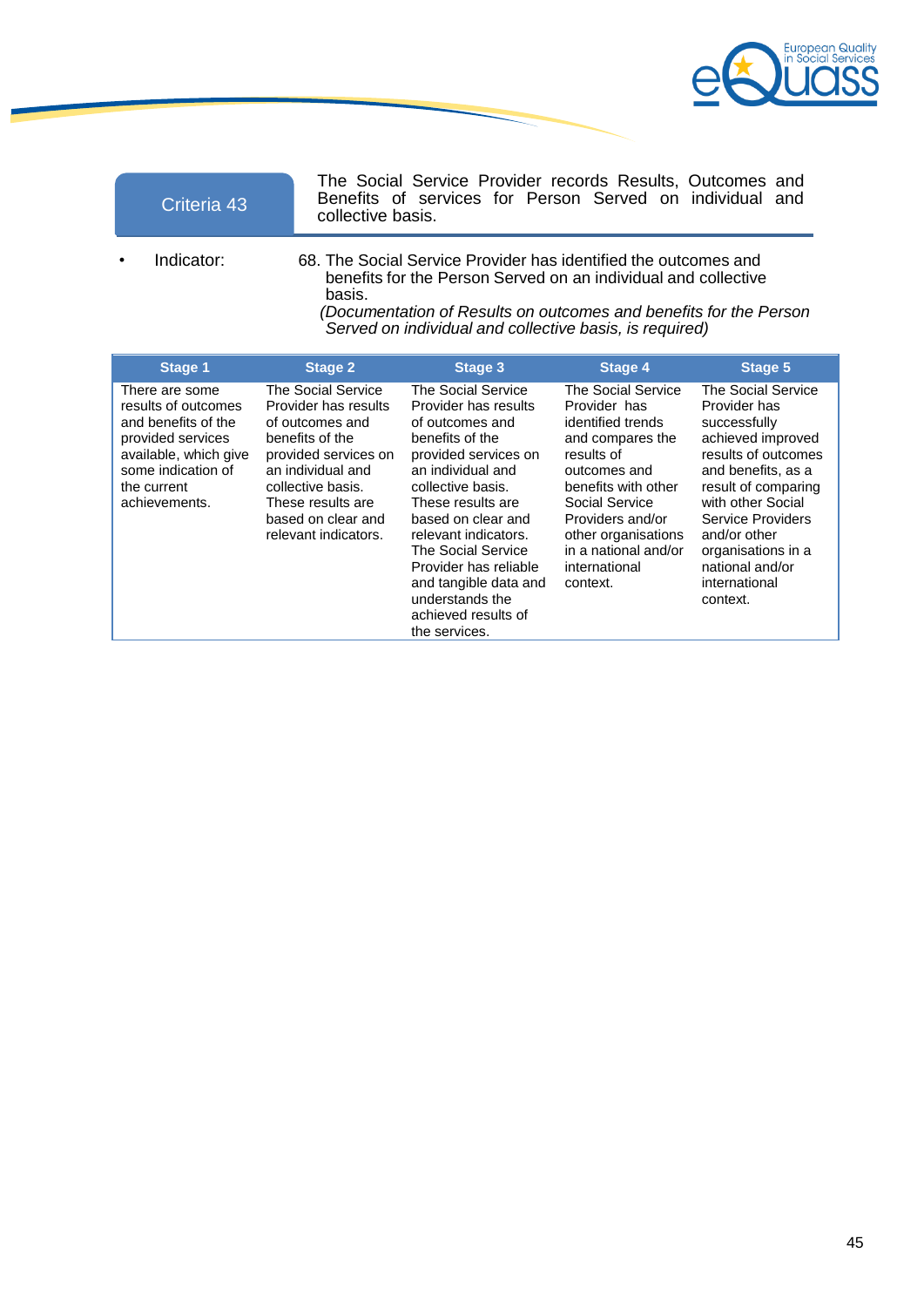

The Social Service Provider evaluates results and benefits for Person Served, in line with its mission, in order to determine ways to improve and give best value for Person Served, Funders and other relevant Stakeholders.

• Indicator: 69. The Social Service Provider has implemented actions for improving services after evaluating outcomes, results and benefits.

| <b>Stage 1</b>                                                                                                | <b>Stage 2</b>                                                                                                                                                                                              | <b>Stage 3</b>                                                                                                                                                                                                                                                                                    | Stage 4                                                                                                                                                        | <b>Stage 5</b>                                                                                                                                                                         |
|---------------------------------------------------------------------------------------------------------------|-------------------------------------------------------------------------------------------------------------------------------------------------------------------------------------------------------------|---------------------------------------------------------------------------------------------------------------------------------------------------------------------------------------------------------------------------------------------------------------------------------------------------|----------------------------------------------------------------------------------------------------------------------------------------------------------------|----------------------------------------------------------------------------------------------------------------------------------------------------------------------------------------|
| There is some<br>evidence of<br>improvement<br>actions. The actions<br>are carried out on<br>an ad hoc basis. | There is a<br>systematic<br>implementation of<br>improvement<br>actions based on<br>results evaluation.<br>These improvement<br>actions are<br>implemented in all<br>relevant areas of the<br>organisation. | There is a systematic<br>implementation of<br>improvement actions<br>based on results<br>evaluation. These<br>improvement actions<br>are implemented in all<br>relevant areas of the<br>organisation. The<br>Social Service<br>Provider understands<br>the results of the<br>improvement actions. | The Social Service<br>Provider initiates<br>learning activities<br>to explore<br>innovative ways to<br>improve services<br>based on<br>evaluating<br>outcomes. | The Social Service<br>Provider has<br>successfully<br>implemented<br>innovative ways to<br>improve services<br>based evaluation<br>outcomes, as a<br>result of learning<br>activities. |

Additional EQUASS Excellence requirement:

P. The Social Service Provider has results of best value for relevant Stakeholders. *(Documentation on Results of best value for relevant Stakeholders,*

| is required) |  |
|--------------|--|
|              |  |
|              |  |

| <b>Stage 1</b>                                                                                                 | <b>Stage 2</b>                                                                                                                                           | <b>Stage 3</b>                                                                                                                                                                     | <b>Stage 4</b>                                                                                                                                                                                                        | <b>Stage 5</b>                                                                                                                                                                                                                                                           |
|----------------------------------------------------------------------------------------------------------------|----------------------------------------------------------------------------------------------------------------------------------------------------------|------------------------------------------------------------------------------------------------------------------------------------------------------------------------------------|-----------------------------------------------------------------------------------------------------------------------------------------------------------------------------------------------------------------------|--------------------------------------------------------------------------------------------------------------------------------------------------------------------------------------------------------------------------------------------------------------------------|
| The Social Service<br>Provider has some<br>results that give an<br>indication for results<br>for Stakeholders. | The Social Service<br>Provider has results.<br>based on relevant<br>indicators that<br>clearly show<br>tangible results for<br>relevant<br>Stakeholders. | The Social Service<br>Provider has reliable<br>and tangible data and<br>information that give<br>a clear understanding<br>of the achieved<br>results for relevant<br>Stakeholders. | The Social Service<br>Provider has<br>identified trends<br>and compares the<br>results for relevant<br>Stakeholders with<br>other Social<br>Service Providers<br>in a national and/or<br>an international<br>context. | The Social Service<br>Provider has<br>implemented<br>improvements on<br>results for relevant<br>Stakeholders as a<br>result of comparing<br>with other Social<br>Service Providers<br>and/or other<br>organisations in a<br>national and/or<br>international<br>context. |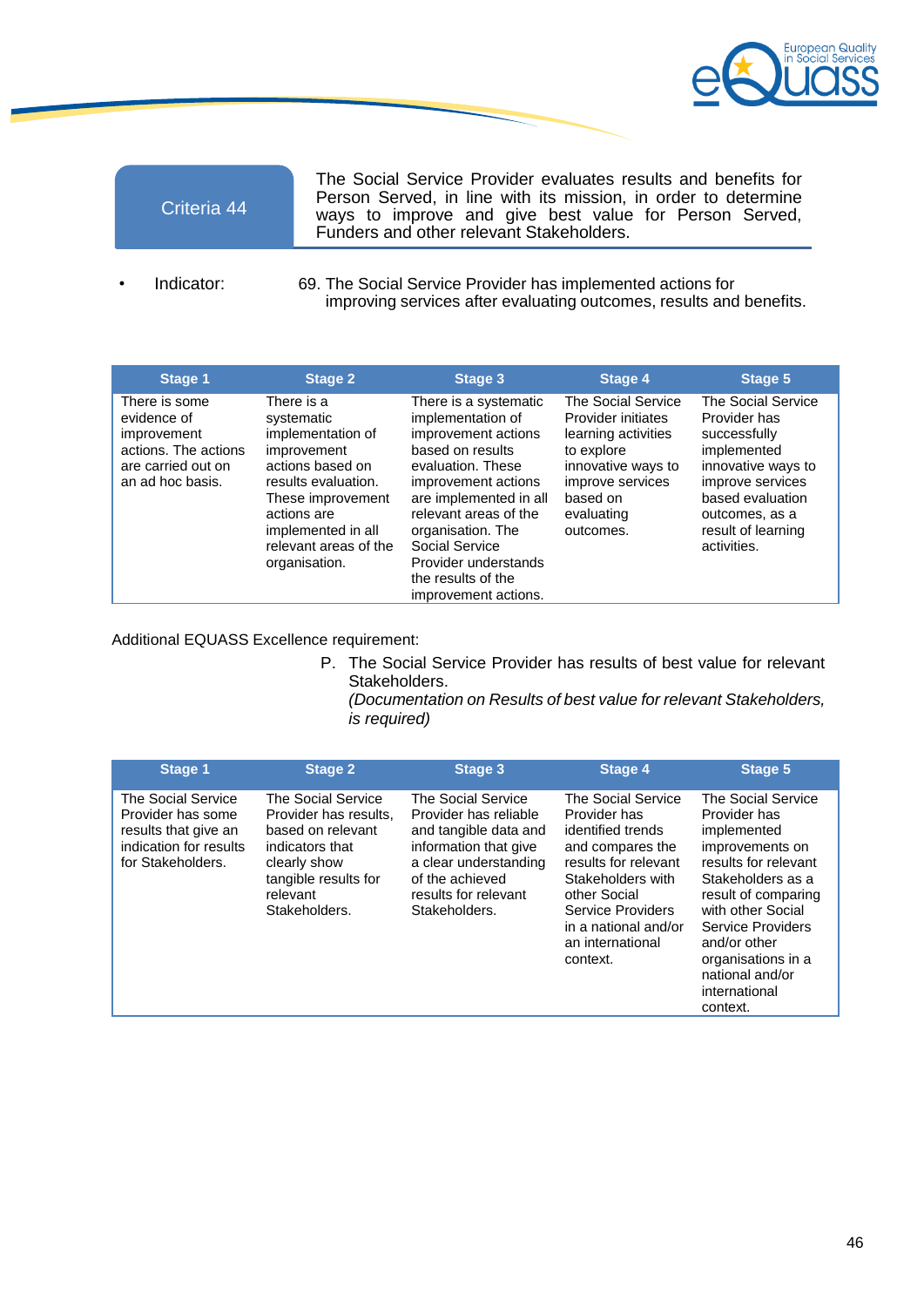

The Social Service Provider measures the satisfaction of Person Served and all relevant Stakeholders by internal and/or external evaluation.

| <b>Stage 1</b>                                                                                                                                | <b>Stage 2</b>                                                                                                                                                                                     | <b>Stage 3</b>                                                                                                                                                                                                                                                                                          | <b>Stage 4</b>                                                                                                                                                                                                                                                                                        | Stage 5                                                                                                                                                                                                                                                                                                        |
|-----------------------------------------------------------------------------------------------------------------------------------------------|----------------------------------------------------------------------------------------------------------------------------------------------------------------------------------------------------|---------------------------------------------------------------------------------------------------------------------------------------------------------------------------------------------------------------------------------------------------------------------------------------------------------|-------------------------------------------------------------------------------------------------------------------------------------------------------------------------------------------------------------------------------------------------------------------------------------------------------|----------------------------------------------------------------------------------------------------------------------------------------------------------------------------------------------------------------------------------------------------------------------------------------------------------------|
| There are some<br>results that give an<br>indication of the<br>satisfaction levels of<br>Person Served and<br>other relevant<br>Stakeholders. | The Social Service<br>Provider has results<br>that show the<br>satisfaction levels of<br>Person Served and<br>other Stakeholders.<br>The results are<br>based on clear and<br>relevant indicators. | The Social Service<br>Provider has results<br>that show the<br>satisfaction levels of<br>Person Served and<br>other Stakeholders.<br>The results are based<br>on clear and relevant<br>indicators. The<br>Social Service<br>Provider has reliable<br>and tangible data and<br>understands this<br>data. | The Social Service<br>Provider has<br>identified trends<br>and compares the<br>satisfaction level<br>results of Person<br>Served and all<br>relevant<br>Stakeholders, with<br>other Social<br>Service Providers<br>and/or other<br>organisations in a<br>national and/or<br>international<br>context. | The Social Service<br>Provider has<br>successfully<br>improved the<br>satisfaction levels of<br>Person Served and<br>all relevant<br>Stakeholders, as a<br>result of comparing<br>with other Social<br>Service Providers<br>and/or other<br>organisations in a<br>national and/or<br>international<br>context. |

## Criteria 46

The Social Service Provider provides accessible and easily understandable information on records of results, including results of surveys.

- 
- Indicator: 71. The Social Service Provider can demonstrate that information about results, is understood by Person Served, Staff and other relevant Stakeholders. *(Documentation on Results of how information is perceived by Stakeholders, is required)*

| Stage 1                                                                                                                         | <b>Stage 2</b>                                                                                                                                                                                                     | Stage 3                                                                                                                                                                                                                                                                                                                                 | Stage 4                                                                                                                                                                                                                                                                                                      | Stage 5                                                                                                                                                                                                                                                                                                                                                                  |
|---------------------------------------------------------------------------------------------------------------------------------|--------------------------------------------------------------------------------------------------------------------------------------------------------------------------------------------------------------------|-----------------------------------------------------------------------------------------------------------------------------------------------------------------------------------------------------------------------------------------------------------------------------------------------------------------------------------------|--------------------------------------------------------------------------------------------------------------------------------------------------------------------------------------------------------------------------------------------------------------------------------------------------------------|--------------------------------------------------------------------------------------------------------------------------------------------------------------------------------------------------------------------------------------------------------------------------------------------------------------------------------------------------------------------------|
| There are some<br>results that indicate<br>that Person Served,<br>Staff and other<br>relevant<br>Stakeholders, are<br>informed. | The Social Service<br>Provider has results<br>that show that<br>Person Served.<br>Staff and other<br>relevant<br>Stakeholders, are<br>informed. These<br>results are based on<br>clear and relevant<br>indicators. | The Social Service<br>Provider has results<br>that show that Person<br>Served, Staff and<br>other relevant<br>Stakeholders, are<br>informed. These<br>results are based on<br>clear and relevant<br>indicators. The Social<br>Service Provider has<br>reliable and tangible<br>data and knows how<br>this information is<br>understood. | The Social Service<br>Provider has<br>identified trends<br>and compares the<br>results of<br>comprehension<br>levels of Person<br>Served and all<br>relevant<br>Stakeholders with<br>other Social<br>Service Providers<br>and/or other<br>organisations in a<br>national and/or<br>international<br>context. | The Social Service<br>Provider has<br>successfully<br>implemented<br>improvements in<br>providing accessible<br>and easily<br>understandable<br>information to<br>Person Served and<br>all relevant<br>Stakeholders, as a<br>result of comparing<br>other Social Service<br>Providers and/or<br>other organisations<br>in a national and/or<br>international<br>context. |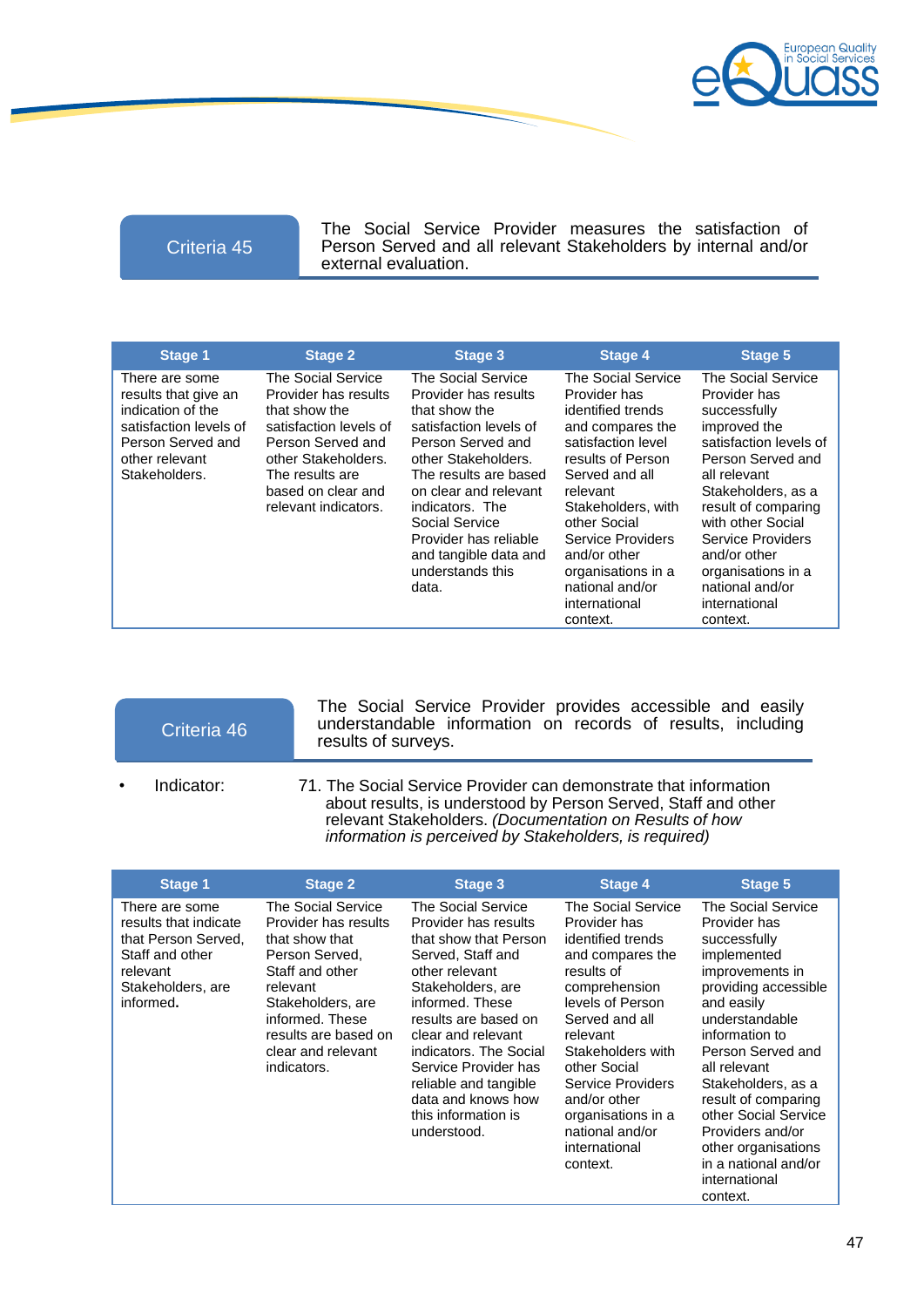

| Criteria 47 |  |
|-------------|--|
|             |  |
|             |  |
|             |  |

The Social Service Provider actively disseminates organisation performance on Business and Service Results among its Staff, Person Served and all relevant Stakeholders.

Indicator: 72. The Social Service Provider demonstrates ways of disseminating information about the performance of the organisation.

| <b>Stage 1</b>                                                                                                                                                            | <b>Stage 2</b>                                                                                                                                                                                                   | <b>Stage 3</b>                                                                                                                                                                                                                                                                                                          | <b>Stage 4</b>                                                                                                                                                                               | <b>Stage 5</b>                                                                                                                                                                                                            |
|---------------------------------------------------------------------------------------------------------------------------------------------------------------------------|------------------------------------------------------------------------------------------------------------------------------------------------------------------------------------------------------------------|-------------------------------------------------------------------------------------------------------------------------------------------------------------------------------------------------------------------------------------------------------------------------------------------------------------------------|----------------------------------------------------------------------------------------------------------------------------------------------------------------------------------------------|---------------------------------------------------------------------------------------------------------------------------------------------------------------------------------------------------------------------------|
| There is a clear<br>system to inform<br>Person Served.<br>Staff and<br>Stakeholders about<br><b>Business and</b><br>Service Results.<br>The approach is 'on<br>the wall'. | There is a clear<br>system to inform<br>Person Served.<br>Staff and<br>Stakeholders about<br>Business and<br>Service Results.<br>The approach is<br>implemented in all<br>relevant areas of the<br>organisation. | There is a clear<br>system to inform<br>Person Served, Staff<br>and Stakeholders<br>about Business and<br>Service Results. The<br>approach is<br>implemented in all<br>relevant areas of the<br>organisation. The<br>Social Service<br>Provider understands<br>how successfully this<br>system has been<br>implemented. | The Social Service<br>Provider initiates<br>learning activities<br>to explore<br>innovative ways of<br>disseminating<br>organisational<br>performance on<br>Business and<br>Service Results. | The Social Service<br>Provider has<br>successfully<br>implemented<br>innovative ways of<br>disseminating<br>organisational<br>performance on<br>Business and<br>Service Results as a<br>result of learning<br>activities. |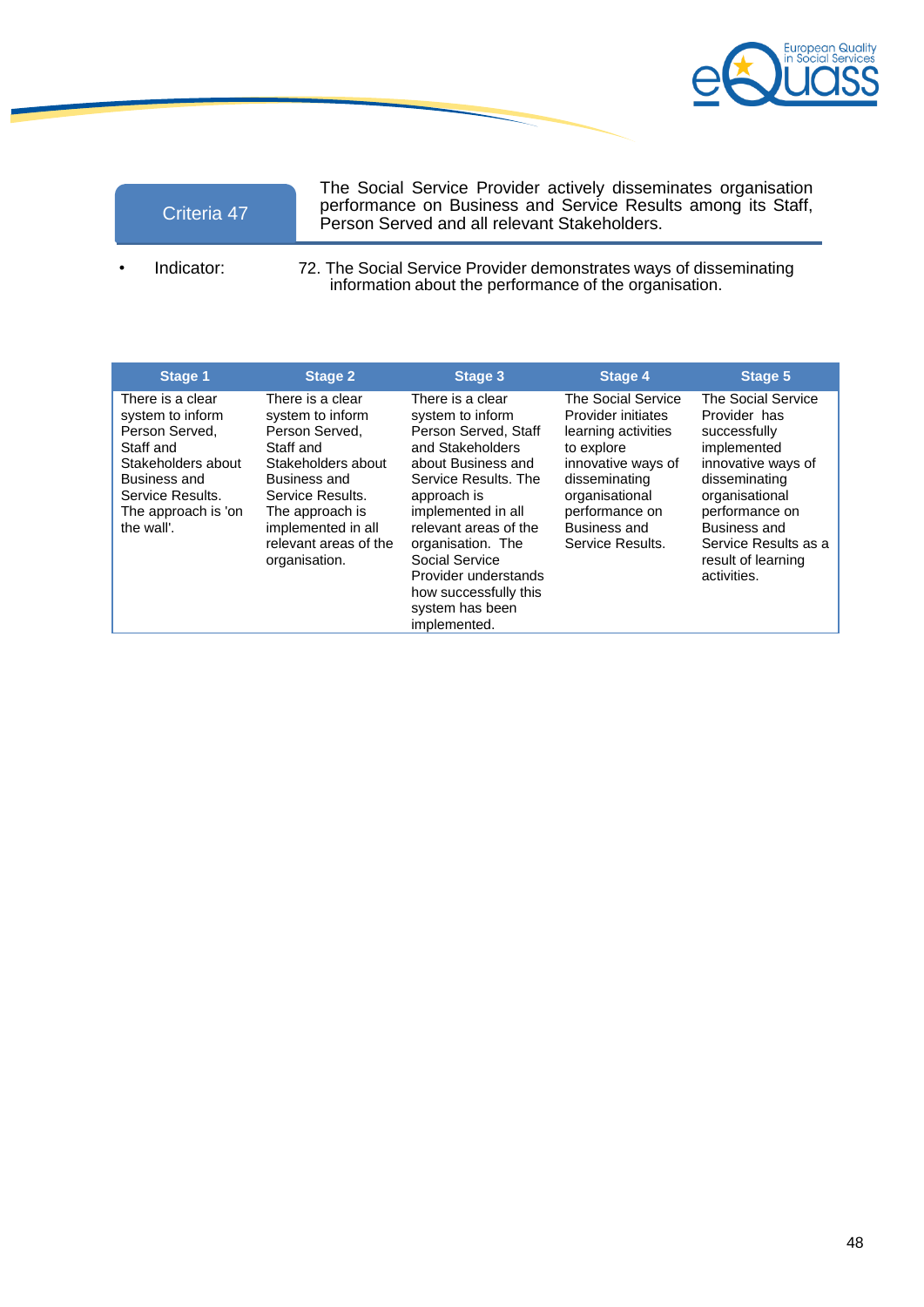

## 10. Continuous Improvement

• Social Service Providers are committed to continuous learning and continuously improving their services and results. They are proactive in meeting future needs of Person Served, Staff, Funders and Stakeholders, using evidence-based information for developing and improving delivered social services. They operate systems to compare service performance and continuous improvement.

| Criteria 48 | The Social Service Provider defines and implements a system<br>of continuous improvement of the results of services, the ways<br>of working and learning.                                |
|-------------|------------------------------------------------------------------------------------------------------------------------------------------------------------------------------------------|
| Indicator:  | 73. The Social Service Provider has implemented a system of<br>continuous improvement and learning. (Documentation on the<br>system of continuous improvement and learning, is required) |

| Stage 1                                                                                                         | <b>Stage 2</b>                                                                                                                                                                                                                                                                           | Stage 3                                                                                                                                                                                                                                                                                                                                                                                            | Stage 4                                                                                                                                                                                  | <b>Stage 5</b>                                                                                                                                                                                                       |
|-----------------------------------------------------------------------------------------------------------------|------------------------------------------------------------------------------------------------------------------------------------------------------------------------------------------------------------------------------------------------------------------------------------------|----------------------------------------------------------------------------------------------------------------------------------------------------------------------------------------------------------------------------------------------------------------------------------------------------------------------------------------------------------------------------------------------------|------------------------------------------------------------------------------------------------------------------------------------------------------------------------------------------|----------------------------------------------------------------------------------------------------------------------------------------------------------------------------------------------------------------------|
| There is a clear<br>system for<br>continuous<br>improvement and<br>learning. The<br>system is 'on the<br>wall'. | There is a clear and<br>understandable<br>system of<br>continuous<br>improvement and<br>learning. This<br>system is<br>characterised by a<br>cyclic manner. The<br>system is<br>implemented in all<br>areas of the<br>organisation, and<br>known and used by<br>Management and<br>Staff. | There is a clear and<br>understandable<br>system of continuous<br>improvement and<br>learning. This system<br>is characterised by a<br>cyclic manner. The<br>system has been<br>implemented in all<br>areas of the<br>organisation, and<br>known and used by<br>Management and<br>Staff. The Social<br>Service Provider<br>understands how<br>successfully this<br>system has been<br>implemented. | The Social Service<br>Provider initiates<br>learning activities<br>to explore<br>innovative systems<br>for continuous<br>service<br>improvement, and<br>ways of working<br>and learning. | The Social Service<br>Provider has<br>successfully<br>implemented an<br>innovative system<br>on continuous<br>service<br>improvement, and<br>ways of working and<br>learning, as a result<br>of learning activities. |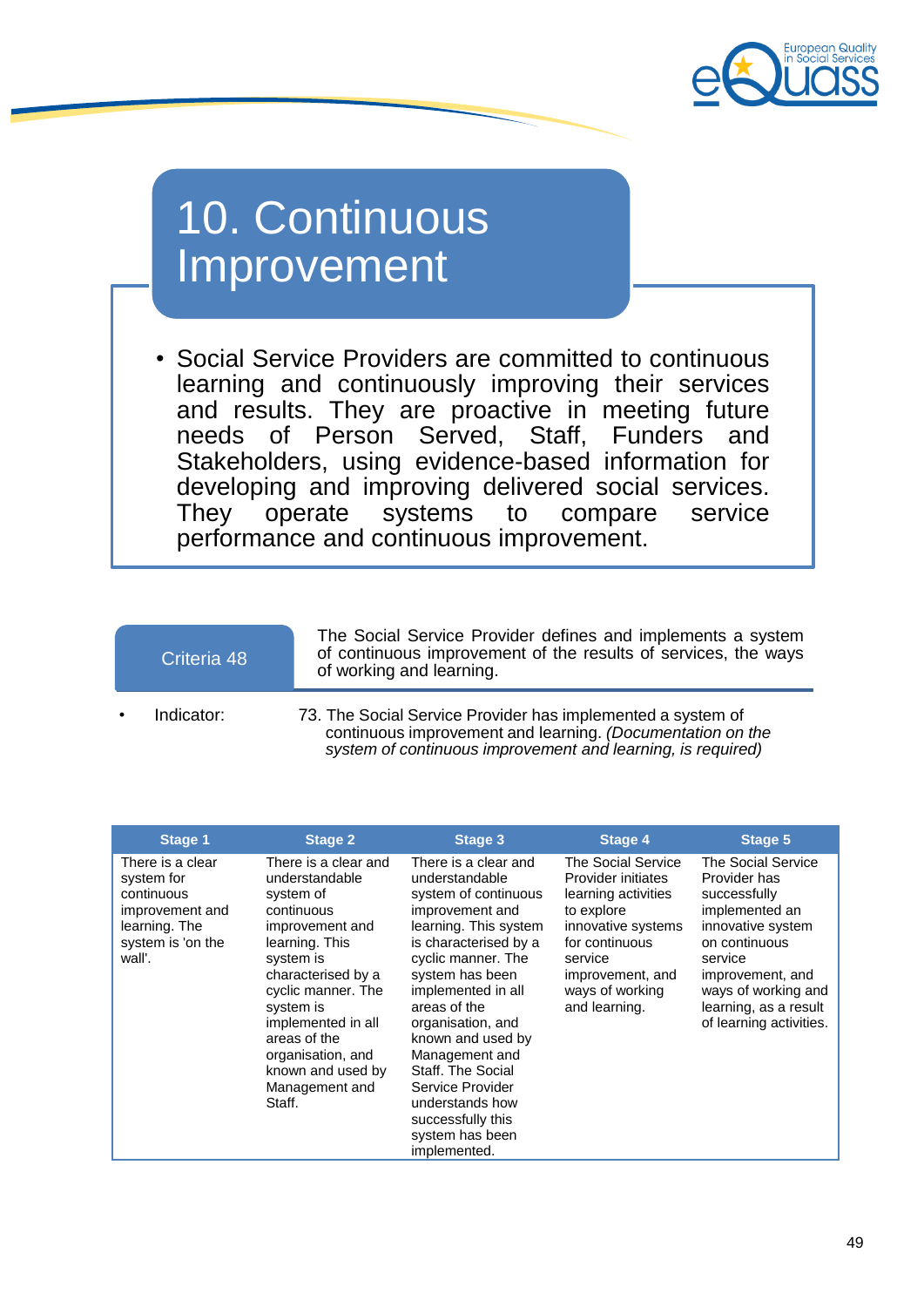

Additional EQUASS Excellence requirement:

Q. The Social Service Provider has tangible results of improving services. *(Documentation on tangible Results of improving Services, is required)*

| <b>Stage 1</b>                                                                                           | <b>Stage 2</b>                                                                                                             | <b>Stage 3</b>                                                                                                                                          | <b>Stage 4</b>                                                                                                                                                                                                       | <b>Stage 5</b>                                                                                                                                                                                                                                |
|----------------------------------------------------------------------------------------------------------|----------------------------------------------------------------------------------------------------------------------------|---------------------------------------------------------------------------------------------------------------------------------------------------------|----------------------------------------------------------------------------------------------------------------------------------------------------------------------------------------------------------------------|-----------------------------------------------------------------------------------------------------------------------------------------------------------------------------------------------------------------------------------------------|
| The Social Service<br>Provider has some<br>results, that give an<br>indication of<br>improving services. | The Social Service<br>Provider has results,<br>based on relevant<br>indicators, that<br>clearly show<br>improved services. | The Social Service<br>Provider has reliable<br>and tangible data and<br>information, that give<br>a clear understanding<br>of the improved<br>services. | The Social Service<br>Provider has<br>identified trends<br>and compares the<br>results of the<br>improved services<br>with other Social<br>Service Providers<br>in a national and/or<br>an international<br>context. | The Social Service<br>Provider has<br>implemented<br>improvements of the<br>services as a result<br>of comparing with<br>other Social Service<br>Providers and/or<br>other organisations<br>in a national and/or<br>international<br>context. |

Additional EQUASS Excellence requirement:

R. The Social Service Provider has tangible improved results. *(Documentation on tangible improved Results, is required)*

| <b>Stage 1</b>                                                                                               | <b>Stage 2</b>                                                                                                                        | <b>Stage 3</b>                                                                                                                                                    | <b>Stage 4</b>                                                                                                                                                                                                             | <b>Stage 5</b>                                                                                                                                                                                                                            |
|--------------------------------------------------------------------------------------------------------------|---------------------------------------------------------------------------------------------------------------------------------------|-------------------------------------------------------------------------------------------------------------------------------------------------------------------|----------------------------------------------------------------------------------------------------------------------------------------------------------------------------------------------------------------------------|-------------------------------------------------------------------------------------------------------------------------------------------------------------------------------------------------------------------------------------------|
| <b>The Social Service</b><br>Provider has some<br>results that give an<br>indication of<br>improved results. | The Social Service<br>Provider has results,<br>based on relevant<br>indicators, that<br>clearly show<br>tangible improved<br>results. | The Social Service<br>Provider has reliable<br>and tangible data and<br>information, that give<br>a clear understanding<br>of the tangible.<br>improved, results. | The Social Service<br>Provider has<br>identified trends<br>and compares the<br>results of tangible,<br>improved, results<br>with other Social<br>Service Providers<br>in a national and/or<br>an international<br>context. | The Social Service<br>Provider has<br>implemented<br>improvements on<br>results, as a result<br>of comparing with<br>other Social Service<br>Providers and/or<br>other organisations<br>in a national and/or<br>international<br>context. |